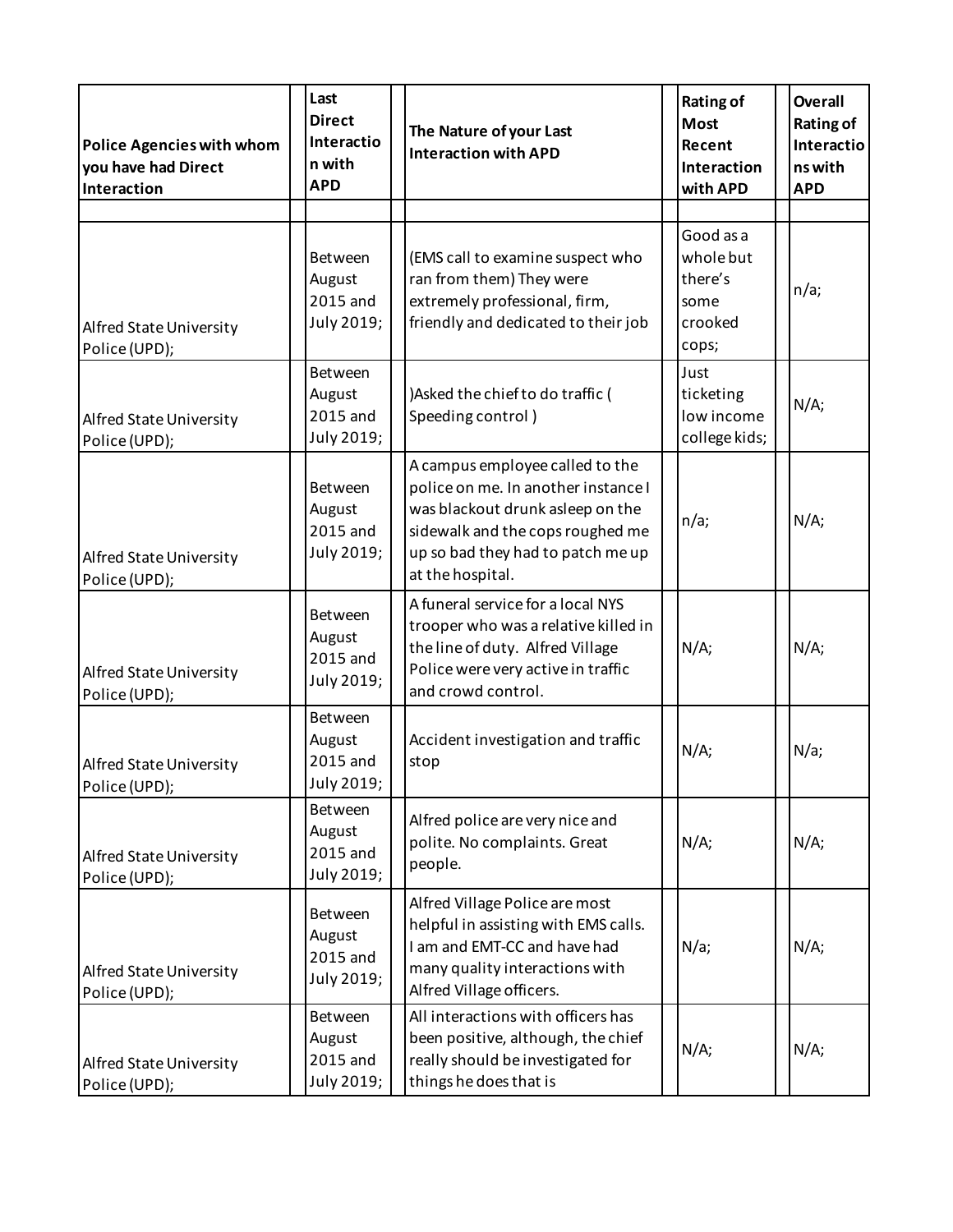| Alfred State University<br>Police (UPD); | <b>Between</b><br>August<br>2015 and<br>July 2019; | All the police I have encountered<br>are professional but they are not<br>intimidating to talk to.                                                                                                                                                                                                                                                                                                                                                                                                                                                                                                                                                                                                                                                                                                                                                                                                                                                                                                                                                       | N/A; | N/a; |
|------------------------------------------|----------------------------------------------------|----------------------------------------------------------------------------------------------------------------------------------------------------------------------------------------------------------------------------------------------------------------------------------------------------------------------------------------------------------------------------------------------------------------------------------------------------------------------------------------------------------------------------------------------------------------------------------------------------------------------------------------------------------------------------------------------------------------------------------------------------------------------------------------------------------------------------------------------------------------------------------------------------------------------------------------------------------------------------------------------------------------------------------------------------------|------|------|
| Alfred State University<br>Police (UPD); | Between<br>August<br>2015 and<br>July 2019;        | Always do a wonderful job!!!!                                                                                                                                                                                                                                                                                                                                                                                                                                                                                                                                                                                                                                                                                                                                                                                                                                                                                                                                                                                                                            | N/A; | N/A; |
| Alfred State University<br>Police (UPD); | <b>Between</b><br>August<br>2015 and<br>July 2019; | Amazing                                                                                                                                                                                                                                                                                                                                                                                                                                                                                                                                                                                                                                                                                                                                                                                                                                                                                                                                                                                                                                                  | N/A; | N/A; |
| Alfred State University<br>Police (UPD); | Between<br>August<br>2015 and<br>July 2019;        | amazing 10-10                                                                                                                                                                                                                                                                                                                                                                                                                                                                                                                                                                                                                                                                                                                                                                                                                                                                                                                                                                                                                                            | N/a; | N/A; |
| Alfred State University<br>Police (UPD); | Between<br>August<br>2015 and<br>July 2019;        | An Alfred VIIIage Police Officer<br>entered into the Village Polling site<br>at the A.E. Crandall Hook and<br>Ladder company on election day<br>2020 while I was working as an<br>election inspector. Apparently one<br>of the students inside filling out an<br>affidavit ballot had left his vehicle<br>running with loud music on in the<br>parking lot. Rather than have a<br>polite, de-escalating conversation,<br>the officer came in, demanded in a<br>loud voice to know who owned the<br>vehicle and berated the student in<br>front of the entire group gathered<br>to vote. As a Village Resident, loud<br>music in student vehicles definitely<br>annoys me but the manner in<br>which this officer burst into the<br>room and immediately attacked all<br>of the students attempting to<br>exercise their right to vote<br>bothered me very much.<br>This incident could have been<br>handled in a much better, less<br>escalating manner than this officer<br>did. It could be added that most of<br>the students in the nolling place at | N/A; | N/A; |
| Alfred State University<br>Police (UPD); | Between<br>August<br>2015 and<br>July 2019;        | Animal bite report                                                                                                                                                                                                                                                                                                                                                                                                                                                                                                                                                                                                                                                                                                                                                                                                                                                                                                                                                                                                                                       | N/A; | N/A; |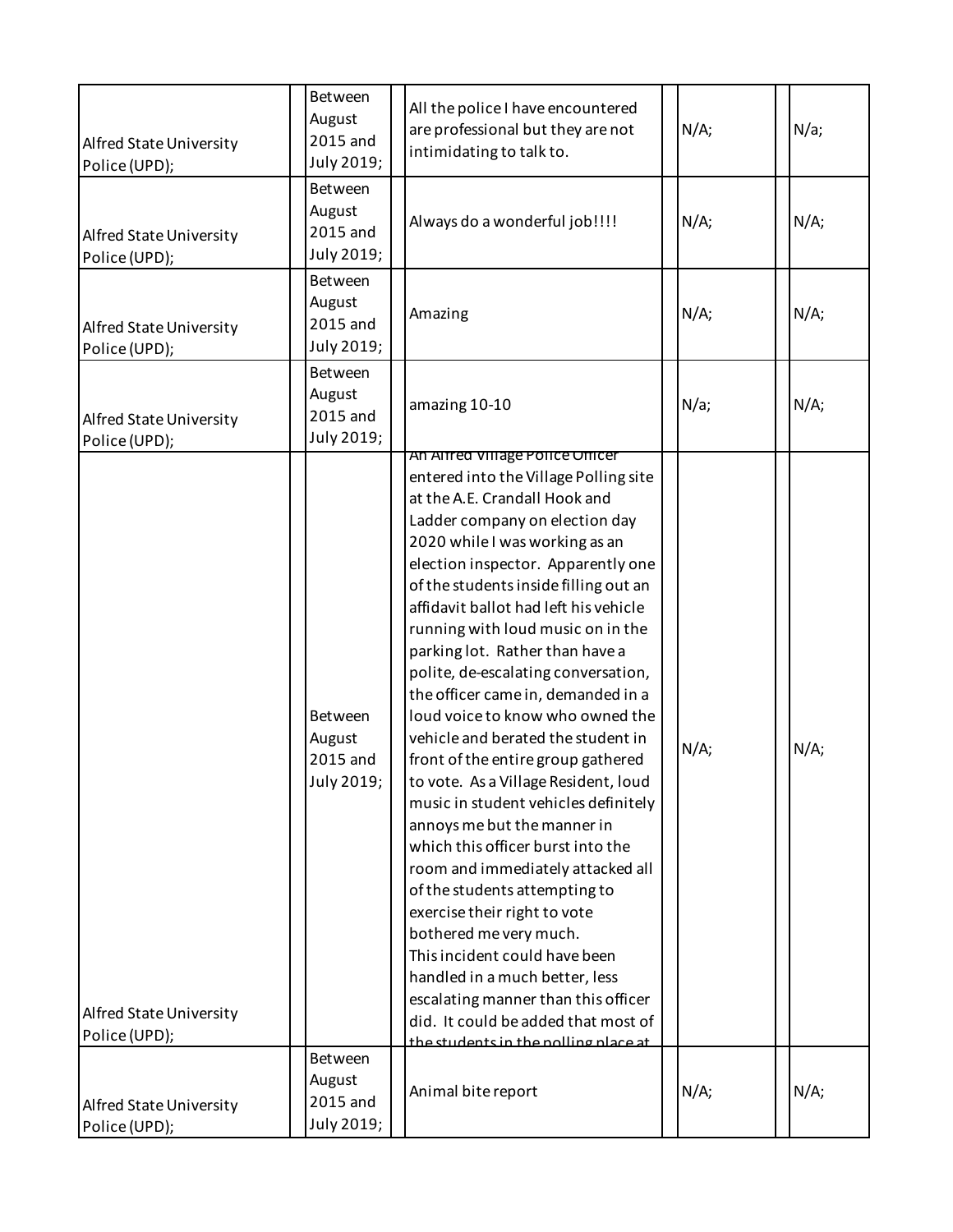| Alfred State University<br>Police (UPD); | Between<br>August<br>2015 and<br>July 2019;        | animal control - dispatched an<br>aggressive sick racoon                                                                                                                                                               | N/A; | n/a;      |
|------------------------------------------|----------------------------------------------------|------------------------------------------------------------------------------------------------------------------------------------------------------------------------------------------------------------------------|------|-----------|
| Alfred State University<br>Police (UPD); | Between<br>August<br>2015 and<br>July 2019;        | Aside from getting ticketed for<br>speeding, my last interaction went<br>well. I was extremely nervous and<br>was even shaking a bit (I've never<br>been pulled over before), but the<br>officer was kind and cordial. | N/A; | n/a;      |
| Alfred State University<br>Police (UPD); | Between<br>August<br>2015 and<br>July 2019;        | Ask for directions                                                                                                                                                                                                     | N/A; | N/A;      |
| Alfred State University<br>Police (UPD); | <b>Between</b><br>August<br>2015 and<br>July 2019; | Asked them to ticket parked<br>illegally in our parking lot                                                                                                                                                            | N/A; | n/a;      |
| Alfred State University<br>Police (UPD); | Between<br>August<br>2015 and<br>July 2019;        | Assistance                                                                                                                                                                                                             | n/a; | Na;       |
| Alfred State University<br>Police (UPD); | Between<br>August<br>2015 and<br>July 2019;        | Assistance                                                                                                                                                                                                             | n/a; | NA;       |
| Alfred State University<br>Police (UPD); | Between<br>August<br>2015 and<br>July 2019;        | Assistance                                                                                                                                                                                                             | N/A; | na;       |
| Alfred State University<br>Police (UPD); | Between<br>August<br>2015 and<br>July 2019;        | Assistance                                                                                                                                                                                                             | N/A; | Negative; |
| Alfred State University<br>Police (UPD); | Between<br>August<br>2015 and<br>July 2019;        | Assisted me                                                                                                                                                                                                            | n/a; | Negative; |
| Alfred State University<br>Police (UPD); | Between<br>August<br>2015 and<br>July 2019;        | Attended a meeting with APD<br>representation present.                                                                                                                                                                 | Na;  | Negative; |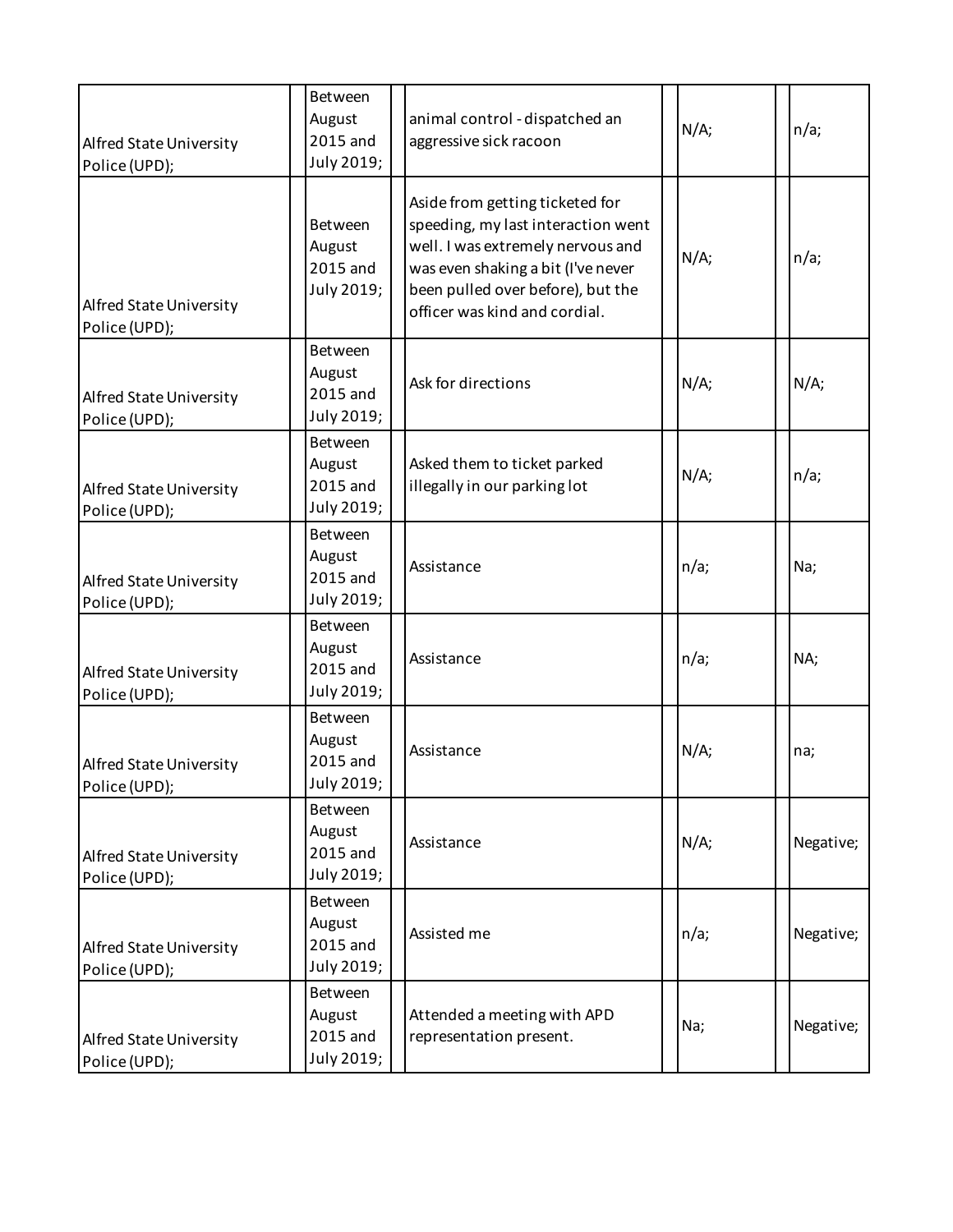| Alfred State University<br>Police (UPD); | Between<br>August<br>2015 and<br>July 2019;        | Background support for a student<br>led march regarding racial equality.                                                 | Na;       | Negative; |
|------------------------------------------|----------------------------------------------------|--------------------------------------------------------------------------------------------------------------------------|-----------|-----------|
| Alfred State University<br>Police (UPD); | Between<br>August<br>2015 and<br>July 2019;        | Beautiful place to vist                                                                                                  | NA;       | Negative; |
| Alfred State University<br>Police (UPD); | <b>Between</b><br>August<br>2015 and<br>July 2019; | Being followed from a gas station<br>by police until I drove out of town.<br>For no reason they started<br>following me. | NA;       | Negative; |
| Alfred State University<br>Police (UPD); | Between<br>August<br>2015 and<br>July 2019;        | Bought them dinner at the<br>collegiate                                                                                  | na;       | Negative; |
| Alfred State University<br>Police (UPD); | Between<br>August<br>2015 and<br>July 2019;        | Brief, I only had to get a parking<br>pass. Professional.                                                                | Negative; | Negative; |
| Alfred State University<br>Police (UPD); | Between<br>August<br>2015 and<br>July 2019;        | Called for assistance: Accidentally<br>locked child in car with keys                                                     | Negative; | Negative; |
| Alfred State University<br>Police (UPD); | Between<br>August<br>2015 and<br>July 2019;        | Called to report dangerous drivers<br>near Montessori                                                                    | Negative; | Negative; |
| Alfred State University<br>Police (UPD); | Between<br>August<br>2015 and<br>July 2019;        | called to report missing dog                                                                                             | Negative; | Negative; |
| Alfred State University<br>Police (UPD); | Between<br>August<br>2015 and<br>July 2019;        | Citizen assistance                                                                                                       | Negative; | Negative; |
| Alfred State University<br>Police (UPD); | Between<br>August<br>2015 and<br>July 2019;        | Cold and aloof. Generally<br>unhelpful and disinterested.                                                                | Negative; | Negative; |
| Alfred State University<br>Police (UPD); | Between<br>August<br>2015 and<br>July 2019;        | Collaboration in community event                                                                                         | Negative; | Negative; |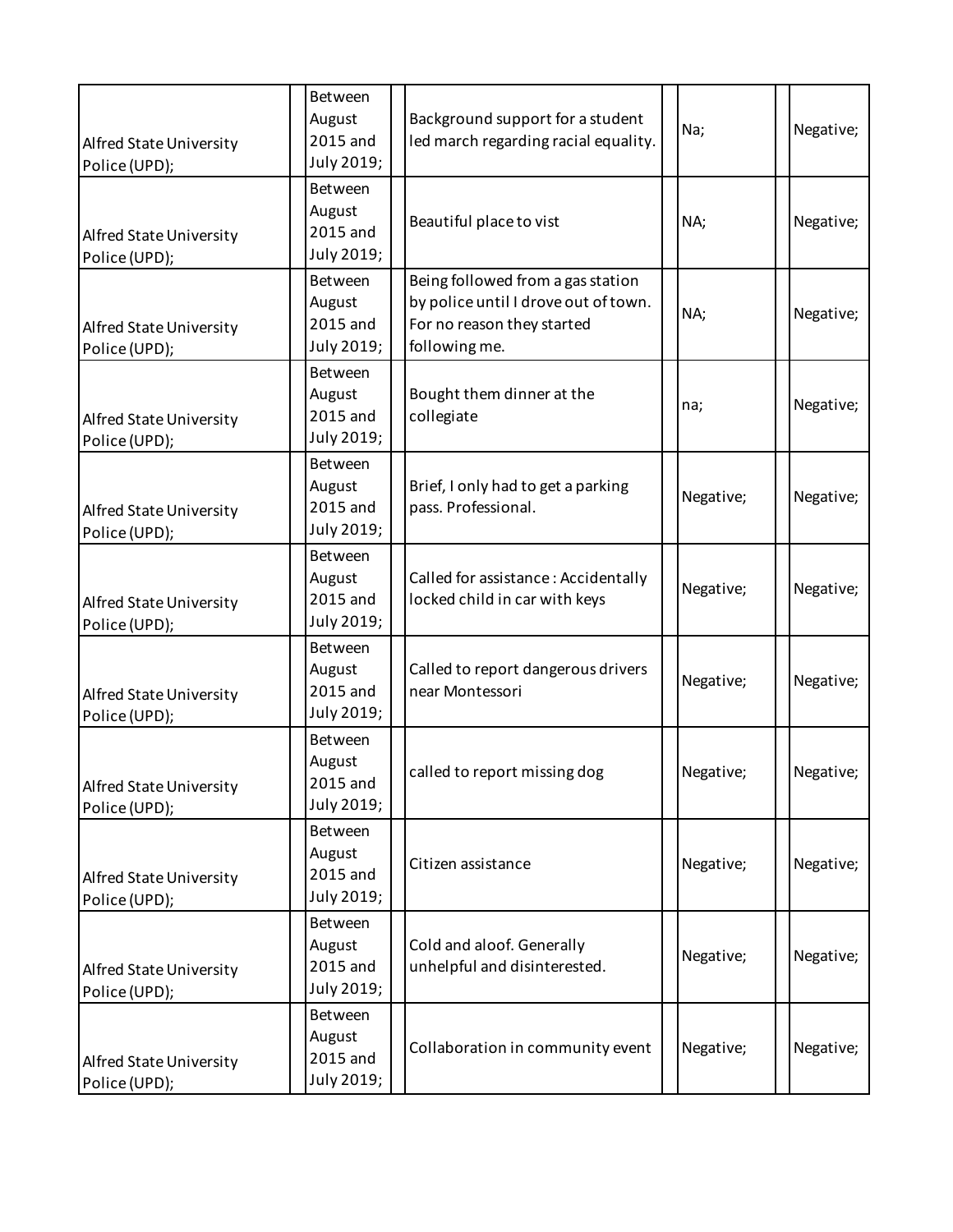| Alfred State University<br>Police (UPD); | Between<br>August<br>2015 and<br>July 2019; | community policing - community<br>members having a protest against<br>fracking | Negative; | Negative; |
|------------------------------------------|---------------------------------------------|--------------------------------------------------------------------------------|-----------|-----------|
| Alfred State University<br>Police (UPD); | Between<br>August<br>2015 and<br>July 2019; | Complaint                                                                      | Negative; | Negative; |
| Alfred State University<br>Police (UPD); | Between<br>August<br>2015 and<br>July 2019; | Concern regarding animal                                                       | Negative; | Negative; |
| Alfred State University<br>Police (UPD); | Between<br>August<br>2015 and<br>July 2019; | Conversation                                                                   | Negative; | Negative; |
| Alfred State University<br>Police (UPD); | Between<br>August<br>2015 and<br>July 2019; | Conversation                                                                   | Negative; | Negative; |
| Alfred State University<br>Police (UPD); | Between<br>August<br>2015 and<br>July 2019; | Conversation with a patrolling<br>officer, general chit chat.                  | Negative; | Negative; |
| Alfred State University<br>Police (UPD); | Between<br>August<br>2015 and<br>July 2019; | Court                                                                          | Negative; | Negative; |
| Alfred State University<br>Police (UPD); | Between<br>August<br>2015 and<br>July 2019; | Covid screen                                                                   | Negative; | Negative; |
| Alfred State University<br>Police (UPD); | Between<br>August<br>2015 and<br>July 2019; | criminal investigation                                                         | Negative; | Negative; |
| Alfred State University<br>Police (UPD); | Between<br>August<br>2015 and<br>July 2019; | Dead deer on property assistance                                               | Negative; | Negative; |
| Alfred State University<br>Police (UPD); | Between<br>August<br>2015 and<br>July 2019; | DElightful                                                                     | Negative; | Negative; |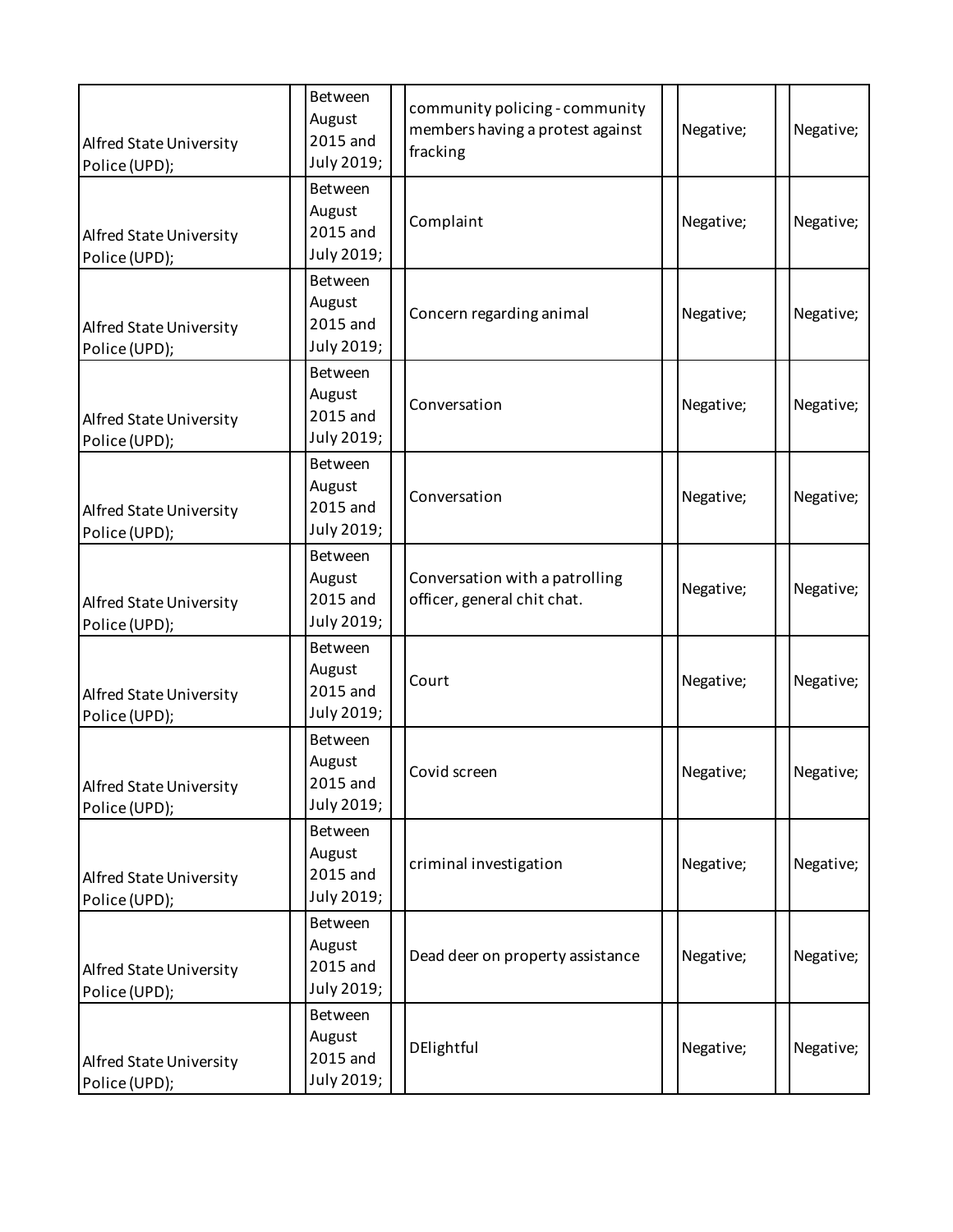| Alfred State University<br>Police (UPD); | Between<br>August<br>2015 and<br>July 2019; | Didn't have one.                                                                                                                                                                            | Negative; | Negative; |
|------------------------------------------|---------------------------------------------|---------------------------------------------------------------------------------------------------------------------------------------------------------------------------------------------|-----------|-----------|
| Alfred State University<br>Police (UPD); | Between<br>August<br>2015 and<br>July 2019; | Didn't seem all that interested<br>when a guy harassed me nonstop                                                                                                                           | Negative; | Negative; |
| Alfred State University<br>Police (UPD); | Between<br>August<br>2015 and<br>July 2019; | Directing traffic on move-in day<br>back in August                                                                                                                                          | Negative; | Negative; |
| Alfred State University<br>Police (UPD); | Between<br>August<br>2015 and<br>July 2019; | Discussion at Village Board Zoom<br>event                                                                                                                                                   | Negative; | Negative; |
| Alfred State University<br>Police (UPD); | Between<br>August<br>2015 and<br>July 2019; | Don't have one                                                                                                                                                                              | Negative; | Negative; |
| Alfred State University<br>Police (UPD); | Between<br>August<br>2015 and<br>July 2019; | Easy                                                                                                                                                                                        | Negative; | Negative; |
| Alfred State University<br>Police (UPD); | Between<br>August<br>2015 and<br>July 2019; | Everything was great. They are<br>great people and we would even<br>have a laugh. I have been pulled<br>over during my 3 encounters and<br>they have all been really nice and<br>reasonable | Negative; | Negative; |
| Alfred State University<br>Police (UPD); | Between<br>August<br>2015 and<br>July 2019; | Excellent, thorough and helpful.                                                                                                                                                            | Negative; | Negative; |
| Alfred State University<br>Police (UPD); | Between<br>August<br>2015 and<br>July 2019; | Fine                                                                                                                                                                                        | Negative; | Negative; |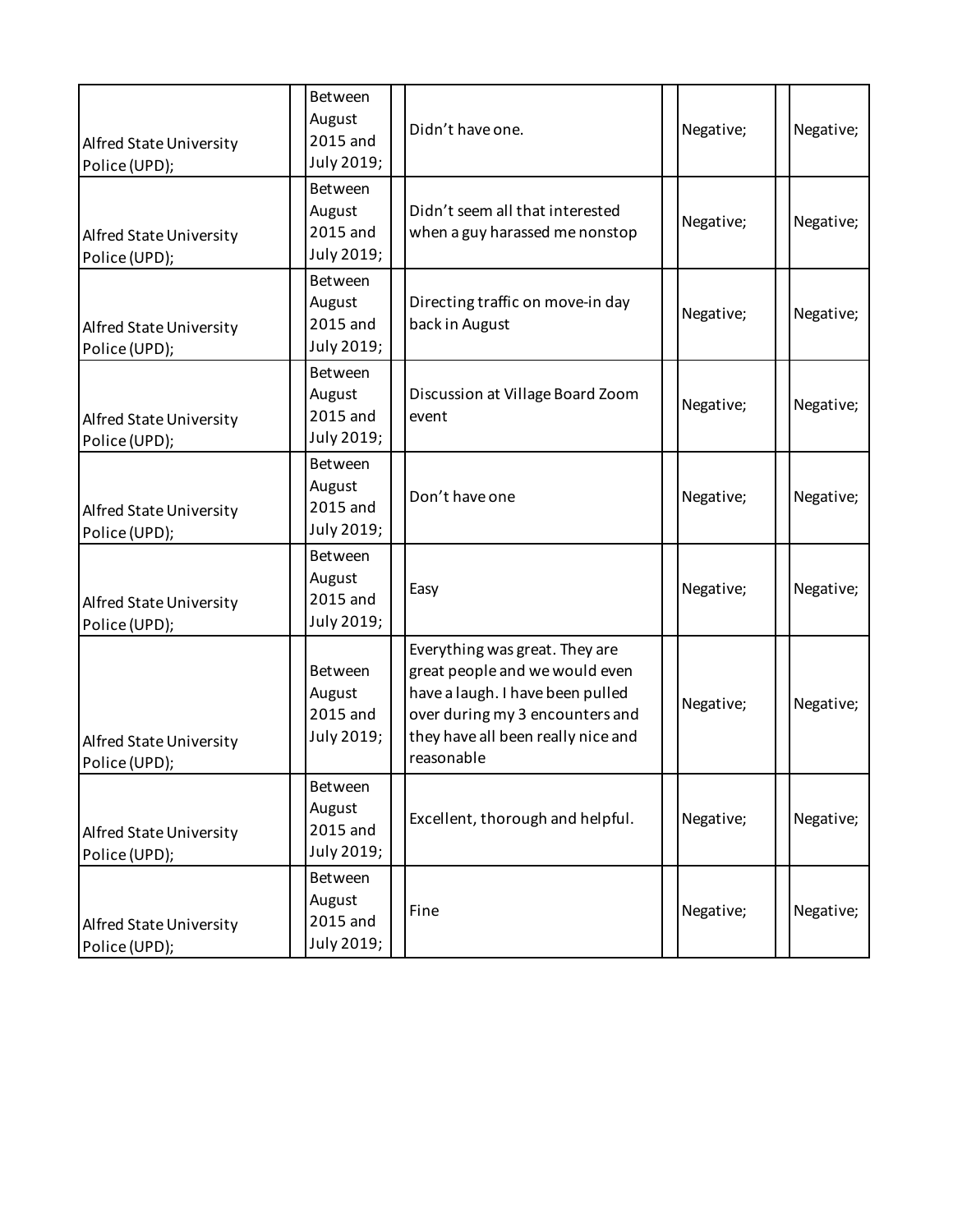| Alfred State University<br>Police (UPD); | Between<br>August<br>2015 and<br>July<br>2019;Betw<br>een<br>August<br>2019 and<br>July 2020;                             | Fire in a tree in our neighborhood | Negative; | Negative;<br>Fuck the<br>police; |
|------------------------------------------|---------------------------------------------------------------------------------------------------------------------------|------------------------------------|-----------|----------------------------------|
| Alfred State University<br>Police (UPD); | Between<br>August<br>2015 and<br>July<br>2019;Betw<br>een<br>August<br>2019 and<br>July<br>2020;Sinc<br>e August<br>2020; | Fix-it ticket for headlight        | Negative; | Neutral;                         |
| Alfred State University<br>Police (UPD); | Between<br>August<br>2015 and<br>July<br>2019;July<br>2015 or<br>Before; Bet<br>ween<br>August<br>2019 and<br>July 2020;  | Frequent informal conversations    | Negative; | Neutral;                         |
| Alfred State University<br>Police (UPD); | Between<br>August<br>2019 and<br>July 2020;                                                                               | getting a parking permit           | Negative; | Neutral;                         |
| Alfred State University<br>Police (UPD); | Between<br>August<br>2019 and<br>July 2020;                                                                               | Getting my parking pass            | Negative; | Neutral;                         |
| Alfred State University<br>Police (UPD); | Between<br>August<br>2019 and<br>July 2020;                                                                               | Good                               | Negative; | Neutral;                         |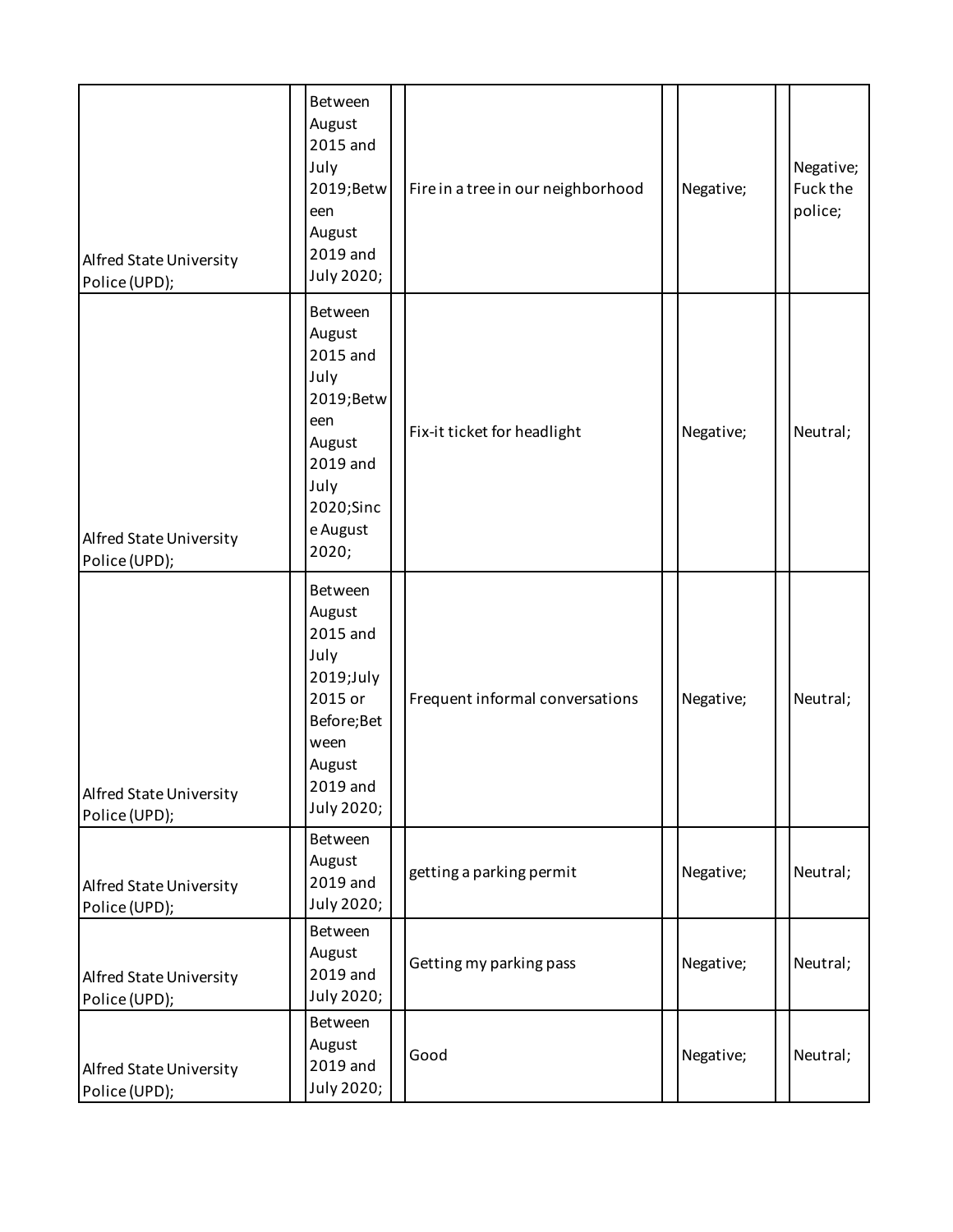| Alfred State University<br>Police (UPD); | Between<br>August<br>2019 and<br>July 2020; | good                                                   | Negative; | Neutral; |
|------------------------------------------|---------------------------------------------|--------------------------------------------------------|-----------|----------|
| Alfred State University<br>Police (UPD); | Between<br>August<br>2019 and<br>July 2020; | Good                                                   | Negative; | Neutral; |
| Alfred State University<br>Police (UPD); | Between<br>August<br>2019 and<br>July 2020; | Good                                                   | Negative; | Neutral; |
| Alfred State University<br>Police (UPD); | Between<br>August<br>2019 and<br>July 2020; | Good                                                   | Negative; | Neutral; |
| Alfred State University<br>Police (UPD); | Between<br>August<br>2019 and<br>July 2020; | Good, helpful, non-intimidating                        | Negative; | Neutral; |
| Alfred State University<br>Police (UPD); | Between<br>August<br>2019 and<br>July 2020; | Great!                                                 | Negative; | Neutral; |
| Alfred State University<br>Police (UPD); | Between<br>August<br>2019 and<br>July 2020; | Great, all officers are very helpful<br>and respectful | Negative; | Neutral; |
| Alfred State University<br>Police (UPD); | Between<br>August<br>2019 and<br>July 2020; | Halloween Patrolling                                   | Negative; | Neutral; |
| Alfred State University<br>Police (UPD); | Between<br>August<br>2019 and<br>July 2020; | Help                                                   | Negative; | Neutral; |
| Alfred State University<br>Police (UPD); | Between<br>August<br>2019 and<br>July 2020; | Helpful                                                | Negative; | Neutral; |
| Alfred State University<br>Police (UPD); | Between<br>August<br>2019 and<br>July 2020; | helping students with fix it tickets.                  | Negative; | Neutral; |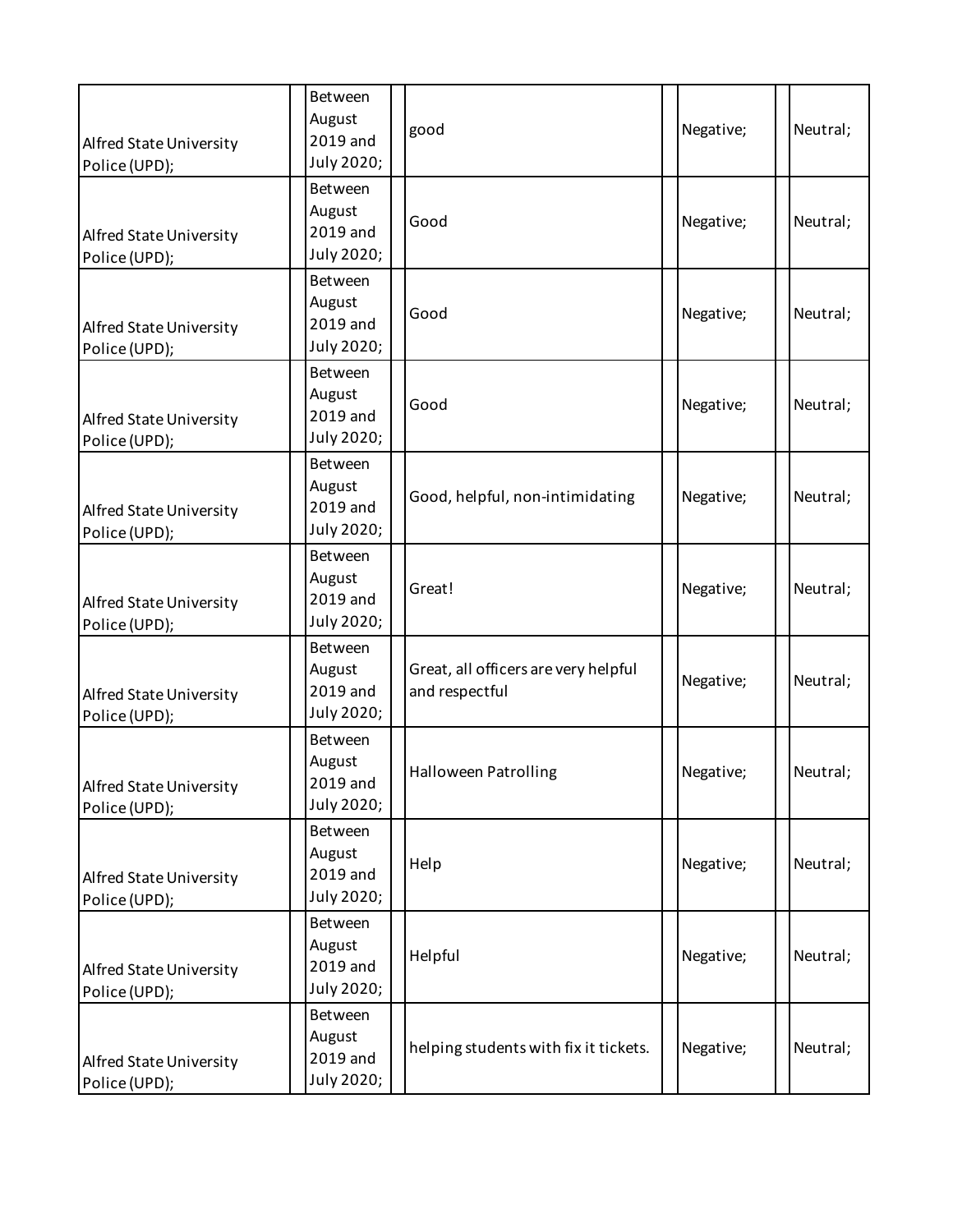| Alfred State University<br>Police (UPD); | Between<br>August<br>2019 and<br>July 2020;        | Home break in about 30 years ago.                                                                                                                                                                                                                | Negative; | Neutral; |
|------------------------------------------|----------------------------------------------------|--------------------------------------------------------------------------------------------------------------------------------------------------------------------------------------------------------------------------------------------------|-----------|----------|
| Alfred State University<br>Police (UPD); | Between<br>August<br>2019 and<br>July 2020;        | Honestly it's only been with<br>parking                                                                                                                                                                                                          | Neutral;  | Neutral; |
| Alfred State University<br>Police (UPD); | Between<br>August<br>2019 and<br>July 2020;        | I called in a noise complaint                                                                                                                                                                                                                    | Neutral;  | Neutral; |
| Alfred State University<br>Police (UPD); | Between<br>August<br>2019 and<br>July 2020;        | I have never interacted with the<br>Alfred Village police but I hear they<br>are very nice and respectful.                                                                                                                                       | Neutral;  | Neutral; |
| Alfred State University<br>Police (UPD); | Between<br>August<br>2019 and<br>July 2020;        | I inquired as to whether or not I<br>needed to take extra precautions<br>to protect Tinkertown Hardware<br>when the students came back to<br>Alfred.                                                                                             | Neutral;  | Neutral; |
| Alfred State University<br>Police (UPD); | <b>Between</b><br>August<br>2019 and<br>July 2020; | I just haven't run into any of<br>thembut I have seen them<br>around and they seem to do a great<br>job with the craziness that comes<br>with having people from the<br>regular community and then the 2<br>college in one tiny village dynamic. | Neutral;  | Neutral; |
| Alfred State University<br>Police (UPD); | Between<br>August<br>2019 and<br>July 2020;        | I lost my wallet and someone<br>found it and they contacted me to<br>pick it up                                                                                                                                                                  | Neutral;  | Neutral; |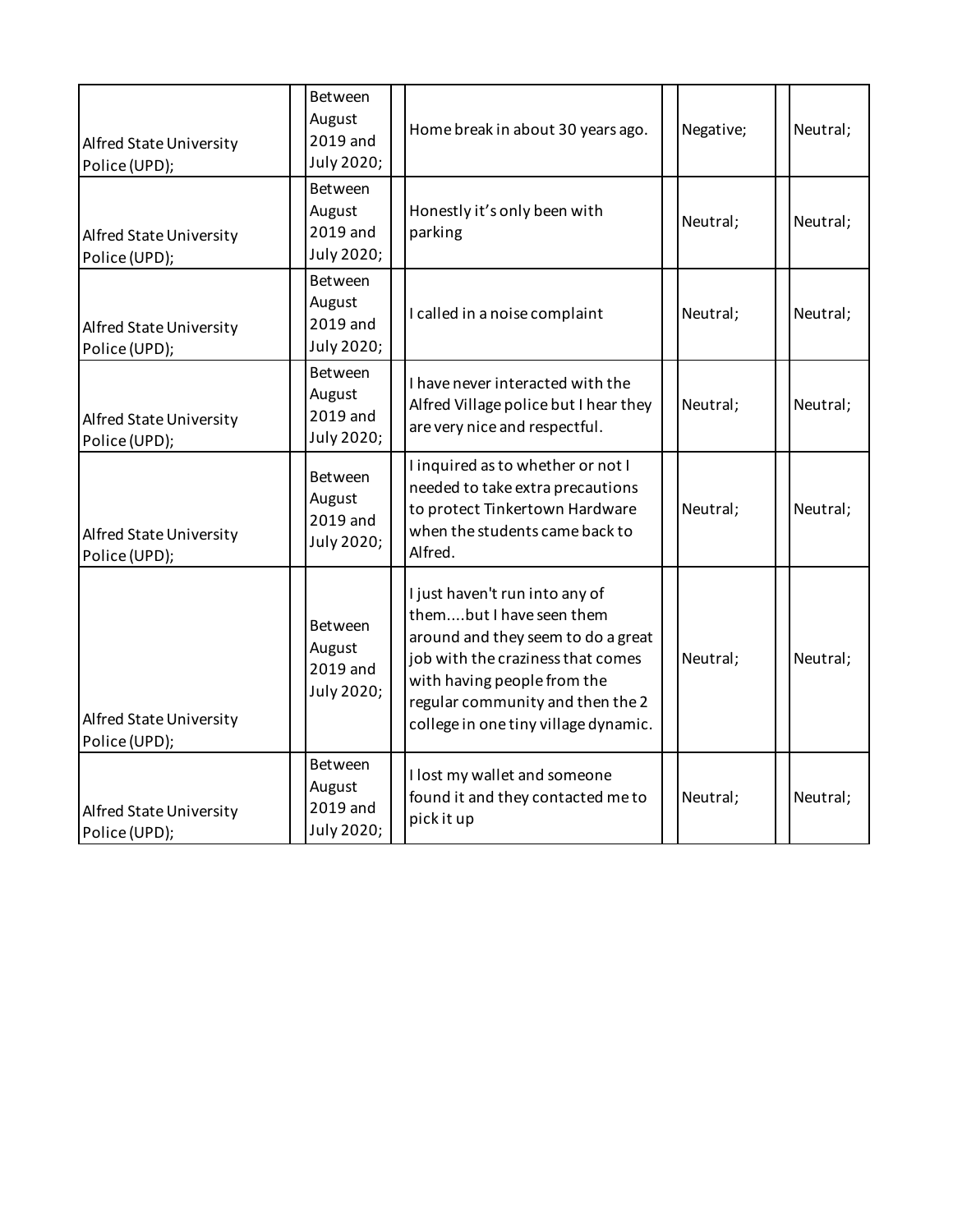| Alfred State University<br>Police (UPD); | Between<br>August<br>2019 and<br>July 2020; | I needed to report a person who<br>was recently released from prison<br>for murder and stalked me when I<br>was an undergrad student and was<br>documented with AU Public<br>Safety. This person made a visit to<br>Alfred and made a point to contact<br>me in the Terra Cotta and on social<br>media. I went to the police station<br>to request that they contact this<br>persons parole officer and to<br>remind the person not to contact<br>me. The chief of police doubted my<br>claims and argued with me in front<br>of another police officer, who, to<br>be fair was trying to help me. The<br>chief of police questioned whether<br>or not the person and I had ever<br>dated, as if to excuse stalking<br>behavior, and told me that the case<br>surrounding the person regarding<br>the murder was not that big of a<br>deal. The chief of police did end up<br>calling the parole officer only after<br>I said, firmly, "I'm telling you that I<br>don't feel safe and I am<br>uncomfortable." | Neutral; | Neutral; |
|------------------------------------------|---------------------------------------------|---------------------------------------------------------------------------------------------------------------------------------------------------------------------------------------------------------------------------------------------------------------------------------------------------------------------------------------------------------------------------------------------------------------------------------------------------------------------------------------------------------------------------------------------------------------------------------------------------------------------------------------------------------------------------------------------------------------------------------------------------------------------------------------------------------------------------------------------------------------------------------------------------------------------------------------------------------------------------------------------------------------|----------|----------|
| Alfred State University<br>Police (UPD); | Between<br>August<br>2019 and<br>July 2020; | I never had one.                                                                                                                                                                                                                                                                                                                                                                                                                                                                                                                                                                                                                                                                                                                                                                                                                                                                                                                                                                                              | Neutral; | Neutral; |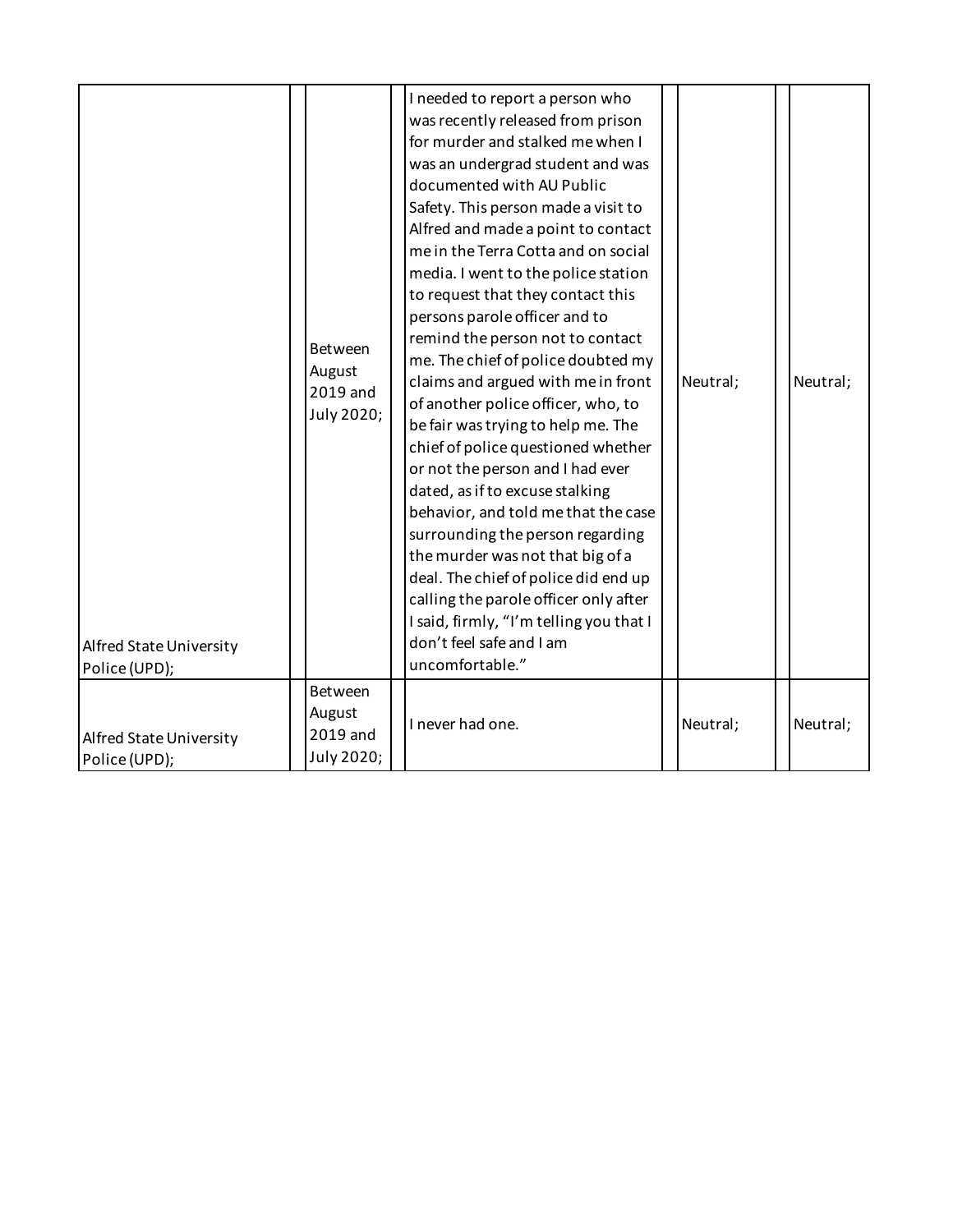| Alfred State University<br>Police (UPD); | Between<br>August<br>2019 and<br>July 2020; | I stood next to my Black<br>student/colleague while they were<br>questioned by four cops (two cop<br>cars) for carrying an open<br>container while walking. The open<br>container was 1/4 full and<br>they(singular) were walking to<br>throw the container away since<br>there was no trash-can near by.<br>Neutral;<br>Another cop car drove up during<br>the investigation causing both my<br>colleague and myself to feel<br>outnumbered and unsafe. I teach<br>at AU as a professor and I'm a white<br>female, I did not feel that we were<br>safe, I felt both threatened by the<br>cops and unheard. | Neutral; |
|------------------------------------------|---------------------------------------------|-------------------------------------------------------------------------------------------------------------------------------------------------------------------------------------------------------------------------------------------------------------------------------------------------------------------------------------------------------------------------------------------------------------------------------------------------------------------------------------------------------------------------------------------------------------------------------------------------------------|----------|
| Alfred State University<br>Police (UPD); | Between<br>August<br>2019 and<br>July 2020; | I was exiting my apartment<br>complex on main Street and 4 or 5<br>police officers were standing in<br>front of The Rosebush. One of them<br>said "hot damn" to me as I walked<br>by. Probably a week or so later<br>Neutral;<br>another officer drove by my friend<br>and I in the same location, roled<br>down his window and yelled "Hey<br>ladies." at us. It was incredibly<br>confusing and unpleasant both<br>times.                                                                                                                                                                                 | Neutral; |
| Alfred State University<br>Police (UPD); | Between<br>August<br>2019 and<br>July 2020; | I was in my car in the parking lot<br>near openhym and they thought i<br>may have had weed. The officer was<br>polite, non-aggressive, asked me a<br>Neutral;<br>few questions, and went on his<br>way. He did not ask to search my<br>car and was not invasive.                                                                                                                                                                                                                                                                                                                                            | Neutral; |
| Alfred State University<br>Police (UPD); | Between<br>August<br>2019 and<br>July 2020; | I was pulled over because I<br>purchased a new car and had not<br>received one of the documents<br>Neutral;<br>required to be on the windshield.<br>It was not a problem and the<br>officer was very nice.                                                                                                                                                                                                                                                                                                                                                                                                  | Neutral; |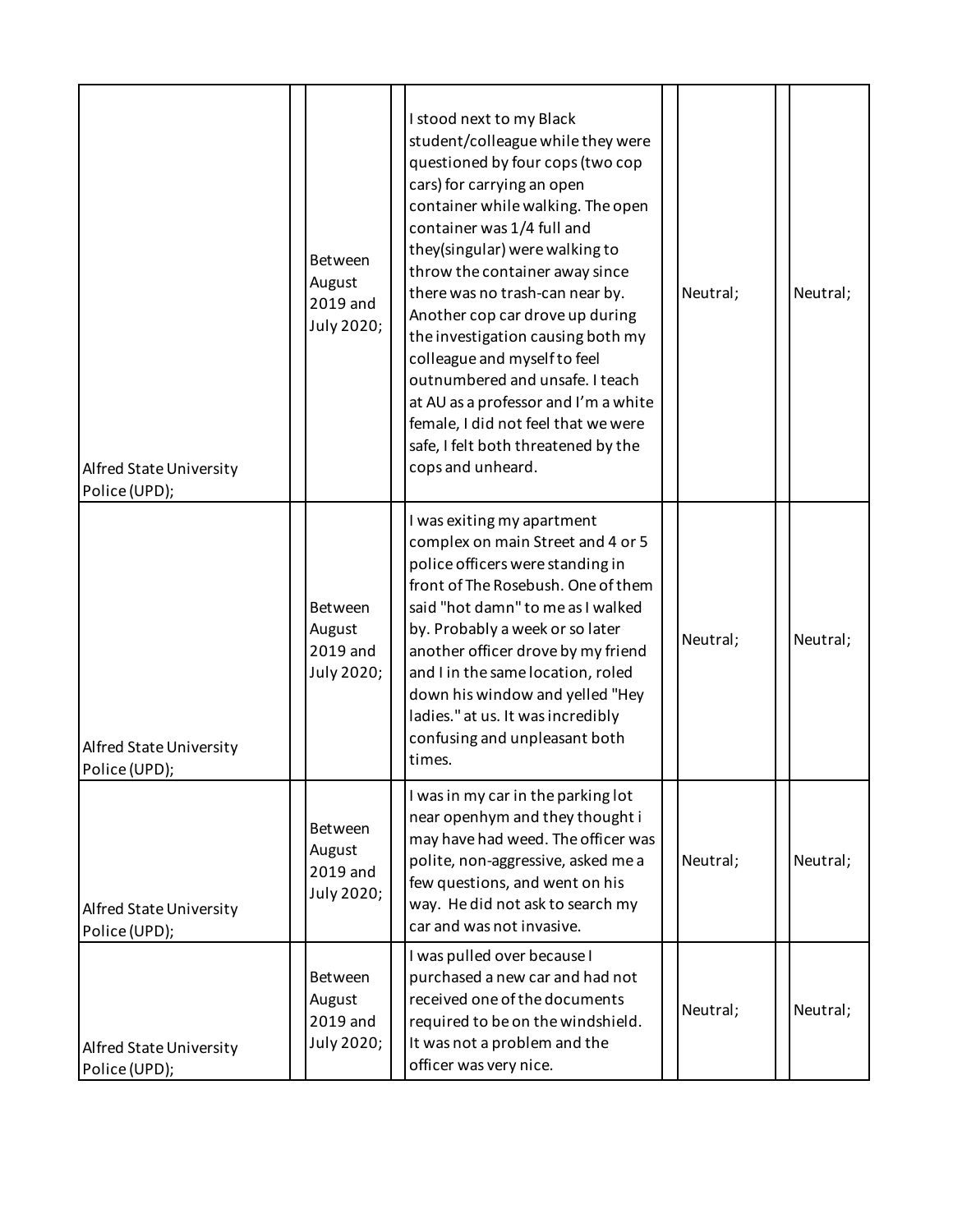| Alfred State University<br>Police (UPD); Alfred Village<br>Police Department (AVPD);                                                       | Between<br>August<br>2019 and<br>July 2020;        | I was pulled over for having high<br>beams on at 11:00 pm at night. | Neutral; | Neutral; |
|--------------------------------------------------------------------------------------------------------------------------------------------|----------------------------------------------------|---------------------------------------------------------------------|----------|----------|
| Alfred State University<br>Police (UPD); Alfred Village<br>Police Department (AVPD);                                                       | Between<br>August<br>2019 and<br>July 2020;        | informal                                                            | Neutral; | Neutral; |
| Alfred State University<br>Police (UPD); Alfred Village<br>Police Department (AVPD);                                                       | Between<br>August<br>2019 and<br>July 2020;        | Informal                                                            | Neutral; | Neutral; |
| Alfred State University<br>Police (UPD); Alfred Village<br>Police Department (AVPD);                                                       | Between<br>August<br>2019 and<br>July 2020;        | informal and formal conversation                                    | Neutral; | Neutral; |
| Alfred State University<br>Police (UPD); Alfred Village<br>Police Department (AVPD);                                                       | Between<br>August<br>2019 and<br>July 2020;        | Informal c9nversation                                               | Neutral; | Neutral; |
| Alfred State University<br>Police (UPD); Alfred Village<br>Police Department (AVPD);                                                       | Between<br>August<br>2019 and<br>July 2020;        | informal conversation                                               | Neutral; | Neutral; |
| Alfred State University<br>Police (UPD); Alfred Village<br>Police Department (AVPD);                                                       | Between<br>August<br>2019 and<br>July 2020;        | informal conversation                                               | Neutral; | Neutral; |
| Alfred State University<br>Police (UPD); Alfred Village<br>Police Department (AVPD);                                                       | Between<br>August<br>2019 and<br>July 2020;        | informal conversation                                               | Neutral; | Neutral; |
| Alfred State University<br>Police (UPD); Alfred Village<br>Police Department (AVPD);                                                       | Between<br>August<br>2019 and<br>July 2020;        | Informal conversation                                               | Neutral; | Neutral; |
| Alfred State University<br>Police (UPD); Alfred Village<br>Police Department (AVPD);                                                       | Between<br>August<br>2019 and<br>July 2020;        | Informal conversation                                               | Neutral; | Neutral; |
| Alfred State University<br>Police (UPD); Alfred Village<br>Police Department<br>(AVPD); Allegany County<br>Sheriff's Office; NYS Troopers; | <b>Between</b><br>August<br>2019 and<br>July 2020; | Informal conversation                                               | Neutral; | Neutral; |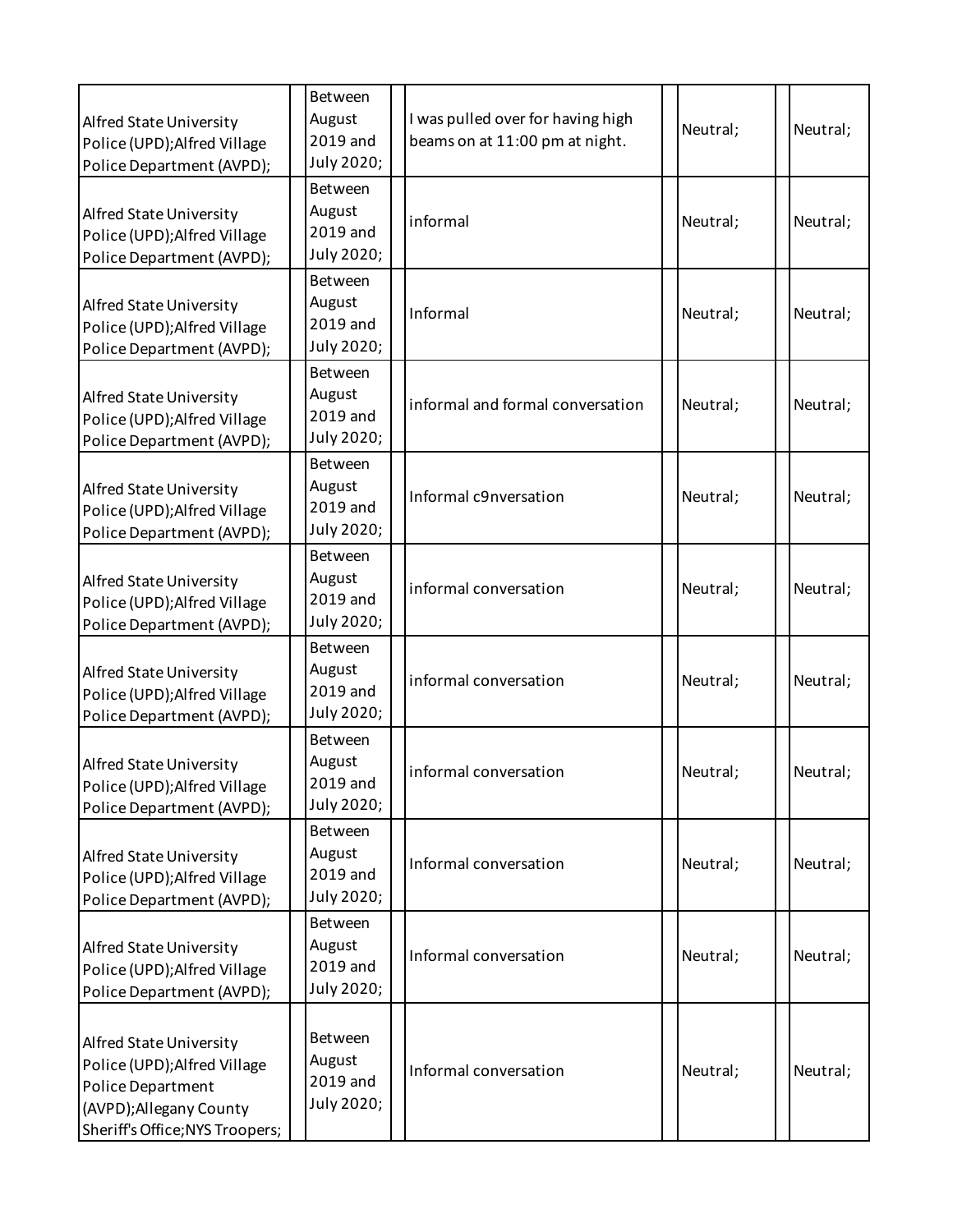| Alfred State University<br>Police (UPD); Alfred Village<br>Police Department<br>(AVPD);NYS Troopers; | Between<br>August<br>2019 and<br>July 2020; | Informal conversation        | Neutral; | Neutral: |
|------------------------------------------------------------------------------------------------------|---------------------------------------------|------------------------------|----------|----------|
| Alfred State University<br>Police (UPD); Alfred Village<br>Police Department<br>(AVPD);NYS Troopers; | Between<br>August<br>2019 and<br>July 2020; | informal conversation        | Neutral; | Neutral; |
| Alfred State University<br>Police (UPD); Alfred Village<br>Police Department<br>(AVPD);NYS Troopers; | Between<br>August<br>2019 and<br>July 2020; | informal conversation        | Neutral; | Neutral; |
| Alfred State University<br>Police (UPD); Alfred Village<br>Police Department<br>(AVPD);NYS Troopers; | Between<br>August<br>2019 and<br>July 2020; | informal conversation        | Neutral; | Neutral; |
| Alfred State University<br>Police (UPD); Alfred Village<br>Police Department<br>(AVPD);NYS Troopers; | Between<br>August<br>2019 and<br>July 2020; | informal conversation        | Neutral; | Neutral; |
| Alfred State University<br>Police (UPD); Alfred Village<br>Police Department<br>(AVPD);NYS Troopers; | Between<br>August<br>2019 and<br>July 2020; | Informal conversation        | Neutral; | Neutral; |
| Alfred State University<br>Police (UPD); Alfred Village<br>Police Department<br>(AVPD);NYS Troopers; | Between<br>August<br>2019 and<br>July 2020; | informal conversation        | Neutral; | Neutral; |
| Alfred State University<br>Police (UPD); Alfred Village<br>Police Department<br>(AVPD);NYS Troopers; | Between<br>August<br>2019 and<br>July 2020; | <b>Informal Conversation</b> | Neutral: | Neutral; |
| Alfred State University<br>Police (UPD); Allegany<br>County Sheriff's Office;                        | Between<br>August<br>2019 and<br>July 2020; | <b>Informal Conversation</b> | Neutral; | Neutral; |
| Alfred State University<br>Police (UPD); Allegany<br>County Sheriff's Office; NYS<br>Troopers;       | Between<br>August<br>2019 and<br>July 2020; | Informal conversation        | Neutral; | Neutral; |
| Alfred State University<br>Police (UPD); Allegany<br>County Sheriff's Office; NYS<br>Troopers;       | Between<br>August<br>2019 and<br>July 2020; | informal conversation        | Neutral; | Neutral; |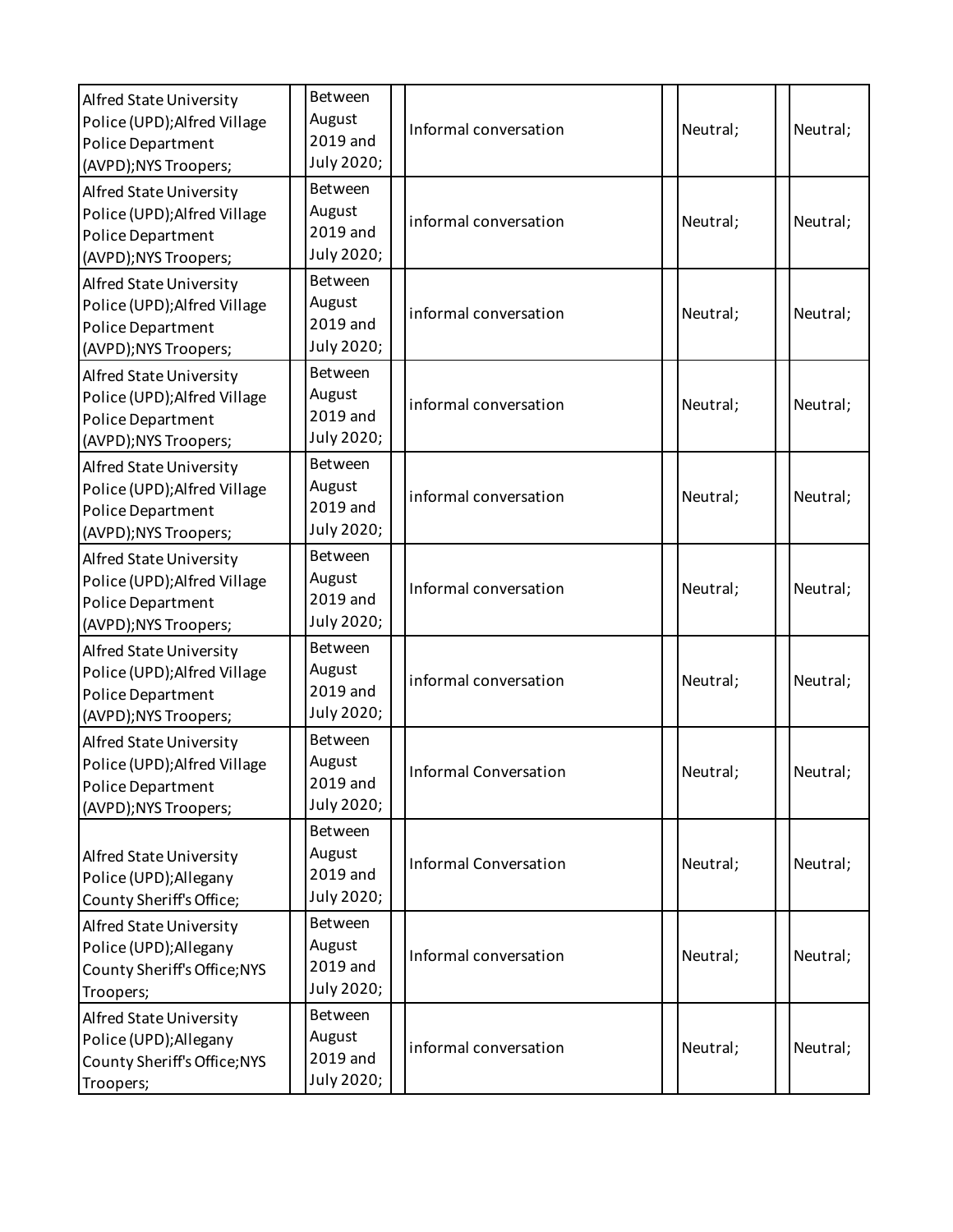| Alfred State University<br>Police (UPD); Allegany<br>County Sheriff's Office; NYS<br>Troopers;                                             | Between<br>August<br>2019 and<br>July 2020; | <b>Informal Conversation</b> | Neutral; | Neutral; |
|--------------------------------------------------------------------------------------------------------------------------------------------|---------------------------------------------|------------------------------|----------|----------|
| Alfred State University<br>Police (UPD); Allegany<br>County Sheriff's Office; NYS<br>Troopers; Alfred Village<br>Police Department (AVPD); | Between<br>August<br>2019 and<br>July 2020; | <b>Informal Conversation</b> | Neutral; | Neutral; |
| Alfred State University<br>Police (UPD); Allegany<br>County Sheriff's Office; NYS<br>Troopers; Alfred Village<br>Police Department (AVPD); | Between<br>August<br>2019 and<br>July 2020; | Informal conversation        | Neutral; | Neutral; |
| Alfred State University<br>Police (UPD); Allegany<br>County Sheriff's Office; NYS<br>Troopers; Alfred Village<br>Police Department (AVPD); | Between<br>August<br>2019 and<br>July 2020; | Informal conversation        | Neutral; | Neutral; |
| Alfred State University<br>Police (UPD); AU Public<br>Safety;                                                                              | Between<br>August<br>2019 and<br>July 2020; | Informal conversation        | Neutral; | Neutral; |
| Alfred State University<br>Police (UPD); AU Public<br>Safety; Alfred Village Police<br>Department (AVPD);NYS<br>Troopers;                  | Between<br>August<br>2019 and<br>July 2020; | <b>Informal Conversation</b> | Neutral; | Neutral; |
| Alfred State University<br>Police (UPD); AU Public<br>Safety; Allegany County<br>Sheriff's Office;                                         | Between<br>August<br>2019 and<br>July 2020; | Informal conversation        | Neutral; | Neutral; |
| Alfred State University<br>Police (UPD); AU Public<br>Safety; NYS Troopers;                                                                | Between<br>August<br>2019 and<br>July 2020; | Informal conversation        | Neutral; | Neutral; |
| Alfred State University<br>Police (UPD); AU Public<br>Safety; NYS Troopers;                                                                | Between<br>August<br>2019 and<br>July 2020; | Informal conversation        | Neutral; | Neutral; |
| Alfred State University<br>Police (UPD); NYS Troopers;                                                                                     | Between<br>August<br>2019 and<br>July 2020; | informal conversation        | Neutral; | Neutral; |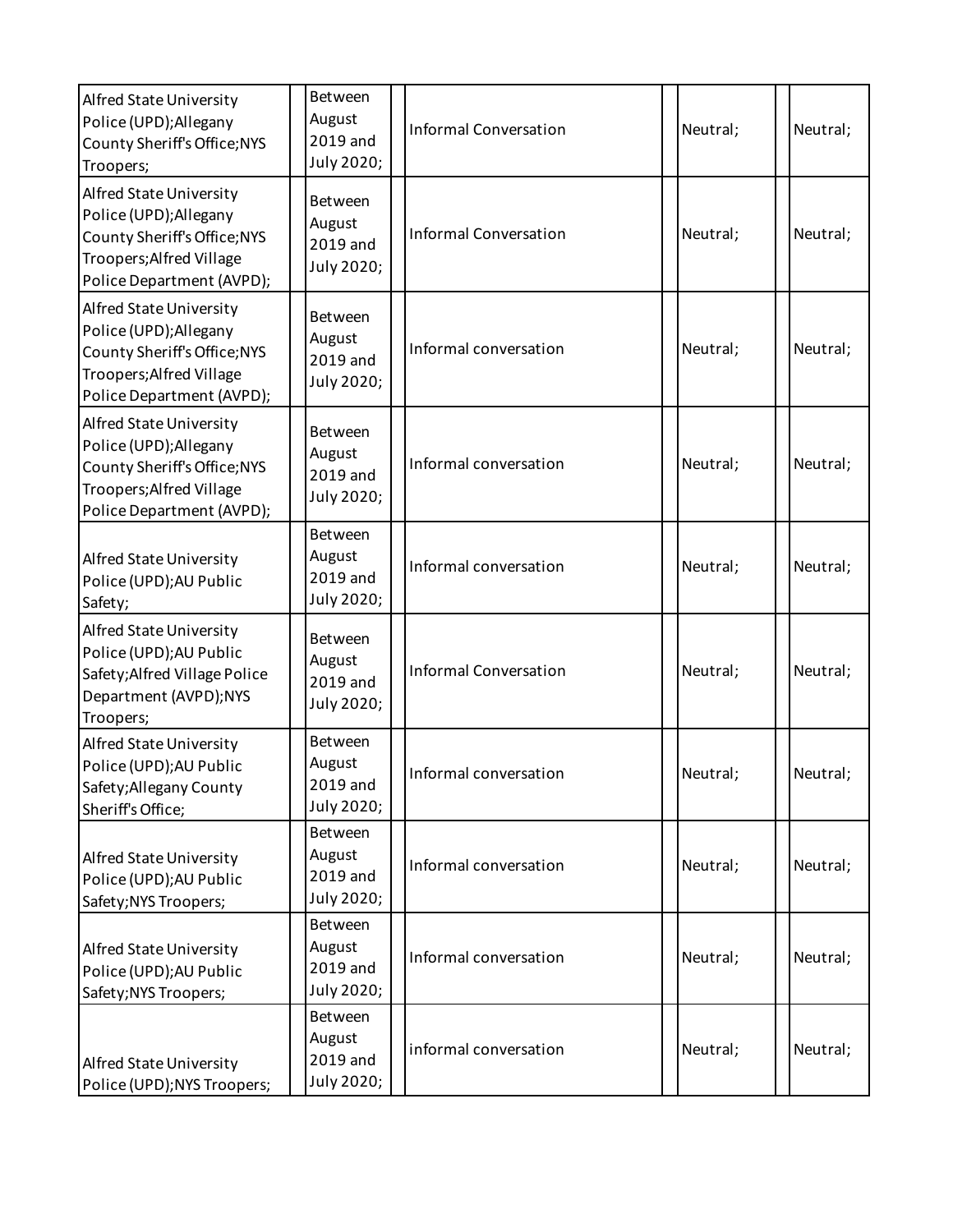| Alfred State University<br>Police (UPD); NYS Troopers; | <b>Between</b><br>August<br>2019 and<br>July 2020; | Informal conversation and a traffic<br>stop                                                                                                                                                               | Neutral; | Neutral; |
|--------------------------------------------------------|----------------------------------------------------|-----------------------------------------------------------------------------------------------------------------------------------------------------------------------------------------------------------|----------|----------|
| Alfred State University<br>Police (UPD); NYS Troopers; | Between<br>August<br>2019 and<br>July 2020;        | Informal conversation most<br>recent.<br>Prior to that, called to report<br>aggressive driving behavior on my<br>street.                                                                                  | Neutral; | Neutral; |
| Alfred State University<br>Police (UPD); NYS Troopers; | Between<br>August<br>2019 and<br>July 2020;        | Informal conversation regarding<br>prospective fire company member.<br>Previously, request for assistance<br>after becoming concerned about<br>an excessively fast car racing<br>around our neighborhood. | Neutral; | Neutral; |
| Alfred State University<br>Police (UPD); NYS Troopers; | Between<br>August<br>2019 and<br>July 2020;        | Informal conversation related to<br>AU students                                                                                                                                                           | Neutral; | Neutral; |
| Alfred State University<br>Police (UPD); NYS Troopers; | Between<br>August<br>2019 and<br>July 2020;        | informal conversation with the<br>Chief                                                                                                                                                                   | Neutral; | Neutral; |
| Alfred State University<br>Police (UPD); NYS Troopers; | Between<br>August<br>2019 and<br>July 2020;        | Informal conversation(s)                                                                                                                                                                                  | Neutral; | Neutral; |
| Alfred State University<br>Police (UPD); NYS Troopers; | Between<br>August<br>2019 and<br>July 2020;        | Informal conversation, traffic<br>stop, police investigation                                                                                                                                              | Neutral; | Neutral; |
| Alfred State University<br>Police (UPD); NYS Troopers; | Between<br>August<br>2019 and<br>July 2020;        | Informal conversation, community<br>public relations                                                                                                                                                      | Neutral; | Neutral; |
| Alfred State University<br>Police (UPD); NYS Troopers; | <b>Between</b><br>August<br>2019 and<br>July 2020; | Informal conversation, positive<br>interaction.                                                                                                                                                           | Neutral; | Neutral; |
| Alfred State University<br>Police (UPD); NYS Troopers; | Between<br>August<br>2019 and<br>July 2020;        | Informal conversation.                                                                                                                                                                                    | Neutral; | Neutral; |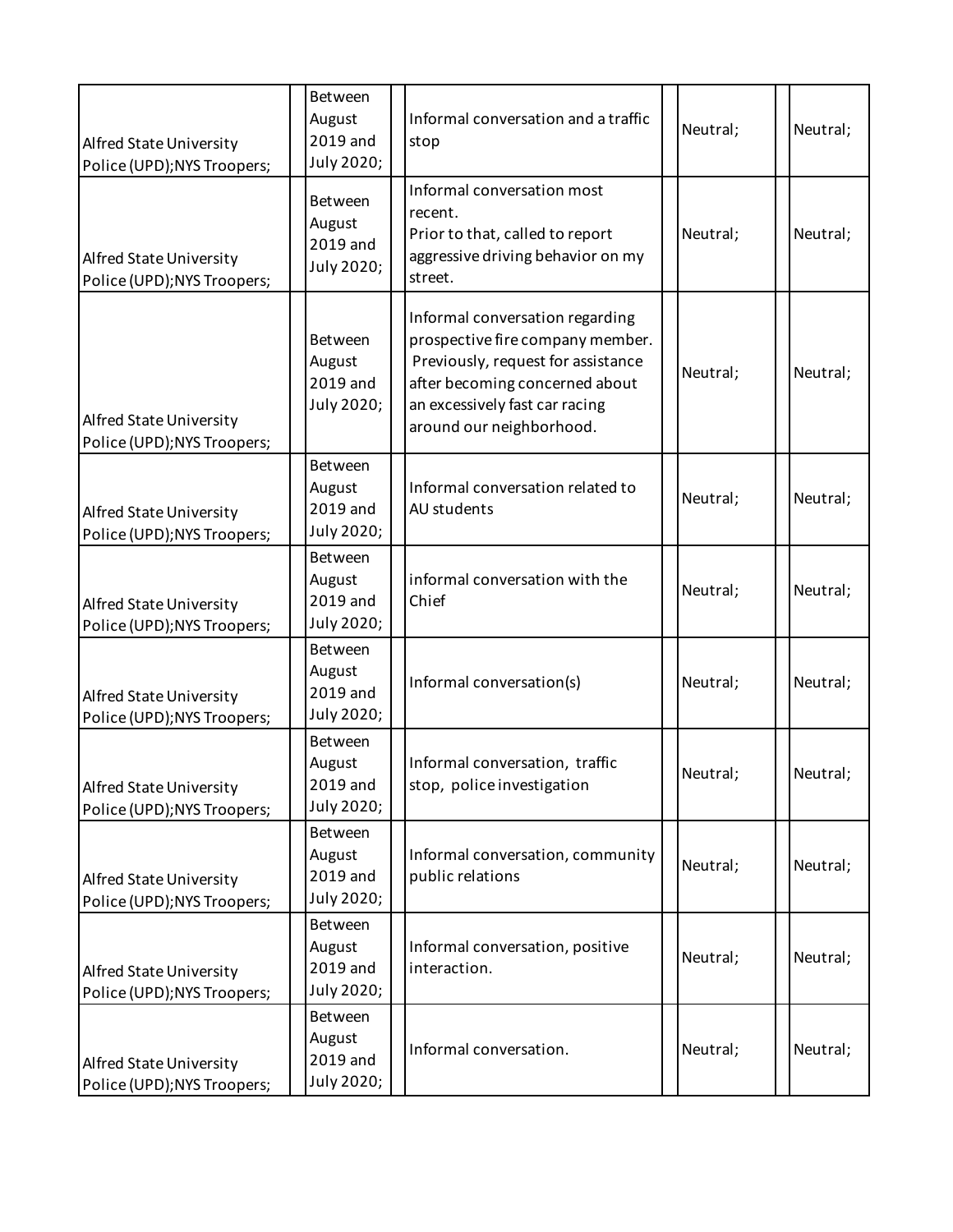| Alfred State University<br>Police (UPD); NYS Troopers;                                               | Between<br>August<br>2019 and<br>July 2020; | Informal conversation. Just<br>thanked the officers for their work<br>in these trying times when people<br>want them gone. | Neutral; | Neutral; |
|------------------------------------------------------------------------------------------------------|---------------------------------------------|----------------------------------------------------------------------------------------------------------------------------|----------|----------|
| Alfred State University<br>Police (UPD); NYS Troopers;                                               | Between<br>August<br>2019 and<br>July 2020; | Informal conversations as part of<br>my job.                                                                               | Neutral; | Neutral; |
| Alfred State University<br>Police (UPD); NYS Troopers;                                               | Between<br>August<br>2019 and<br>July 2020; | Informal interaction, simple and<br>straight forward                                                                       | Neutral; | Neutral; |
| Alfred State University<br>Police (UPD); NYS Troopers;                                               | Between<br>August<br>2019 and<br>July 2020; | Informal, Village Board meetings.                                                                                          | Neutral; | Neutral; |
| Alfred State University<br>Police (UPD); NYS Troopers;                                               | Between<br>August<br>2019 and<br>July 2020; | Informall conversation                                                                                                     | Neutral; | Neutral; |
| Alfred State University<br>Police (UPD);NYS<br>Troopers; Alfred Village<br>Police Department (AVPD); | Between<br>August<br>2019 and<br>July 2020; | Inquiry                                                                                                                    | Neutral; | Neutral; |
| Alfred State University<br>Police (UPD);NYS<br>Troopers; Alfred Village<br>Police Department (AVPD); | Between<br>August<br>2019 and<br>July 2020; | Interacted during internship for<br>alfred state police                                                                    | Neutral; | Neutral; |
| Alfred State University<br>Police (UPD);NYS<br>Troopers; Alfred Village<br>Police Department (AVPD); | Between<br>August<br>2019 and<br>July 2020; | Interacted with officers on scene at<br>EMS and Fire calls, while serving as<br>a volunteer firefighter/EMT.               | Neutral; | Neutral; |
| Alfred State University<br>Police (UPD);NYS<br>Troopers; Allegany County<br>Sheriff's Office;        | Between<br>August<br>2019 and<br>July 2020; | Internship                                                                                                                 | Neutral; | Neutral; |
| Alfred State University<br>Police (UPD);NYS<br>Troopers; AU Public Safety;                           | Between<br>August<br>2019 and<br>July 2020; | investigation                                                                                                              | Neutral; | Neutral; |
| Alfred State University<br>Police (UPD);NYS<br>Troopers; Steuben Co.<br>Sheriff's Dept.;             | Between<br>August<br>2019 and<br>July 2020; | investigation                                                                                                              | Neutral; | Neutral; |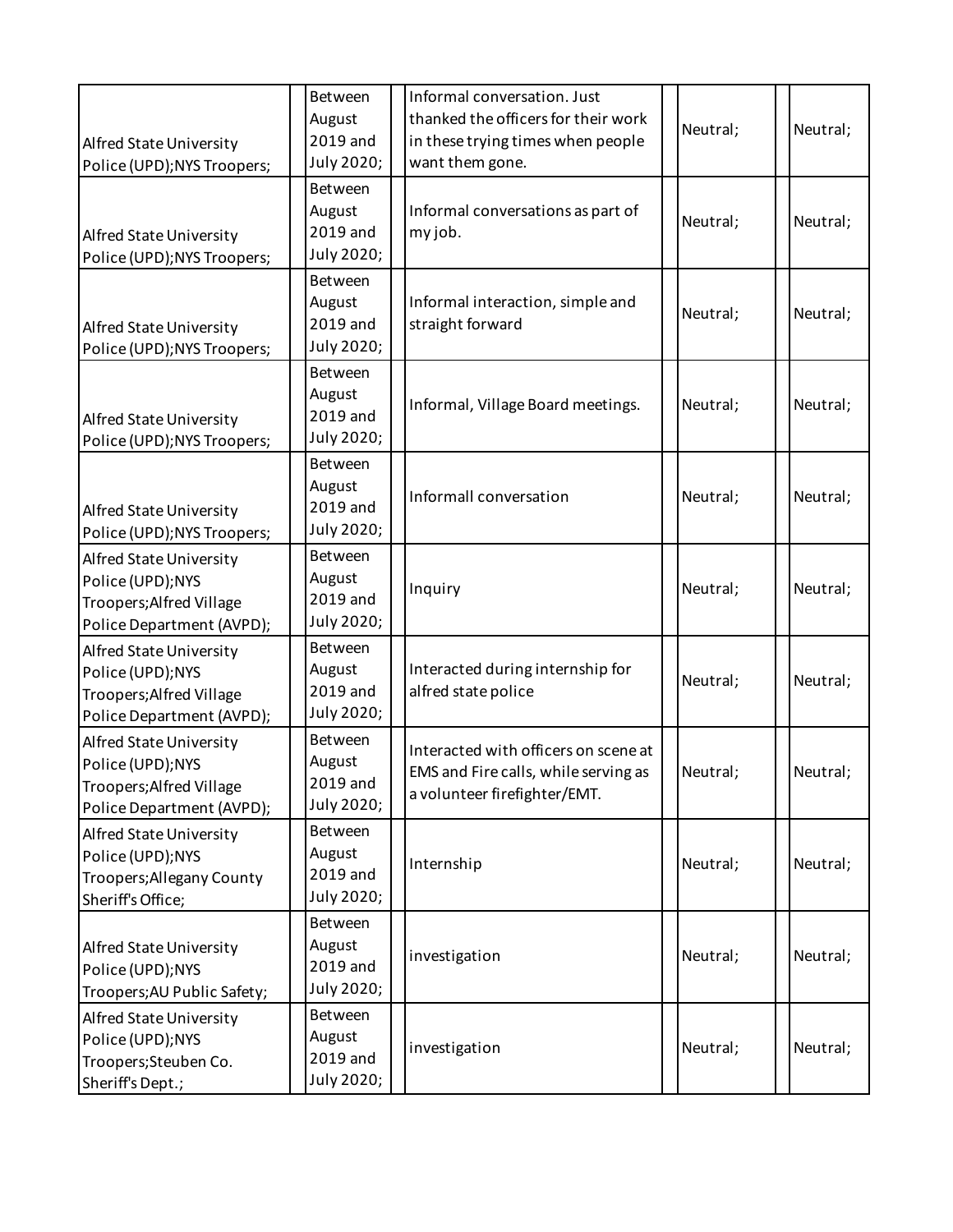| <b>Alfred Village Police</b><br>Department (AVPD); | Between<br>August<br>2019 and<br>July 2020; | Investigation                                                                                                                                                                                                                                                                                                                                                                      | Neutral; | Neutral; |
|----------------------------------------------------|---------------------------------------------|------------------------------------------------------------------------------------------------------------------------------------------------------------------------------------------------------------------------------------------------------------------------------------------------------------------------------------------------------------------------------------|----------|----------|
| <b>Alfred Village Police</b><br>Department (AVPD); | Between<br>August<br>2019 and<br>July 2020; | Investigation                                                                                                                                                                                                                                                                                                                                                                      | Neutral; | Neutral; |
| <b>Alfred Village Police</b><br>Department (AVPD); | Between<br>August<br>2019 and<br>July 2020; | Investigation                                                                                                                                                                                                                                                                                                                                                                      | Neutral; | Neutral; |
| <b>Alfred Village Police</b><br>Department (AVPD); | Between<br>August<br>2019 and<br>July 2020; | Investigation on campus                                                                                                                                                                                                                                                                                                                                                            | Neutral; | Neutral; |
| <b>Alfred Village Police</b><br>Department (AVPD); | Between<br>August<br>2019 and<br>July 2020; | It was a fraudulent traffic stop. He<br>said I was doing 60mph in a 30mph<br>zone. There was no way this was<br>true as I know that stretch of road<br>to be a speed trap. He 'reduced my<br>ticket' which meant 'just a fine'. It<br>still messed up my car insurance,<br>and is just a way of extorting<br>revenue. I hear many people in the<br>village complaining about this. | Neutral; | Neutral; |
| Alfred Village Police<br>Department (AVPD);        | Between<br>August<br>2019 and<br>July 2020; | It was just a kind and friendly<br>conversation about food.                                                                                                                                                                                                                                                                                                                        | Neutral; | Neutral; |
| Alfred Village Police<br>Department (AVPD);        | Between<br>August<br>2019 and<br>July 2020; | It was neutral and helped me to<br>talk to the right people                                                                                                                                                                                                                                                                                                                        | Neutral; | Neutral; |
| Alfred Village Police<br>Department (AVPD);        | Between<br>August<br>2019 and<br>July 2020; | I've never interacted with the<br>Alfred PD                                                                                                                                                                                                                                                                                                                                        | Neutral; | Neutral; |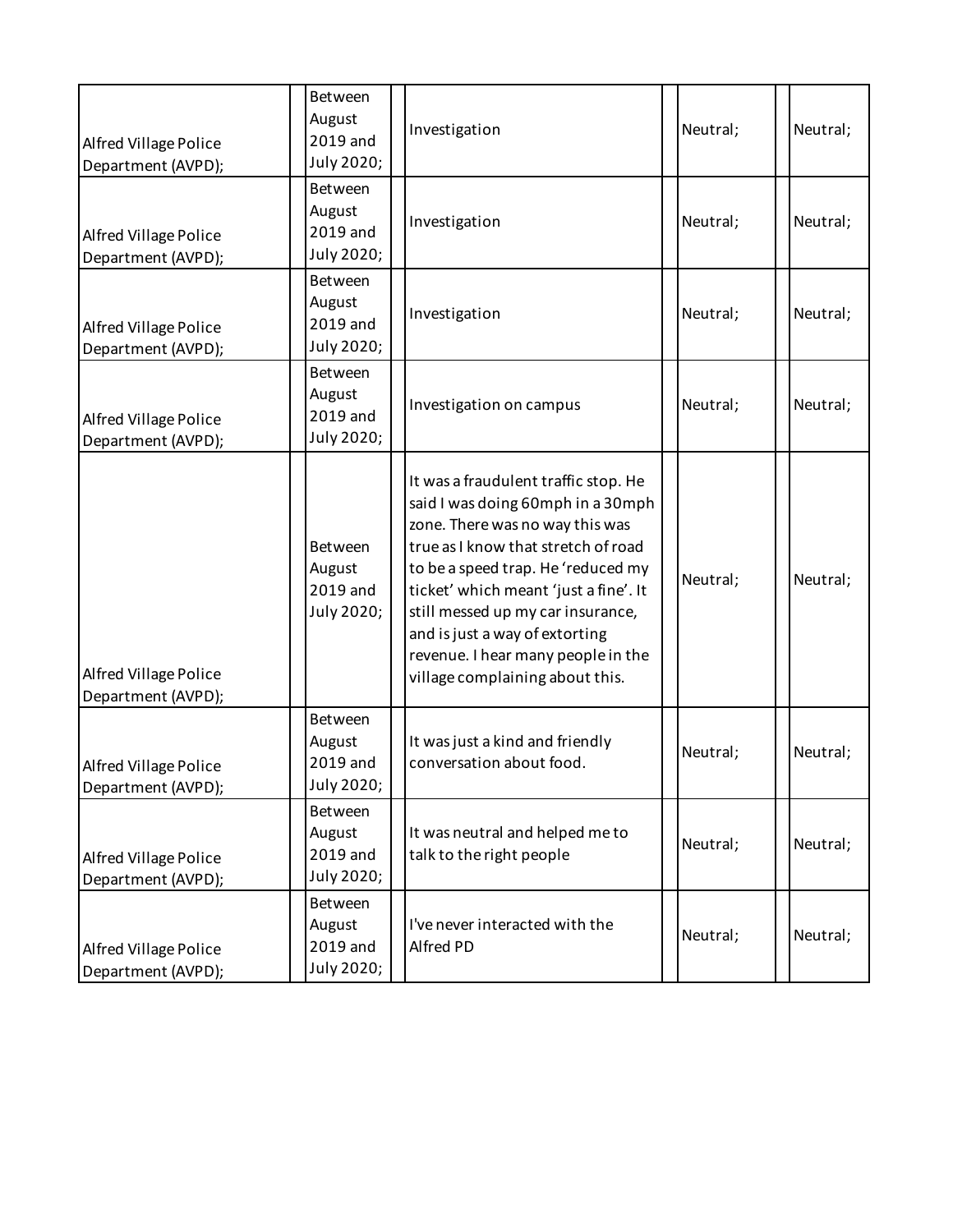| <b>Alfred Village Police</b><br>Department (AVPD); | Between<br>August<br>2019 and<br>July 2020;                                                   | July 2015 or before: reports for<br>vandalism, trespassing on<br>apartment property<br>Between August 2015-July 2019:<br>neighbor called police for<br>domestic argument and police<br>checked in on us for more<br>clarification regarding neighbor<br>and to check on our safety | Neutral; | Neutral; |
|----------------------------------------------------|-----------------------------------------------------------------------------------------------|------------------------------------------------------------------------------------------------------------------------------------------------------------------------------------------------------------------------------------------------------------------------------------|----------|----------|
| Alfred Village Police<br>Department (AVPD);        | Between<br>August<br>2019 and<br>July<br>2020;Betw<br>een<br>August<br>2015 and<br>July 2019; | Just a casual hello, hi conversation                                                                                                                                                                                                                                               | Neutral; | Neutral; |
| Alfred Village Police<br>Department (AVPD);        | Between<br>August<br>2019 and<br>July<br>2020;July<br>2015 or<br>Before;                      | just asking for some information<br>regarding finger printing                                                                                                                                                                                                                      | Neutral; | Neutral; |
| <b>Alfred Village Police</b><br>Department (AVPD); | Between<br>August<br>2019 and<br>July<br>2020;Sinc<br>e August<br>2020;                       | Locked myself out of my car                                                                                                                                                                                                                                                        | Neutral; | Neutral; |
| Alfred Village Police<br>Department (AVPD);        | Between<br>August<br>2019 and<br>July<br>2020;Sinc<br>e August<br>2020;                       | Meeting                                                                                                                                                                                                                                                                            | Neutral; | Neutral; |
| Alfred Village Police<br>Department (AVPD);        | <b>July 2015</b><br>or Before;                                                                | Minor traffic stop                                                                                                                                                                                                                                                                 | Neutral; | Neutral; |
| Alfred Village Police<br>Department (AVPD);        | July 2015<br>or Before;                                                                       | missing item report                                                                                                                                                                                                                                                                | Neutral; | Neutral; |
| Alfred Village Police<br>Department (AVPD);        | <b>July 2015</b><br>or Before;                                                                | Mutual response to emergency<br>scene.                                                                                                                                                                                                                                             | Neutral; | Neutral; |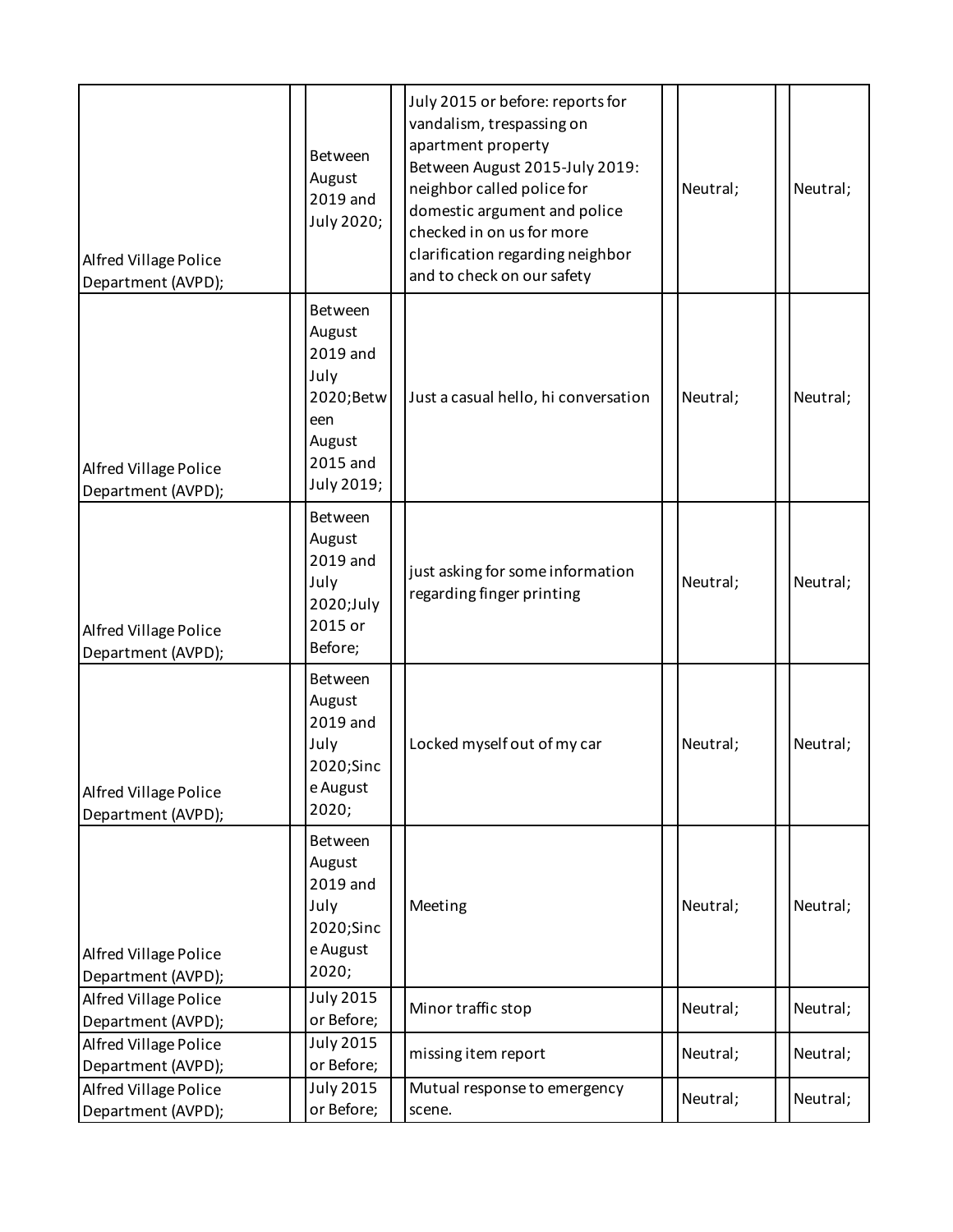| Alfred Village Police<br>Department (AVPD); | <b>July 2015</b><br>or Before;       | MVA in the village and the Village<br>Police Department was the first on<br>the scene.                                                                                                                                                                                                                                                                  | Neutral; | Neutral; |
|---------------------------------------------|--------------------------------------|---------------------------------------------------------------------------------------------------------------------------------------------------------------------------------------------------------------------------------------------------------------------------------------------------------------------------------------------------------|----------|----------|
| Alfred Village Police<br>Department (AVPD); | <b>July 2015</b><br>or Before;       | My friend got pulled over for a<br>traffic stio                                                                                                                                                                                                                                                                                                         | Neutral; | Neutral; |
| Alfred Village Police<br>Department (AVPD); | <b>July 2015</b><br>or Before;       | My house was broken into and<br>Chief at the time, Bruce Vandruff<br>suggested I get a dog. I already<br>owned a dog, which was with me<br>at the time. No one came to<br>investigate, nothing. I have<br>absolutely no use for any police<br>officer. I will handle any future<br>needs personally.                                                    | Neutral; | Neutral; |
| Alfred Village Police<br>Department (AVPD); | <b>July 2015</b><br>or Before;       | My vehicle was broken down and<br>the two officers that assisted me<br>were very professional and offered<br>to help me get out of the weather<br>to warm up while AAA was<br>responding to assist me. At no<br>point did I feel like they were<br>treating me any different because<br>of my skin color. They were very<br>professional and courteous. | Neutral; | Neutral; |
| Alfred Village Police<br>Department (AVPD); | <b>July 2015</b><br>or Before;       | N.a.                                                                                                                                                                                                                                                                                                                                                    | Neutral; | Neutral; |
| Alfred Village Police<br>Department (AVPD); | <b>July 2015</b><br>or Before;       | N/A                                                                                                                                                                                                                                                                                                                                                     | Neutral; | Neutral; |
| Alfred Village Police<br>Department (AVPD); | July 2015<br>or Before;              | n/a                                                                                                                                                                                                                                                                                                                                                     | Neutral; | Neutral; |
| Alfred Village Police<br>Department (AVPD); | <b>July 2015</b><br>or Before;       | N/A                                                                                                                                                                                                                                                                                                                                                     | Neutral; | Neutral; |
| Alfred Village Police<br>Department (AVPD); | <b>July 2015</b><br>or Before;       | N/A                                                                                                                                                                                                                                                                                                                                                     | Neutral; | Neutral; |
| Alfred Village Police<br>Department (AVPD); | <b>July 2015</b><br>or Before;       | N/A                                                                                                                                                                                                                                                                                                                                                     | Neutral; | Neutral; |
| Alfred Village Police<br>Department (AVPD); | <b>July 2015</b><br>or Before;       | N/A                                                                                                                                                                                                                                                                                                                                                     | Neutral; | Neutral; |
| Alfred Village Police<br>Department (AVPD); | <b>July 2015</b><br>or Before;       | N/A                                                                                                                                                                                                                                                                                                                                                     | Neutral; | Neutral; |
| Alfred Village Police<br>Department (AVPD); | $\overline{July}$ 2015<br>or Before; | N/A                                                                                                                                                                                                                                                                                                                                                     | Neutral; | Neutral; |
| Alfred Village Police<br>Department (AVPD); | <b>July 2015</b><br>or Before;       | N/A                                                                                                                                                                                                                                                                                                                                                     | Neutral; | Neutral; |
| Alfred Village Police<br>Department (AVPD); | <b>July 2015</b><br>or Before;       | N/A                                                                                                                                                                                                                                                                                                                                                     | Neutral; | Neutral; |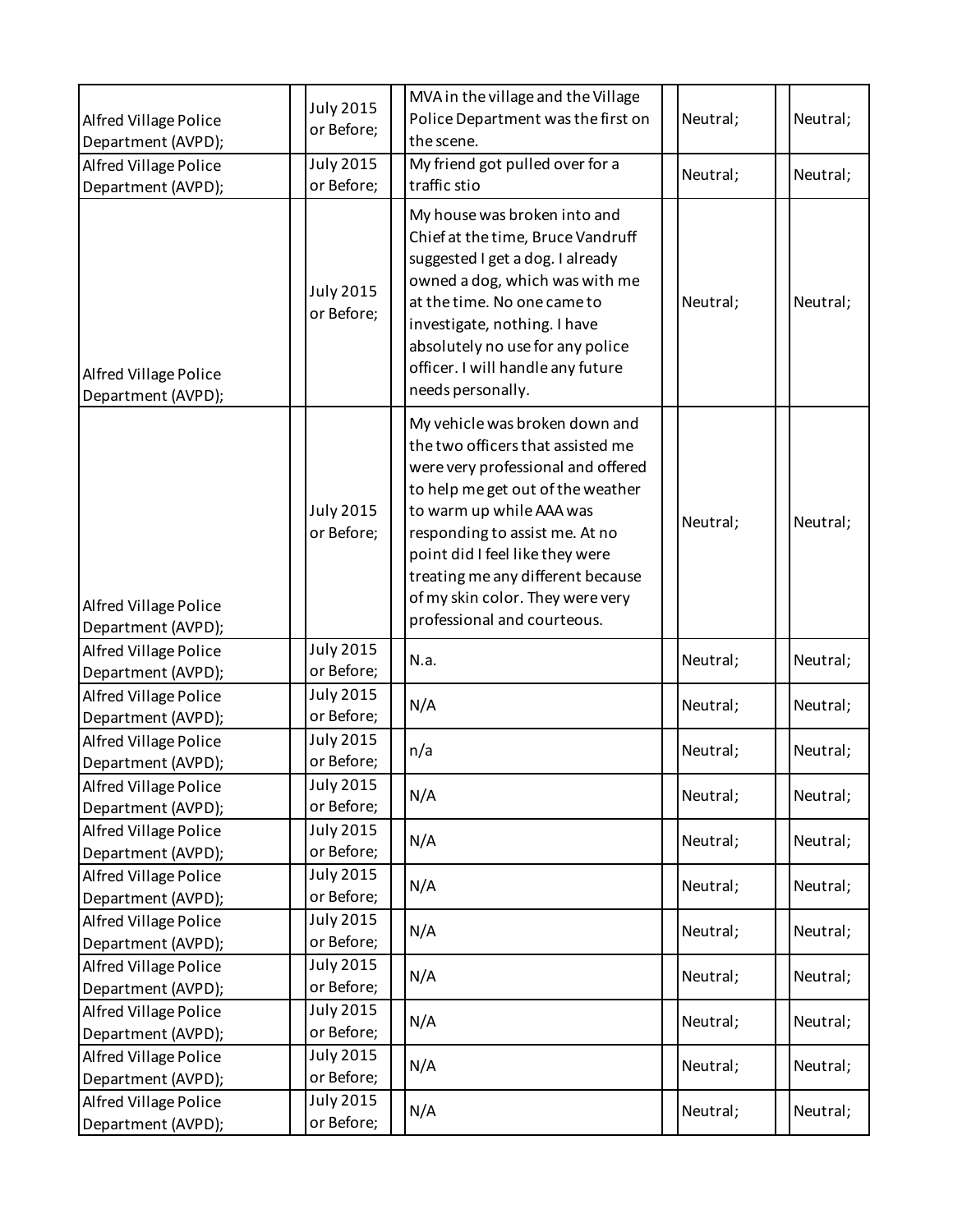| Alfred Village Police          | <b>July 2015</b><br>or Before; | N/A                            | Neutral; | Neutral; |
|--------------------------------|--------------------------------|--------------------------------|----------|----------|
| Department (AVPD);             |                                |                                |          |          |
| <b>Alfred Village Police</b>   | July 2015                      | N/A                            | Neutral; | Neutral; |
| Department (AVPD);             | or Before;                     |                                |          |          |
| Alfred Village Police          | <b>July 2015</b>               | N/A                            | Neutral; | Neutral; |
| Department (AVPD);             | or Before;                     |                                |          |          |
| Alfred Village Police          | July 2015                      | N/A                            | Neutral; | Neutral; |
| Department (AVPD);             | or Before;                     |                                |          |          |
| Alfred Village Police          | <b>July 2015</b>               | n/a                            | Neutral; | Neutral; |
| Department (AVPD);             | or Before;                     |                                |          |          |
| Alfred Village Police          | <b>July 2015</b>               | n/a                            | Neutral; | Neutral; |
| Department (AVPD);             | or Before;                     |                                |          |          |
| Alfred Village Police          | <b>July 2015</b>               |                                |          |          |
| Department (AVPD);             | or Before;                     | n/a                            | Neutral; | Neutral; |
| <b>Alfred Village Police</b>   | <b>July 2015</b>               |                                |          |          |
| Department (AVPD);             | or Before;                     | N/A                            | Neutral; | Neutral; |
| Alfred Village Police          | <b>July 2015</b>               |                                |          |          |
| Department (AVPD);             | or Before;                     | N/A                            | Neutral; | Neutral; |
| Alfred Village Police          |                                |                                |          |          |
| Department (AVPD); Alfred      | <b>July 2015</b>               |                                |          |          |
| <b>State University Police</b> | or Before;                     | n/a                            | Neutral; | Neutral; |
| (UPD);                         |                                |                                |          |          |
| Alfred Village Police          |                                |                                |          |          |
| Department (AVPD); Alfred      | <b>July 2015</b>               |                                |          |          |
| <b>State University Police</b> | or Before;                     | N/a no interaction whatsoever. | Neutral; | Neutral; |
| (UPD);                         |                                |                                |          |          |
|                                |                                |                                |          |          |
|                                | <b>July 2015</b>               |                                |          |          |
|                                | or                             |                                |          |          |
|                                | Before; Bet                    |                                |          |          |
| <b>Alfred Village Police</b>   | ween                           | Na                             | Neutral; | Neutral; |
| Department (AVPD); Alfred      | August                         |                                |          |          |
| <b>State University Police</b> | 2015 and                       |                                |          |          |
| (UPD);                         | July 2019;                     |                                |          |          |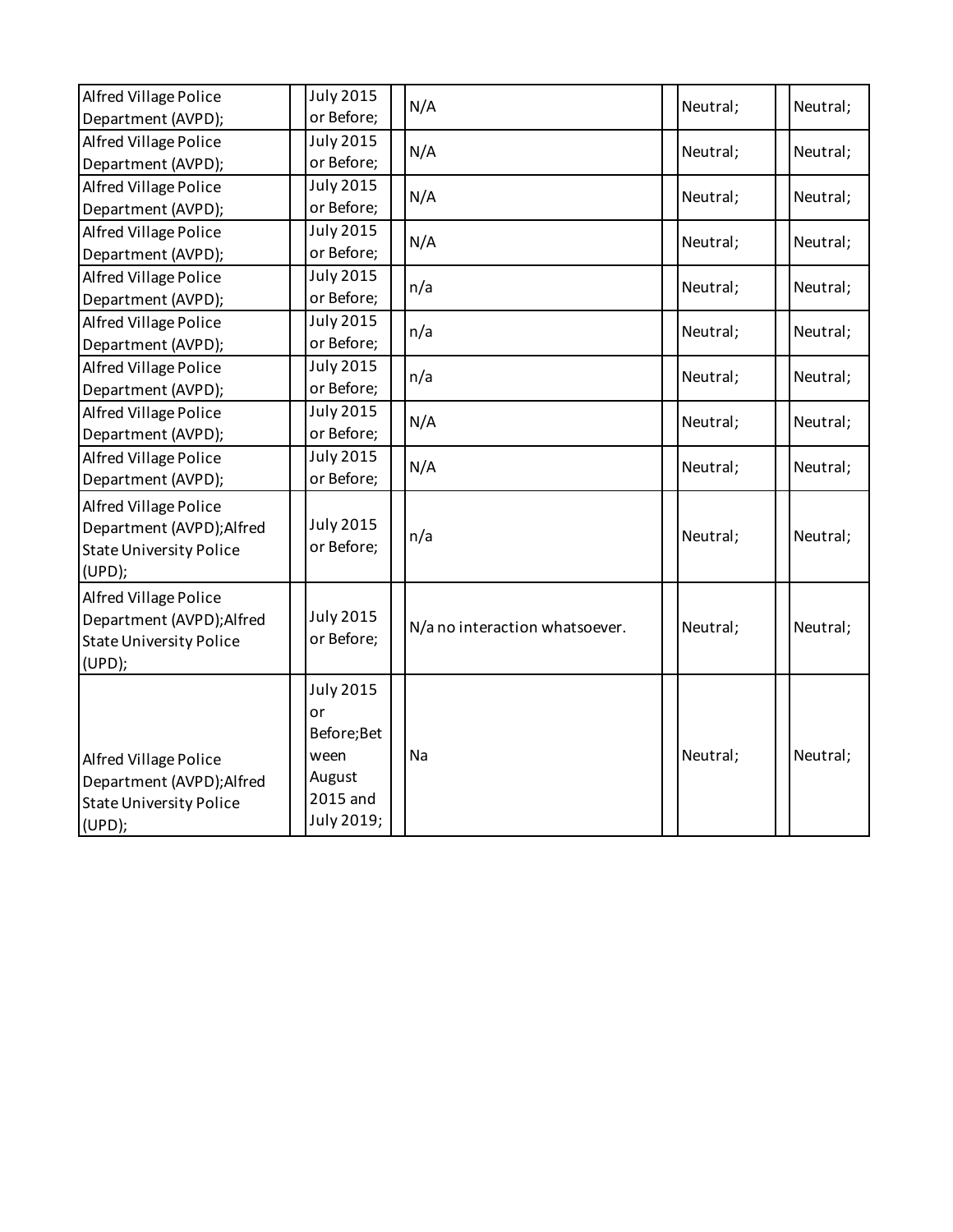| Alfred Village Police<br>Department (AVPD); Alfred<br><b>State University Police</b><br>(UPD); | <b>July 2015</b><br>or<br>Before; Bet<br>ween<br>August<br>2015 and<br>July<br>2019; Betw<br>een<br>August<br>2019 and<br>July<br>2020;Sinc<br>e August<br>2020; | Na            | Neutral;                               | Neutral; |
|------------------------------------------------------------------------------------------------|------------------------------------------------------------------------------------------------------------------------------------------------------------------|---------------|----------------------------------------|----------|
| Alfred Village Police<br>Department (AVPD); Alfred<br><b>State University Police</b><br>(UPD); | <b>July 2015</b><br>or<br>Before; Bet<br>ween<br>August<br>2019 and<br>July 2020;                                                                                | <b>NA</b>     | Neutral;                               | Neutral; |
| Alfred Village Police<br>Department (AVPD); Alfred<br><b>State University Police</b><br>(UPD); | Never;                                                                                                                                                           | na            | Neutral;                               | Neutral; |
| Alfred Village Police<br>Department (AVPD); Alfred<br><b>State University Police</b><br>(UPD); | Never;                                                                                                                                                           | na            | Neutral;                               | Neutral; |
| Alfred Village Police<br>Department (AVPD); Alfred<br><b>State University Police</b><br>(UPD); | Never;                                                                                                                                                           | <b>NA</b>     | Neutral;                               | Neutral; |
| Alfred Village Police<br>Department (AVPD); Alfred<br><b>State University Police</b><br>(UPD); | Never;                                                                                                                                                           | never         | Neutral;                               | Neutral; |
| Alfred Village Police<br>Department (AVPD); Alfred<br><b>State University Police</b><br>(UPD); | Never;                                                                                                                                                           | never         | Neutral;I've<br>never been<br>stopped; | Neutral; |
| Alfred Village Police<br>Department (AVPD); Alfred<br><b>State University Police</b><br>(UPD); | Never;                                                                                                                                                           | Never had to. | Neutral; Neg<br>ative;                 | Neutral; |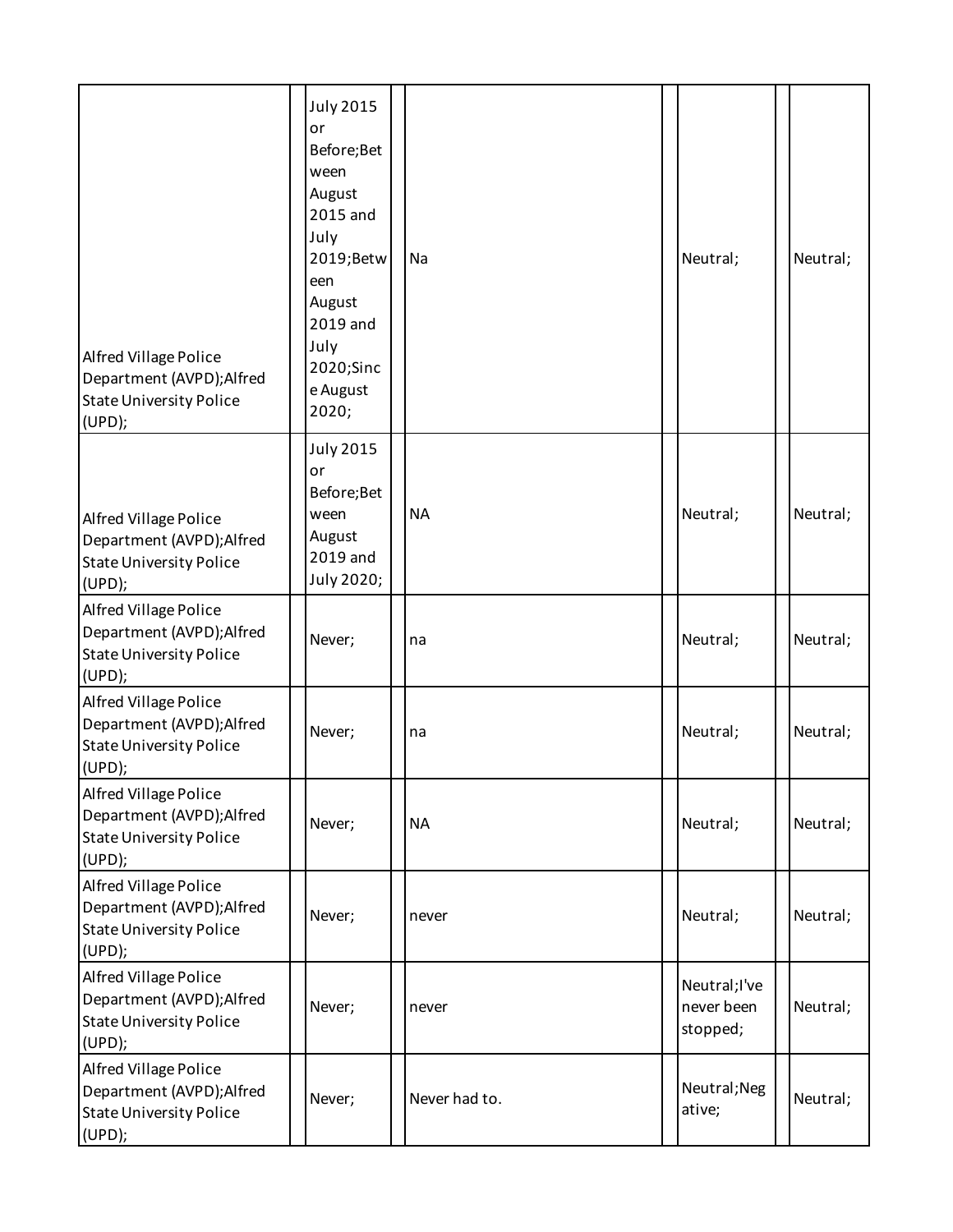| Alfred Village Police<br>Department (AVPD); Alfred<br><b>State University Police</b><br>(UPD);        | Never; | Never interacted with Alfred<br>Village Police Department.   | Neutral; Neg<br>ative;                     | Neutral;                                                                                                                                   |
|-------------------------------------------------------------------------------------------------------|--------|--------------------------------------------------------------|--------------------------------------------|--------------------------------------------------------------------------------------------------------------------------------------------|
| Alfred Village Police<br>Department (AVPD); Alfred<br><b>State University Police</b><br>(UPD);        | Never; | Never seen them                                              | Neutral; Posi<br>tive;                     | Neutral;                                                                                                                                   |
| Alfred Village Police<br>Department (AVPD); Alfred<br><b>State University Police</b><br>(UPD);        | Never; | Nice--helped out a friend who<br>locked herself out of a car | Neutral; Posi<br>tive;                     | Neutral;                                                                                                                                   |
| Alfred Village Police<br>Department (AVPD); Alfred<br><b>State University Police</b><br>(UPD);        | Never; | Noise complaint                                              | never had a<br>conversatio<br>n with them; | Neutral;                                                                                                                                   |
| Alfred Village Police<br>Department (AVPD); Alfred<br><b>State University Police</b><br>(UPD);        | Never; | Noise from neighbors complaint.                              | Never had<br>one;                          | Neutral;                                                                                                                                   |
| <b>Alfred Village Police</b><br>Department (AVPD); Alfred<br><b>State University Police</b><br>(UPD); | Never; | Noise/alcohol complaint                                      | Never<br>Interacted;                       | Neutral;                                                                                                                                   |
| Alfred Village Police<br>Department (AVPD); Alfred<br><b>State University Police</b><br>(UPD);        | Never; | None                                                         | Never seen<br>them;                        | Neutral;                                                                                                                                   |
| Alfred Village Police<br>Department (AVPD); Alfred<br><b>State University Police</b><br>(UPD);        | Never; | None                                                         | never;                                     | Neutral;I'<br>ve never<br>had any<br>issues<br>with<br>them.<br>However,<br>I have<br>noticed<br>that<br>parking<br>tickets do<br>not seem |
| Alfred Village Police<br>Department (AVPD); Alfred<br><b>State University Police</b><br>(UPD);all;    | Never; | none                                                         | None;                                      | Neutral;N<br>egative;                                                                                                                      |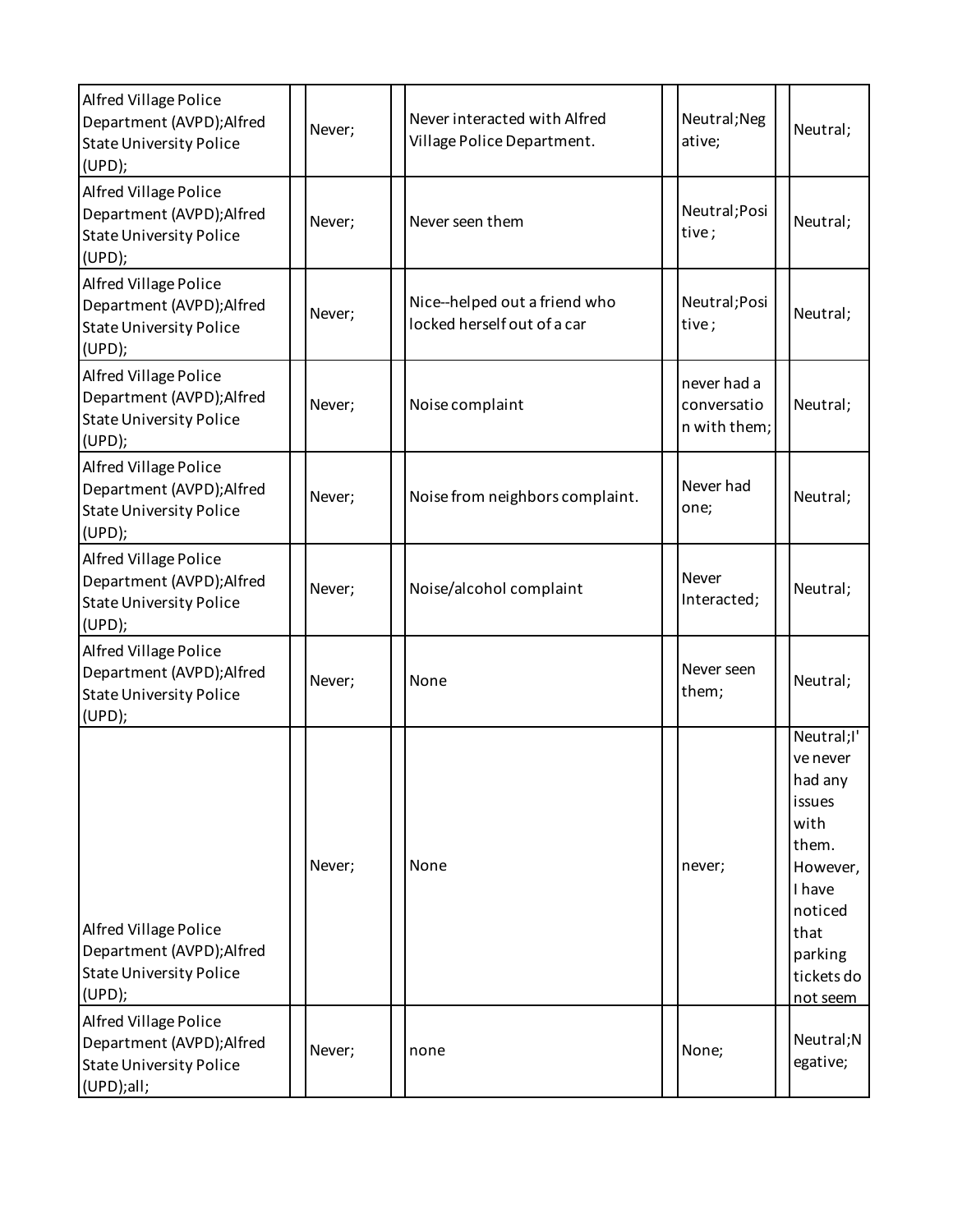| <b>Alfred Village Police</b><br>Department (AVPD); Alfred<br><b>State University Police</b><br>(UPD); Allegany County<br>Sheriff's Office;               | Never; | None                                                                                                                                                                                                                                                                                                                                                                                                                                                                                                                                                                                                                                                                                                                               | None;                                                           | Never<br>interacte<br>d with<br>them; |
|----------------------------------------------------------------------------------------------------------------------------------------------------------|--------|------------------------------------------------------------------------------------------------------------------------------------------------------------------------------------------------------------------------------------------------------------------------------------------------------------------------------------------------------------------------------------------------------------------------------------------------------------------------------------------------------------------------------------------------------------------------------------------------------------------------------------------------------------------------------------------------------------------------------------|-----------------------------------------------------------------|---------------------------------------|
| Alfred Village Police<br>Department (AVPD); Alfred<br><b>State University Police</b><br>(UPD); Allegany County<br>Sheriff's Office;                      | Never; | Not very helpful at all. Reported a<br>party on campus which was<br>violating social distancing                                                                                                                                                                                                                                                                                                                                                                                                                                                                                                                                                                                                                                    | Oddly<br>serious and I<br>was<br>suspected<br>for no<br>reason; | Never<br>Interacte<br>d;              |
| Alfred Village Police<br>Department (AVPD); Alfred<br><b>State University Police</b><br>(UPD); Allegany County<br>Sheriff's Office;                      | Never; | Office was courteous but it was<br>obvious that I was pulled over only<br>because it was late and he was<br>searching for a reason when he saw<br>I was older                                                                                                                                                                                                                                                                                                                                                                                                                                                                                                                                                                      | Positive;                                                       | Never<br>seen<br>them;                |
| <b>Alfred Village Police</b><br>Department (AVPD); Alfred<br><b>State University Police</b><br>(UPD); Allegany County<br>Sheriff's Office; NYS Troopers; | Never; | Ok                                                                                                                                                                                                                                                                                                                                                                                                                                                                                                                                                                                                                                                                                                                                 | Positive;                                                       | never;                                |
| <b>Alfred Village Police</b><br>Department (AVPD); Alfred<br><b>State University Police</b><br>(UPD); Allegany County<br>Sheriff's Office; NYS Troopers; | Never; | On Election Day, an APD officer<br>entered the fire hall, where I was<br>serving as a poll worker. The officer<br>was not wearing a mask, as<br>required in the polling place. The<br>officer was visibly angry and loudly<br>asked who owned the red car<br>parked outside, which was playing<br>music loudly. A young black male<br>voter (an Alfred State student)<br>responded that the car was his. The<br>officer berated him, asking why he<br>would do something that rude,<br>and demanding that the voter<br>immediately turn off the music.<br>The officer than left. The voter<br>complied, and then returned to<br>finish filling out his ballot. The<br>voter was embarrassed and<br>apologized to the poll workers. | Positive;                                                       | None;                                 |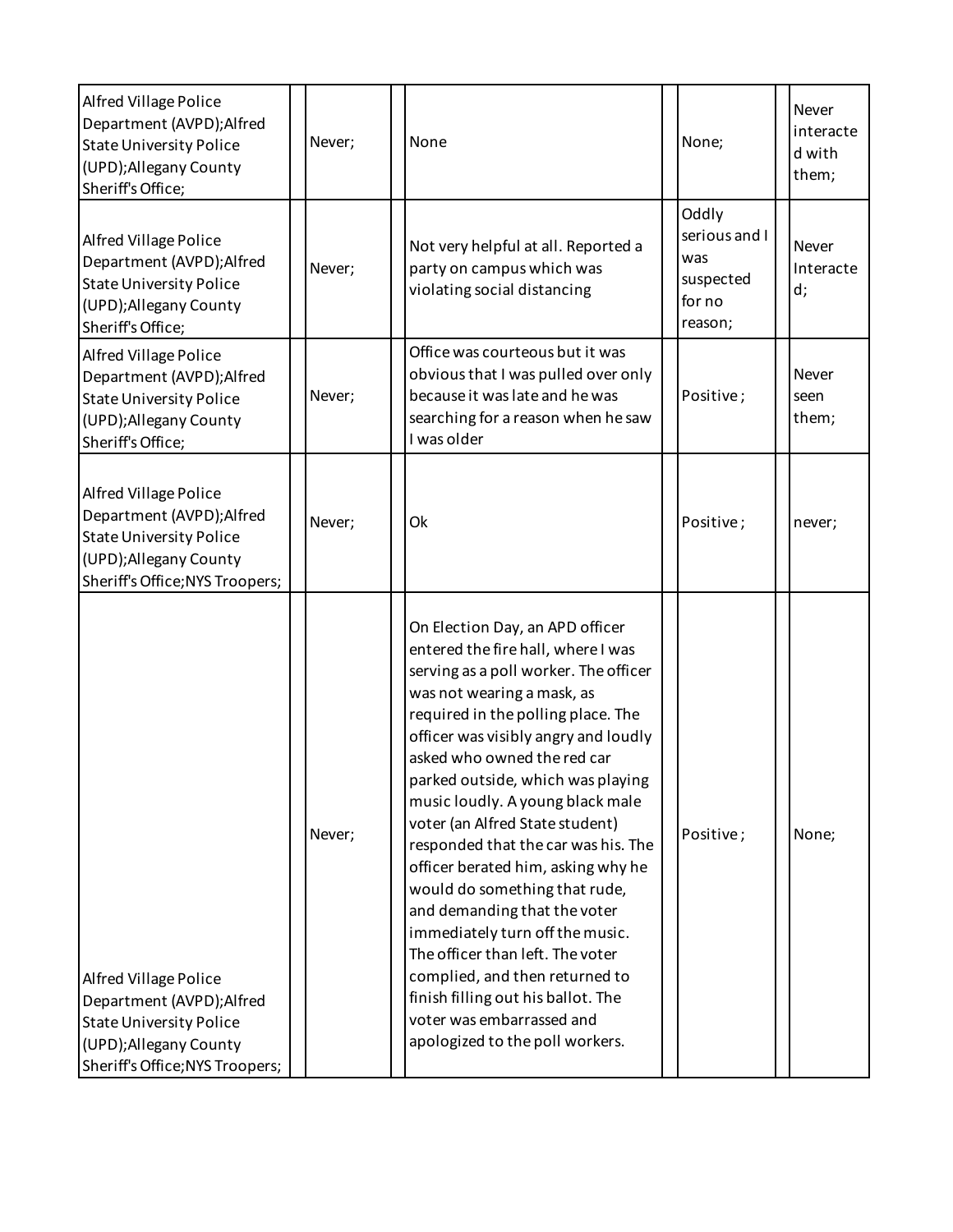| Alfred Village Police<br>Department (AVPD); Alfred<br><b>State University Police</b><br>(UPD); Allegany County<br>Sheriff's Office; NYS Troopers;                      | Never; | One of the engineering buildings<br>had some suspicious activities that<br>involved a grad student living off<br>campus. They came in to ask a few<br>questions. | Positive; | Positive; |
|------------------------------------------------------------------------------------------------------------------------------------------------------------------------|--------|------------------------------------------------------------------------------------------------------------------------------------------------------------------|-----------|-----------|
| Alfred Village Police<br>Department (AVPD); Alfred<br><b>State University Police</b><br>(UPD); Allegany County<br>Sheriff's Office; NYS Troopers;                      | Never; | Out too late at night                                                                                                                                            | Positive; | Positive; |
| Alfred Village Police<br>Department (AVPD); Alfred<br><b>State University Police</b><br>(UPD); Allegany County<br>Sheriff's Office; NYS Troopers;                      | Never; | Parking assistance                                                                                                                                               | Positive; | Positive; |
| Alfred Village Police<br>Department (AVPD); Alfred<br><b>State University Police</b><br>(UPD); Allegany County<br>Sheriff's Office; NYS Troopers;                      | Never; | Parking disputes                                                                                                                                                 | Positive; | Positive; |
| Alfred Village Police<br>Department (AVPD); Alfred<br><b>State University Police</b><br>(UPD);Allegany County<br>Sheriff's Office; NYS Troopers;                       | Never; | Parking enforcement                                                                                                                                              | Positive; | Positive; |
| Alfred Village Police<br>Department (AVPD); Alfred<br><b>State University Police</b><br>(UPD); Allegany County<br>Sheriff's Office; NYS<br>Troopers; AU Public Safety; | Never; | Parking pass/Covid packages                                                                                                                                      | Positive; | Positive; |
| Alfred Village Police<br>Department (AVPD); Alfred<br><b>State University Police</b><br>(UPD); AU Public Safety;                                                       | Never; | parking ticket                                                                                                                                                   | Positive; | Positive; |
| Alfred Village Police<br>Department (AVPD); Alfred<br><b>State University Police</b><br>(UPD); AU Public Safety;                                                       | Never; | Parking ticket                                                                                                                                                   | Positive; | Positive; |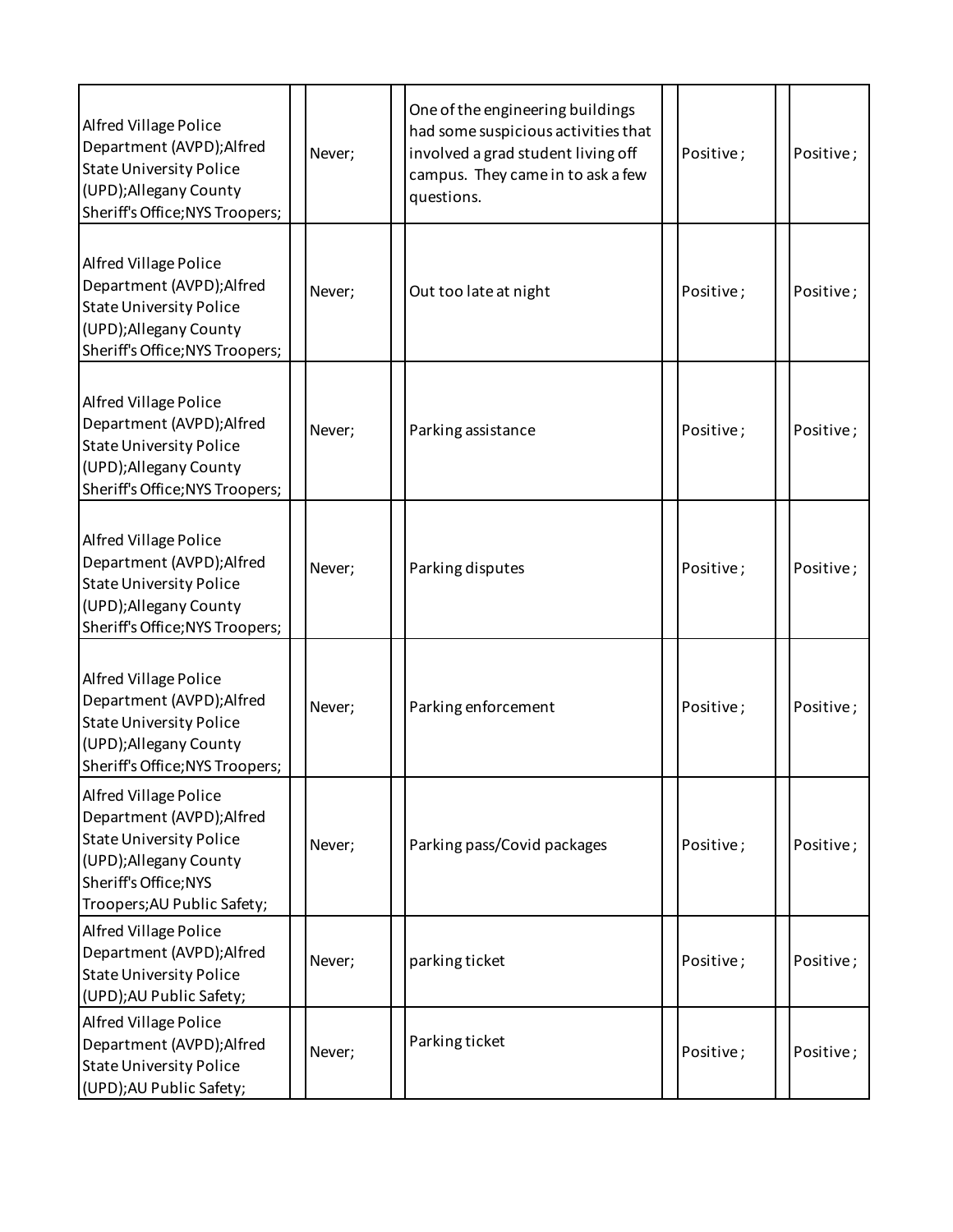| <b>Alfred Village Police</b><br>Department (AVPD); Alfred<br><b>State University Police</b><br>(UPD); AU Public Safety;                                 | Never; | Parking tickets are excessive. They<br>will be given more than once a day-<br>sometimes students forget where<br>they park there cars and should<br>contacted to move them. Not be<br>ticketed 2/3x per day so alfred can<br>make more money off of the<br>students. | Positive; | Positive; |
|---------------------------------------------------------------------------------------------------------------------------------------------------------|--------|----------------------------------------------------------------------------------------------------------------------------------------------------------------------------------------------------------------------------------------------------------------------|-----------|-----------|
| Alfred Village Police<br>Department (AVPD); Alfred<br><b>State University Police</b><br>(UPD); AU Public Safety;                                        | Never; | parking tickets being issued                                                                                                                                                                                                                                         | Positive; | Positive; |
| Alfred Village Police<br>Department (AVPD); Alfred<br><b>State University Police</b><br>(UPD); AU Public Safety;                                        | Never; | peaceful protest summer 2020                                                                                                                                                                                                                                         | Positive; | Positive; |
| Alfred Village Police<br>Department (AVPD); Alfred<br><b>State University Police</b><br>(UPD); AU Public Safety;                                        | Never; | Perfectly helpful response for<br>assistance as we waited for EMT<br>services.                                                                                                                                                                                       | Positive; | Positive; |
| Alfred Village Police<br>Department (AVPD); Alfred<br><b>State University Police</b><br>(UPD); AU Public Safety;                                        | Never; | Phone call regarding parking<br>permit                                                                                                                                                                                                                               | Positive; | Positive; |
| Alfred Village Police<br>Department (AVPD); Alfred<br><b>State University Police</b><br>(UPD); AU Public Safety;                                        | Never; | Pleasant                                                                                                                                                                                                                                                             | Positive; | Positive; |
| Alfred Village Police<br>Department (AVPD); Alfred<br><b>State University Police</b><br>(UPD); AU Public Safety;                                        | Never; | Pleasant and professional.                                                                                                                                                                                                                                           | Positive; | Positive; |
| Alfred Village Police<br>Department (AVPD); Alfred<br><b>State University Police</b><br>(UPD); AU Public Safety;                                        | Never; | Pleasant informal conversation                                                                                                                                                                                                                                       | Positive; | Positive; |
| Alfred Village Police<br>Department (AVPD); Alfred<br><b>State University Police</b><br>(UPD); AU Public Safety;                                        | Never; | Pleasent, Officer was kind and no<br>harm was done.                                                                                                                                                                                                                  | Positive; | Positive; |
| Alfred Village Police<br>Department (AVPD); Alfred<br><b>State University Police</b><br>(UPD);AU Public<br>Safety; Allegany County<br>Sheriff's Office; | Never; | Positive interaction. When they<br>come to get something to eat at<br>Aide.                                                                                                                                                                                          | Positive; | Positive; |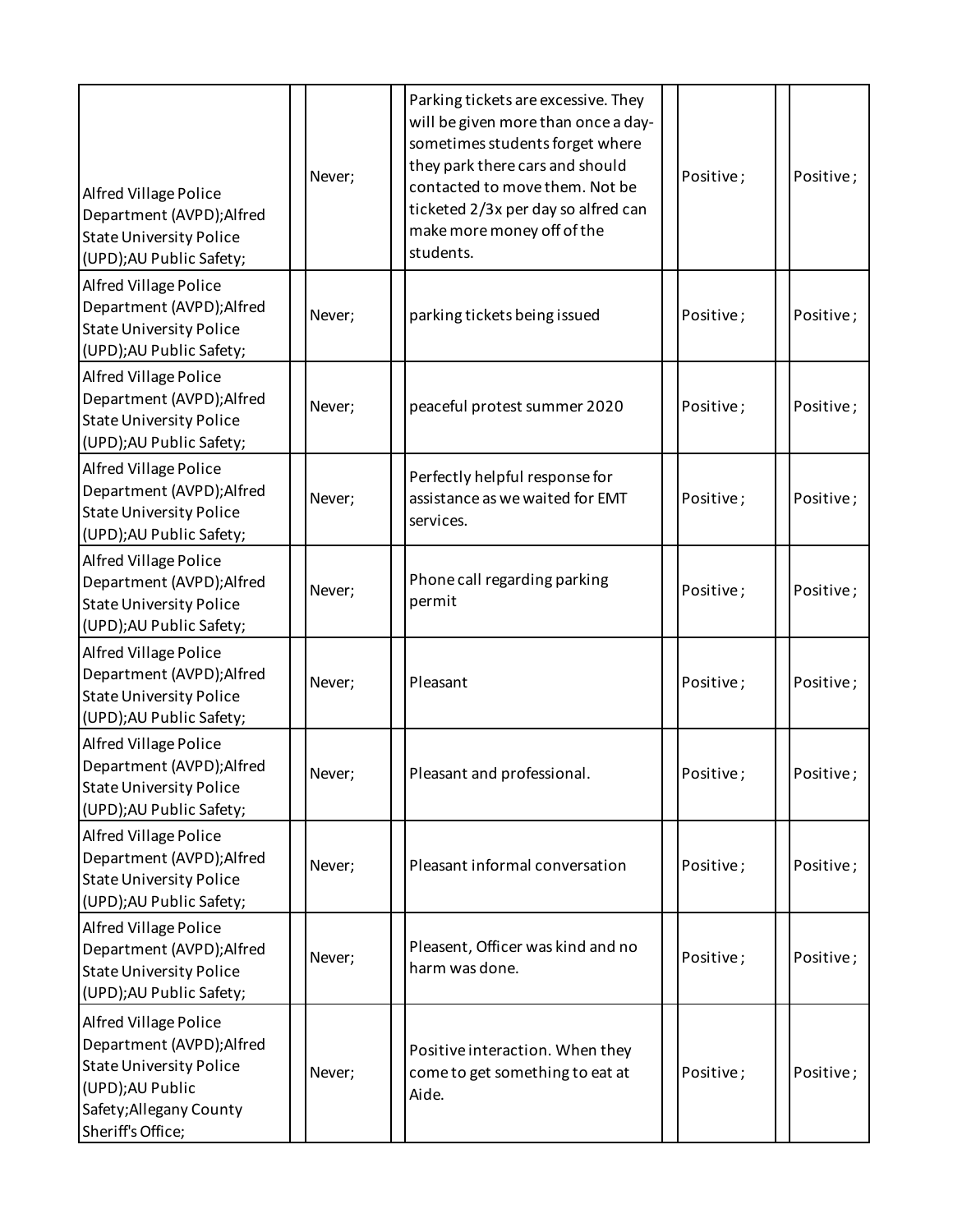| <b>Alfred Village Police</b><br>Department (AVPD); Alfred<br><b>State University Police</b><br>(UPD);AU Public<br>Safety; Allegany County<br>Sheriff's Office;               | Never; | Positive, I've only talked to them<br>once and it wasn't over anything<br>bad. Just thanking them for there<br>service. | Positive; | Positive; |
|------------------------------------------------------------------------------------------------------------------------------------------------------------------------------|--------|-------------------------------------------------------------------------------------------------------------------------|-----------|-----------|
| Alfred Village Police<br>Department (AVPD); Alfred<br><b>State University Police</b><br>(UPD);AU Public<br>Safety; Allegany County<br>Sheriff's Office; NYS Troopers;        | Never; | Pressed charges for theft of<br>merchandise                                                                             | Positive; | Positive; |
| Alfred Village Police<br>Department (AVPD); Alfred<br><b>State University Police</b><br>(UPD);AU Public<br>Safety; Allegany County<br>Sheriff's Office; NYS Troopers;        | Never; | Professional                                                                                                            | Positive; | Positive; |
| Alfred Village Police<br>Department (AVPD); Alfred<br><b>State University Police</b><br>(UPD);AU Public<br>Safety; Allegany County<br>Sheriff's Office; NYS Troopers;        | Never; | Professional                                                                                                            | Positive; | Positive; |
| <b>Alfred Village Police</b><br>Department (AVPD); Alfred<br><b>State University Police</b><br>(UPD);AU Public<br>Safety; Allegany County<br>Sheriff's Office; NYS Troopers; | Never; | Pulled over                                                                                                             | Positive; | Positive; |
| Alfred Village Police<br>Department (AVPD);Alfred<br><b>State University Police</b><br>(UPD);AU Public<br>Safety; Allegany County<br>Sheriff's Office; NYS Troopers;         | Never; | Pulled over for speeding                                                                                                | Positive; | Positive; |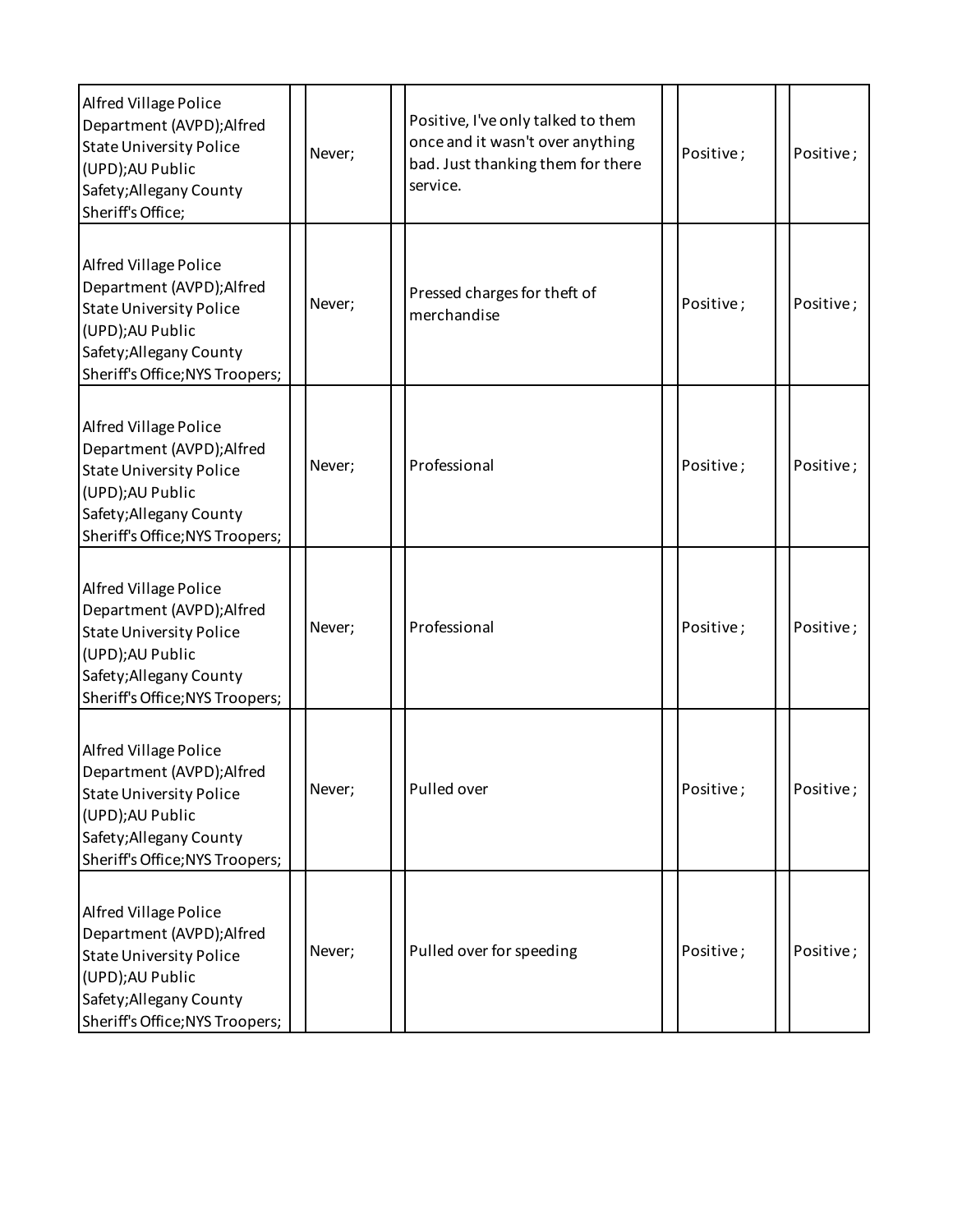| Alfred Village Police<br>Department (AVPD); Alfred<br><b>State University Police</b><br>(UPD);AU Public<br>Safety; Allegany County<br>Sheriff's Office; NYS Troopers; | Never; | Questioned about a sign being<br>moved                               | Positive; | Positive; |
|-----------------------------------------------------------------------------------------------------------------------------------------------------------------------|--------|----------------------------------------------------------------------|-----------|-----------|
| Alfred Village Police<br>Department (AVPD); Alfred<br><b>State University Police</b><br>(UPD);AU Public<br>Safety; Allegany County<br>Sheriff's Office; NYS Troopers; | Never; | Report an incident                                                   | Positive; | Positive; |
| Alfred Village Police<br>Department (AVPD); Alfred<br><b>State University Police</b><br>(UPD);AU Public<br>Safety; Allegany County<br>Sheriff's Office; NYS Troopers; | Never; | Reported stolen items from my<br>residential garage.                 | Positive; | Positive; |
| Alfred Village Police<br>Department (AVPD); Alfred<br><b>State University Police</b><br>(UPD);AU Public<br>Safety; Allegany County<br>Sheriff's Office; NYS Troopers; | Never; | Reported what sounded like a<br>distress call from a county facility | Positive; | Positive; |
| Alfred Village Police<br>Department (AVPD); Alfred<br><b>State University Police</b><br>(UPD);AU Public<br>Safety; Allegany County<br>Sheriff's Office; NYS Troopers; | Never; | Reporting animal sighting                                            | Positive; | Positive; |
| Alfred Village Police<br>Department (AVPD); Alfred<br><b>State University Police</b><br>(UPD);AU Public<br>Safety; Allegany County<br>Sheriff's Office; NYS Troopers; | Never; | Request for assistance                                               | Positive; | Positive; |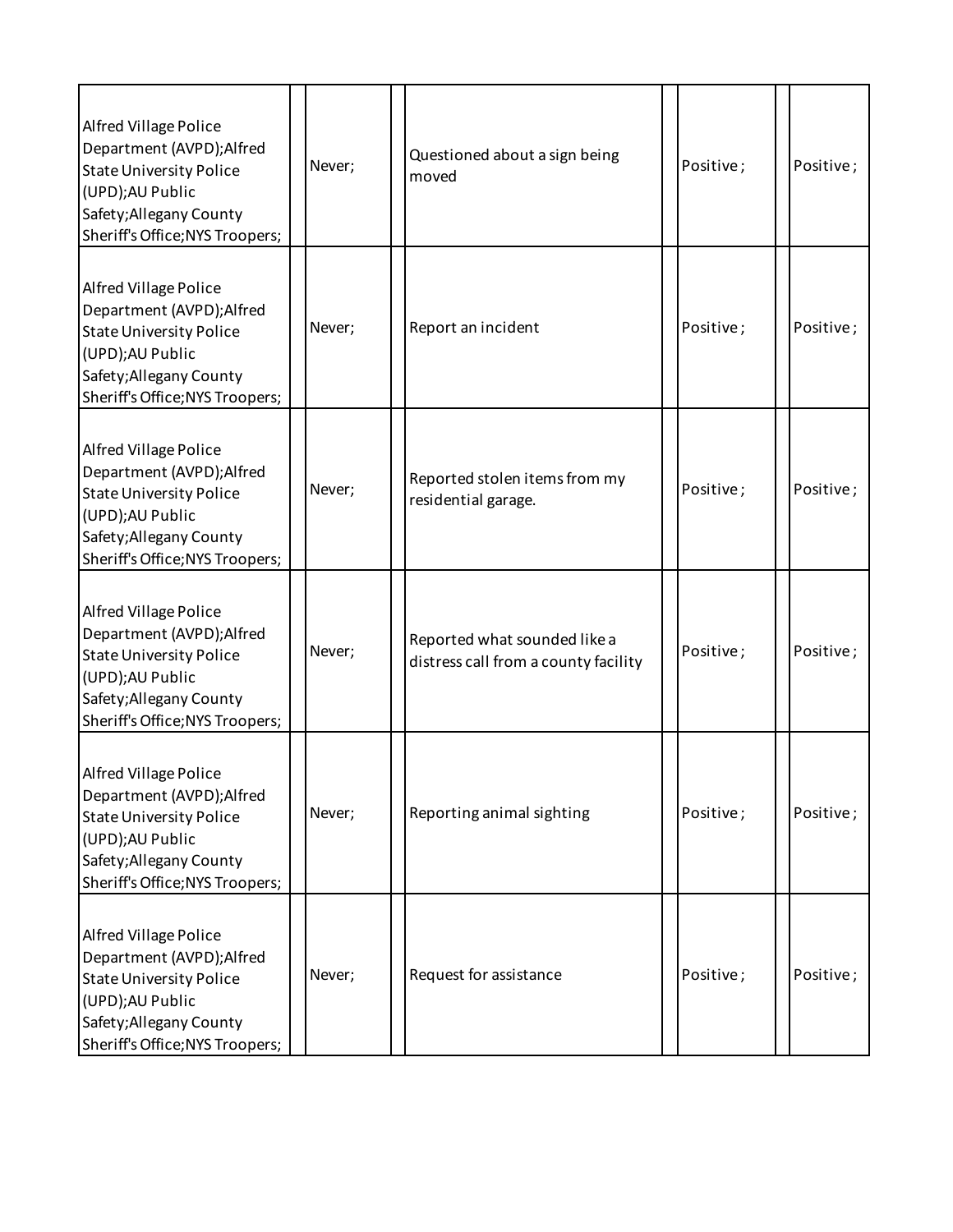| Alfred Village Police<br>Department (AVPD); Alfred<br><b>State University Police</b><br>(UPD);AU Public<br>Safety; Allegany County<br>Sheriff's Office; NYS Troopers;                      | Never; | Request for assistance | Positive; | Positive; |
|--------------------------------------------------------------------------------------------------------------------------------------------------------------------------------------------|--------|------------------------|-----------|-----------|
| Alfred Village Police<br>Department (AVPD); Alfred<br><b>State University Police</b><br>(UPD);AU Public<br>Safety; Allegany County<br>Sheriff's Office; NYS Troopers;                      | Never; | request for assistance | Positive; | Positive; |
| Alfred Village Police<br>Department (AVPD); Alfred<br><b>State University Police</b><br>(UPD);AU Public<br>Safety; Allegany County<br>Sheriff's Office; NYS Troopers;                      | Never; | request for assistance | Positive; | Positive; |
| Alfred Village Police<br>Department (AVPD); Alfred<br><b>State University Police</b><br>(UPD);AU Public<br>Safety; Allegany County<br>Sheriff's Office; NYS<br>Troopers; federal Agencies; | Never; | Request for assistance | Positive; | Positive; |
| <b>Alfred Village Police</b><br>Department (AVPD); Alfred<br><b>State University Police</b><br>(UPD); AU Public Safety; NYS<br>Troopers;                                                   | Never; | Request for assistance | Positive; | Positive; |
| Alfred Village Police<br>Department (AVPD); Alfred<br><b>State University Police</b><br>(UPD); AU Public Safety; NYS<br>Troopers;                                                          | Never; | request for assistance | Positive; | Positive; |
| Alfred Village Police<br>Department (AVPD); Alfred<br><b>State University Police</b><br>(UPD); AU Public Safety; NYS<br>Troopers;                                                          | Never; | request for assistance | Positive; | Positive; |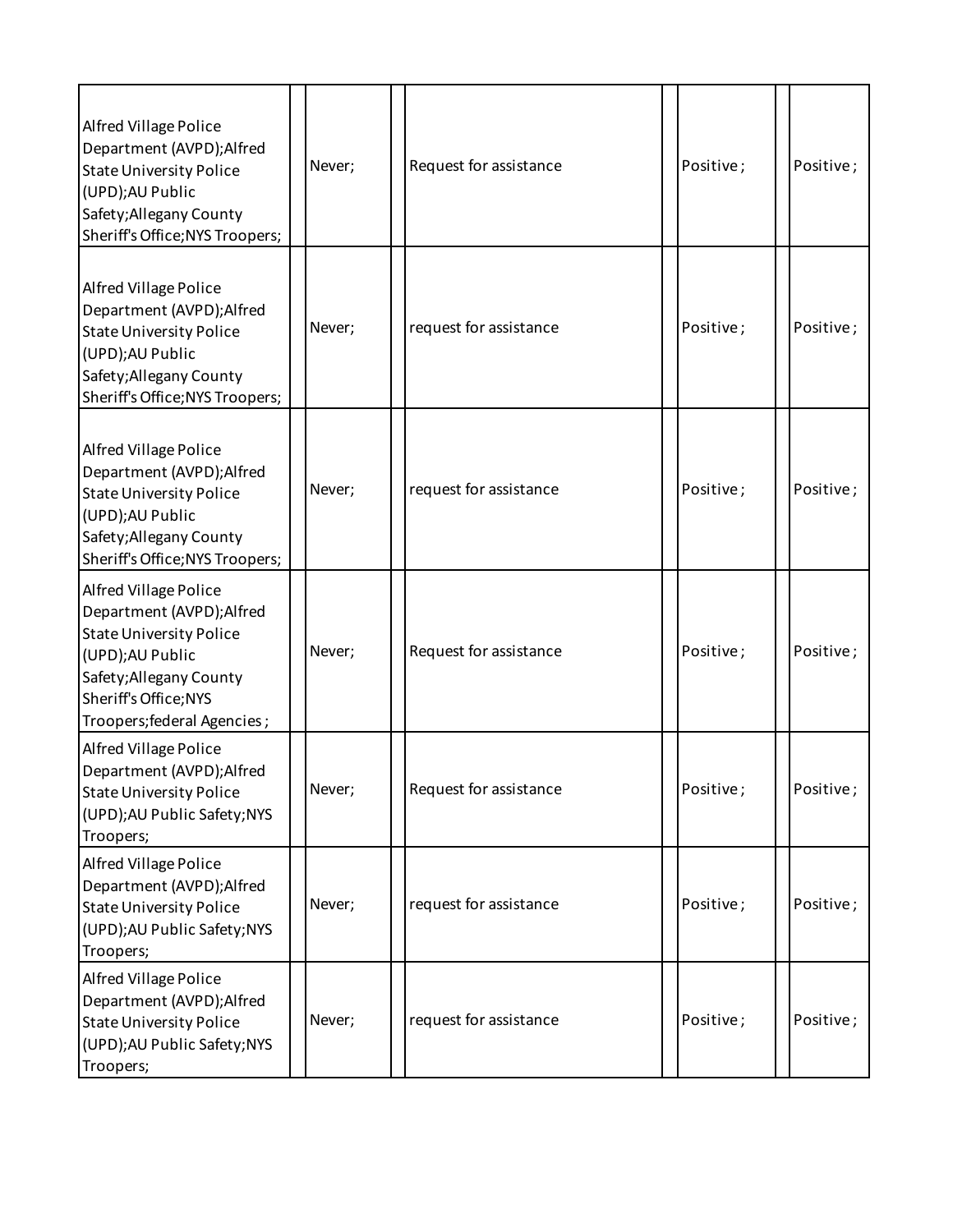| <b>Alfred Village Police</b><br>Department (AVPD); Alfred<br><b>State University Police</b><br>(UPD); AU Public Safety; NYS<br>Troopers;                               | Never; | request for assistance | Positive; | Positive; |
|------------------------------------------------------------------------------------------------------------------------------------------------------------------------|--------|------------------------|-----------|-----------|
| <b>Alfred Village Police</b><br>Department (AVPD); Alfred<br><b>State University Police</b><br>(UPD); AU Public Safety; NYS<br>Troopers;                               | Never; | Request for assistance | Positive; | Positive; |
| Alfred Village Police<br>Department (AVPD); Alfred<br><b>State University Police</b><br>(UPD); AU Public Safety; NYS<br>Troopers;                                      | Never; | Request for assistance | Positive; | Positive; |
| Alfred Village Police<br>Department (AVPD); Alfred<br><b>State University Police</b><br>(UPD); AU Public Safety; NYS<br>Troopers;                                      | Never; | Request for assistance | Positive; | Positive; |
| Alfred Village Police<br>Department (AVPD); Alfred<br><b>State University Police</b><br>(UPD); AU Public Safety; NYS<br>Troopers;                                      | Never; | request for assistance | Positive; | Positive; |
| Alfred Village Police<br>Department (AVPD); Alfred<br><b>State University Police</b><br>(UPD); AU Public Safety; NYS<br>Troopers;                                      | Never; | request for assistance | Positive; | Positive; |
| Alfred Village Police<br>Department (AVPD); Alfred<br><b>State University Police</b><br>(UPD); AU Public Safety; NYS<br>Troopers;                                      | Never; | request for assistance | Positive; | Positive; |
| Alfred Village Police<br>Department (AVPD); Alfred<br><b>State University Police</b><br>(UPD); AU Public Safety; NYS<br>Troopers; Allegany County<br>Sheriff's Office; | Never; | Request for assistance | Positive; | Positive; |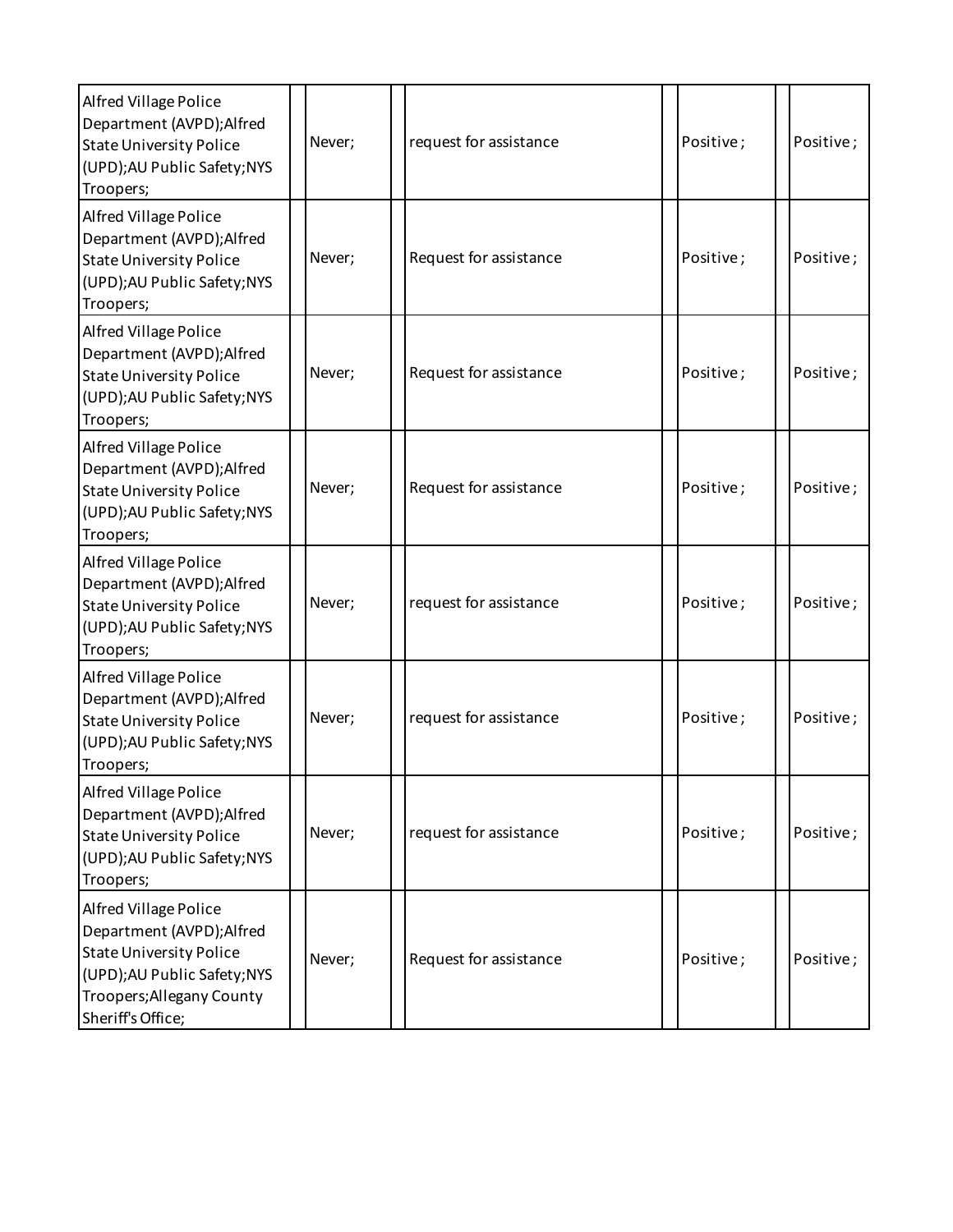| Alfred Village Police<br>Department (AVPD); Alfred<br><b>State University Police</b><br>(UPD); AU Public Safety; NYS<br>Troopers; Allegany County<br>Sheriff's Office; | Never; | Request for assistance                                                               | Positive; | Positive; |
|------------------------------------------------------------------------------------------------------------------------------------------------------------------------|--------|--------------------------------------------------------------------------------------|-----------|-----------|
| Alfred Village Police<br>Department (AVPD);Alfred<br><b>State University Police</b><br>(UPD);NYS Troopers;                                                             | Never; | Request for assistance                                                               | Positive; | Positive; |
| Alfred Village Police<br>Department (AVPD); Alfred<br><b>State University Police</b><br>(UPD);NYS Troopers;                                                            | Never; | Request for assistance                                                               | Positive; | Positive; |
| Alfred Village Police<br>Department (AVPD); Alfred<br><b>State University Police</b><br>(UPD);NYS Troopers;                                                            | Never; | Request for assistance                                                               | Positive; | Positive; |
| Alfred Village Police<br>Department (AVPD);Alfred<br><b>State University Police</b><br>(UPD);NYS Troopers;                                                             | Never; | Request for assistance                                                               | Positive; | Positive; |
| Alfred Village Police<br>Department (AVPD); Alfred<br><b>State University Police</b><br>(UPD); NYS Troopers;                                                           | Never; | Request for assistance                                                               | Positive; | Positive; |
| Alfred Village Police<br>Department (AVPD); Alfred<br><b>State University Police</b><br>(UPD);NYS Troopers;                                                            | Never; | Request for assistance from fire<br>department                                       | Positive; | Positive; |
| Alfred Village Police<br>Department (AVPD); Alfred<br><b>State University Police</b><br>(UPD);NYS Troopers;                                                            | Never; | Request for assistance on a suicide<br>attempt                                       | Positive; | Positive; |
| Alfred Village Police<br>Department (AVPD); Alfred<br><b>State University Police</b><br>(UPD);NYS Troopers;                                                            | Never; | Request for assistance with child<br>locked in the car!                              | Positive; | Positive; |
| Alfred Village Police<br>Department (AVPD); Alfred<br><b>State University Police</b><br>(UPD);NYS Troopers;                                                            | Never; | Request for assistance with illegal<br>parking and another time about a<br>break in. | Positive; | Positive; |
| Alfred Village Police<br>Department (AVPD); Alfred<br><b>State University Police</b><br>(UPD);NYS Troopers;                                                            | Never; | Request for assistance, informal<br>conversation                                     | Positive; | Positive; |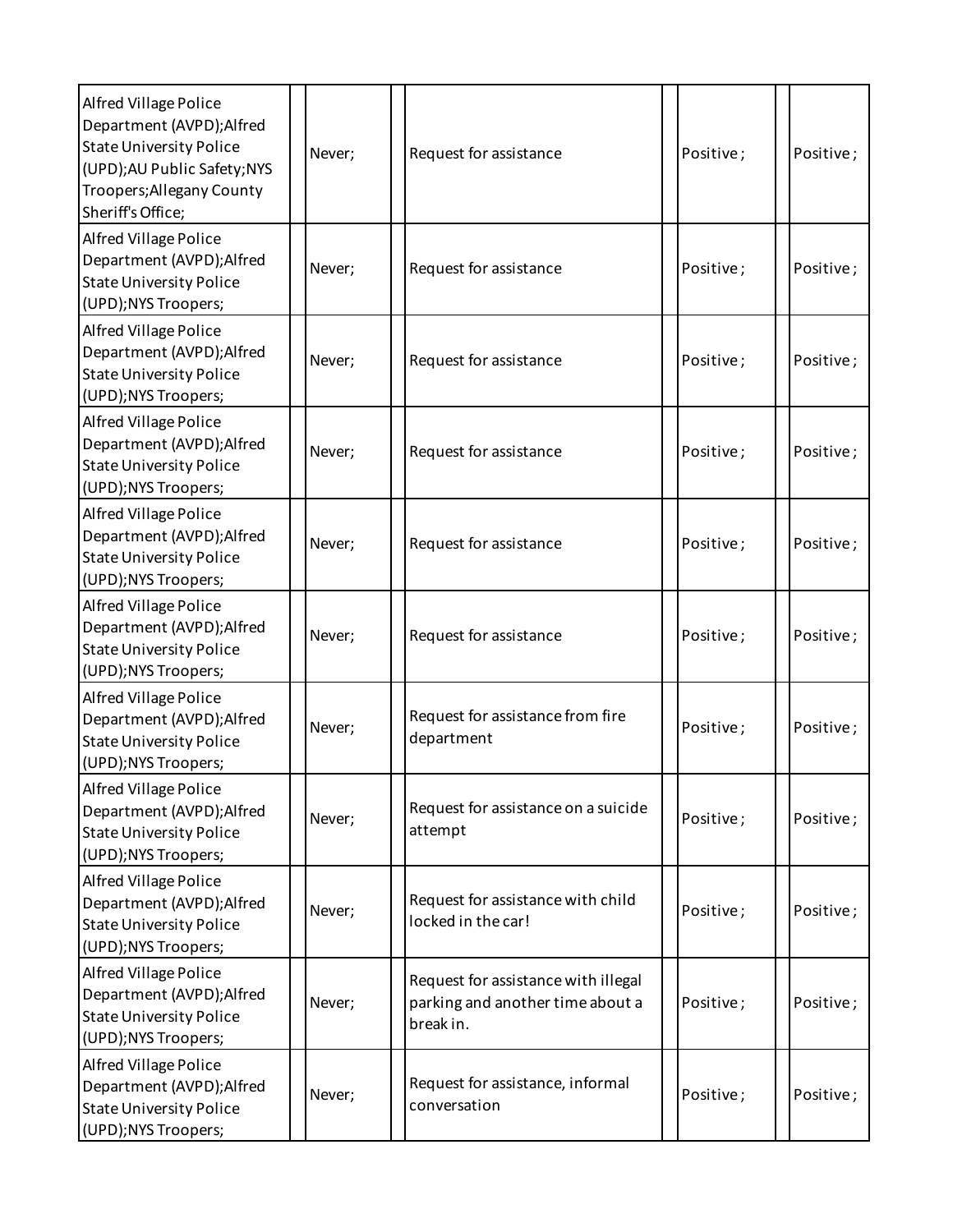| Alfred Village Police<br>Department (AVPD);Alfred<br><b>State University Police</b><br>(UPD); NYS Troopers;                                       | Never; | Request for assistance.                                          | Positive; | Positive; |
|---------------------------------------------------------------------------------------------------------------------------------------------------|--------|------------------------------------------------------------------|-----------|-----------|
| Alfred Village Police<br>Department (AVPD);Alfred<br><b>State University Police</b><br>(UPD);NYS Troopers;                                        | Never; | Request for assistance. Forgot my<br>parking tag                 | Positive; | Positive; |
| Alfred Village Police<br>Department (AVPD); Alfred<br><b>State University Police</b><br>(UPD);NYS Troopers;                                       | Never; | request for information                                          | Positive; | Positive; |
| <b>Alfred Village Police</b><br>Department (AVPD);Alfred<br><b>State University Police</b><br>(UPD); NYS Troopers;                                | Never; | Requested information                                            | Positive; | Positive; |
| <b>Alfred Village Police</b><br>Department (AVPD);Alfred<br><b>State University Police</b><br>(UPD);NYS Troopers;                                 | Never; | Respectful                                                       | Positive; | Positive; |
| <b>Alfred Village Police</b><br>Department (AVPD); Alfred<br><b>State University Police</b><br>(UPD);NYS Troopers;                                | Never; | Respectful but not entirely<br>satisfied with response           | Positive; | Positive; |
| <b>Alfred Village Police</b><br>Department (AVPD); Alfred<br><b>State University Police</b><br>(UPD);NYS Troopers;                                | Never; | response to injury sustained on<br>Alfred state college property | Positive; | Positive; |
| Alfred Village Police<br>Department (AVPD); Alfred<br><b>State University Police</b><br>(UPD); NYS Troopers; Allegany<br>County Sheriff's Office; | Never; | Routine beaurocrati                                              | Positive; | Positive; |
| Alfred Village Police<br>Department (AVPD); Alfred<br><b>State University Police</b><br>(UPD); NYS Troopers; Allegany<br>County Sheriff's Office; | Never; | Safety restraint checkpoint                                      | Positive; | Positive; |
| Alfred Village Police<br>Department (AVPD); Alfred<br><b>State University Police</b><br>(UPD); NYS Troopers; Allegany<br>County Sheriff's Office; | Never; | Scene of a motor vehicle accident,<br>informal conversation      | Positive; | Positive; |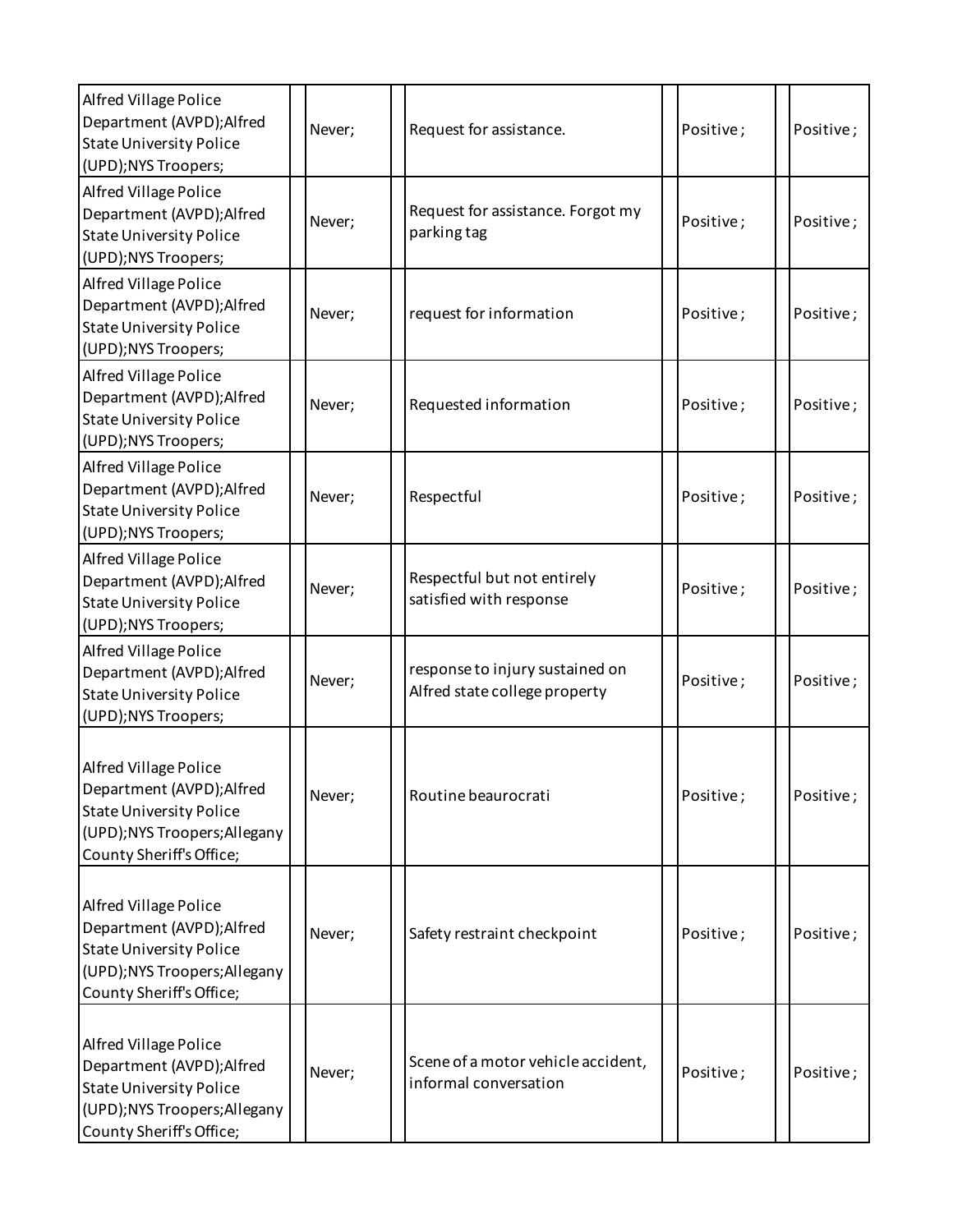| <b>Alfred Village Police</b><br>Department (AVPD); Alfred<br><b>State University Police</b><br>(UPD); NYS Troopers; Allegany<br>County Sheriff's Office; | Never; | Semi productive                                                                                                                                                                                                   | Positive; | Positive;  |
|----------------------------------------------------------------------------------------------------------------------------------------------------------|--------|-------------------------------------------------------------------------------------------------------------------------------------------------------------------------------------------------------------------|-----------|------------|
| Alfred Village Police<br>Department (AVPD); Alfred<br><b>State University Police</b><br>(UPD); NYS Troopers; AU<br>Public Safety;                        | Never; | Sent by bank with a possible scam                                                                                                                                                                                 | Positive; | Positive;  |
| <b>Alfred Village Police</b><br>Department (AVPD); Alfred<br><b>State University Police</b><br>(UPD); NYS Troopers; AU<br>Public Safety;                 | Never; | Sgt. Burch was amazing but the<br>Chief needs to be a little less<br>judgemental of people of color.<br>Officer Austin was very professional<br>and Officer Ryan (not sure of last<br>name) is very entertaining. | Positive; | Positive;  |
| Alfred Village Police<br>Department (AVPD); Allegany<br>County Sheriff's Office;                                                                         | Never; | Simple and quick. Not rude in any<br>way.                                                                                                                                                                         | Positive; | Positive;  |
| Alfred Village Police<br>Department (AVPD); Allegany<br>County Sheriff's Office;                                                                         | Never; | Slow                                                                                                                                                                                                              | Positive; | Positive;  |
| <b>Alfred Village Police</b><br>Department (AVPD); Allegany<br>County Sheriff's Office;                                                                  | Never; | Someone hit me in the parking lot<br>and I asked them to see if they<br>could help me find who.                                                                                                                   | Positive; | Positive ; |
| <b>Alfred Village Police</b><br>Department (AVPD); Allegany<br>County Sheriff's Office;                                                                  | Never; | Sometimes rude, sometimes not<br>willing to see from another view.<br>Overall some members are great                                                                                                              | Positive; | Positive;  |
| Alfred Village Police<br>Department (AVPD); Allegany<br>County Sheriff's Office; Alfred<br><b>State University Police</b><br>(UPD);NYS Troopers;         | Never; | Stopped for weaving. Was stupidly<br>tuning the radio. Officer let me go.<br>Said he thought I was texting. I<br>appreciated his spotted me<br>weaving                                                            | Positive; | Positive;  |
| Alfred Village Police<br>Department (AVPD); Allegany<br>County Sheriff's Office; NYS<br>Troopers;                                                        | Never; | Talked to the chief a couple times<br>about a resident we are both<br>concerned about.                                                                                                                            | Positive; | Positive;  |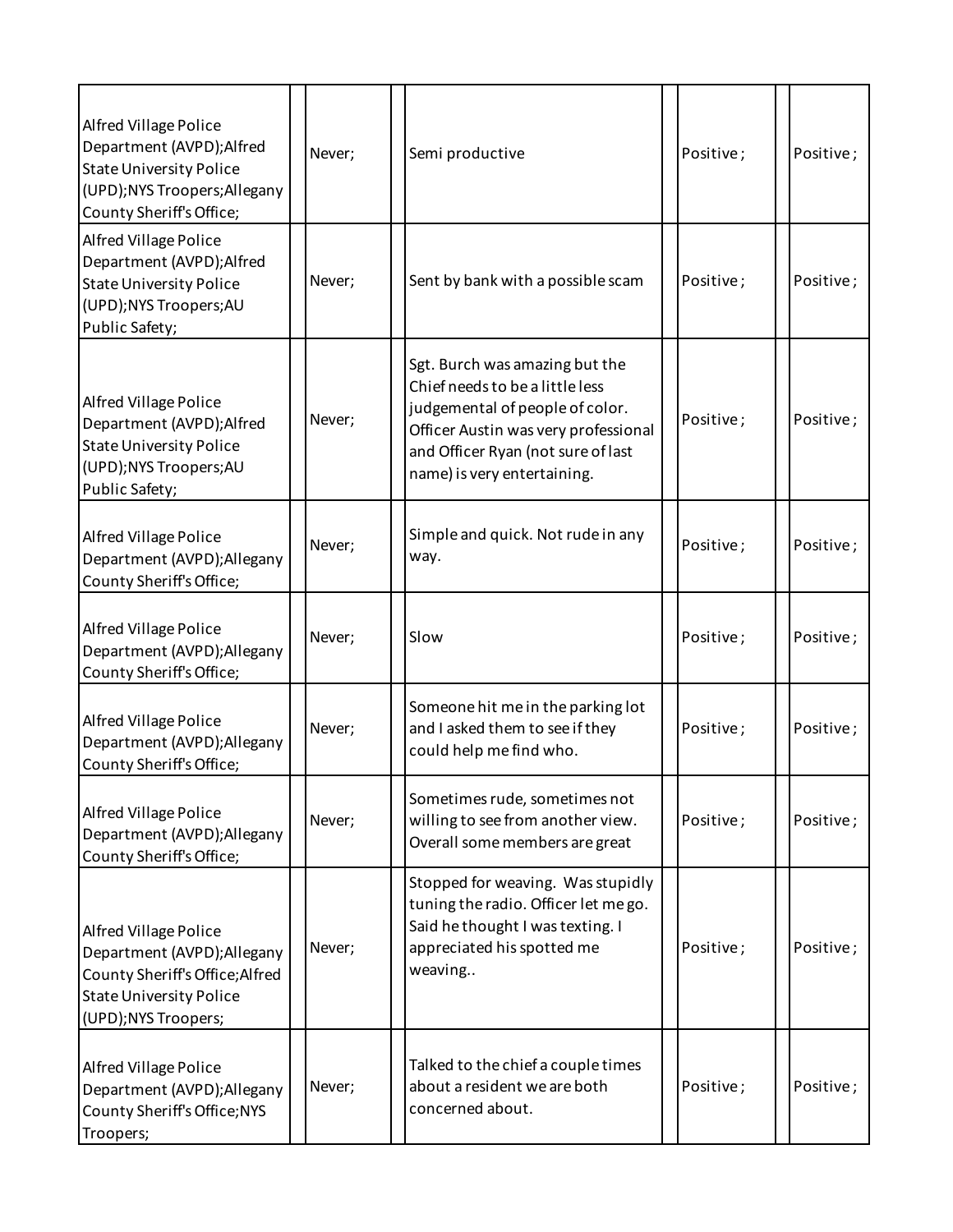| Alfred Village Police<br>Department (AVPD); Allegany<br>County Sheriff's Office; NYS<br>Troopers;                                                              | Never; | The alfred police dept is very help<br>at all emergency service call with<br>the Alfred Station Fire Company.                                                                                                                                                                                                                                           | Positive; | Positive; |
|----------------------------------------------------------------------------------------------------------------------------------------------------------------|--------|---------------------------------------------------------------------------------------------------------------------------------------------------------------------------------------------------------------------------------------------------------------------------------------------------------------------------------------------------------|-----------|-----------|
| Alfred Village Police<br>Department (AVPD); Allegany<br>County Sheriff's Office; NYS<br>Troopers;                                                              | Never; | The APD provided superior service<br>in my request.                                                                                                                                                                                                                                                                                                     | Positive; | Positive; |
| Alfred Village Police<br>Department (AVPD); Allegany<br>County Sheriff's Office; NYS<br>Troopers;                                                              | Never; | The interaction i had with campus<br>police was good. they were very<br>nice and cool to the students<br>about the situation                                                                                                                                                                                                                            | Positive; | Positive; |
| Alfred Village Police<br>Department (AVPD); Allegany<br>County Sheriff's Office; NYS<br>Troopers;                                                              | Never; | The Judge in the courthouse stated<br>everyones reason for being there<br>and then recommended that<br>everyone just plea guilty to<br>everything. Open container, having<br>very small amounts of weed,<br>parking tickets, and literally<br>everything. I had to pay for a<br>lawyer to speak above her<br>intelligence and vocab of "say<br>guilty". | Positive; | Positive; |
| <b>Alfred Village Police</b><br>Department (AVPD); Allegany<br>County Sheriff's Office; NYS<br>Troopers;                                                       | Never; | The last time I had an interaction, I<br>got yelled at for something I never<br>did and the police officer on<br>campus was very hostile.                                                                                                                                                                                                               | Positive; | Positive; |
| Alfred Village Police<br>Department (AVPD); Allegany<br>County Sheriff's Office; NYS<br>Troopers;                                                              | Never; | The officer was nice                                                                                                                                                                                                                                                                                                                                    | Positive; | Positive; |
| Alfred Village Police<br>Department (AVPD); Allegany<br>County Sheriff's Office; NYS<br>Troopers; Alfred State<br>University Police (UPD);AU<br>Public Safety; | Never; | The only interaction I've witnessed<br>was in a village town hall meeting<br>where I believe the sheriff was<br>being asked to explain what the<br>village is doing to keep BIPOC safe.<br>He was very defensive and<br>dismissive of the issue. Aside from<br>that, I've been followed home<br>several times at night without<br>being pulled over.    | Positive; | Positive; |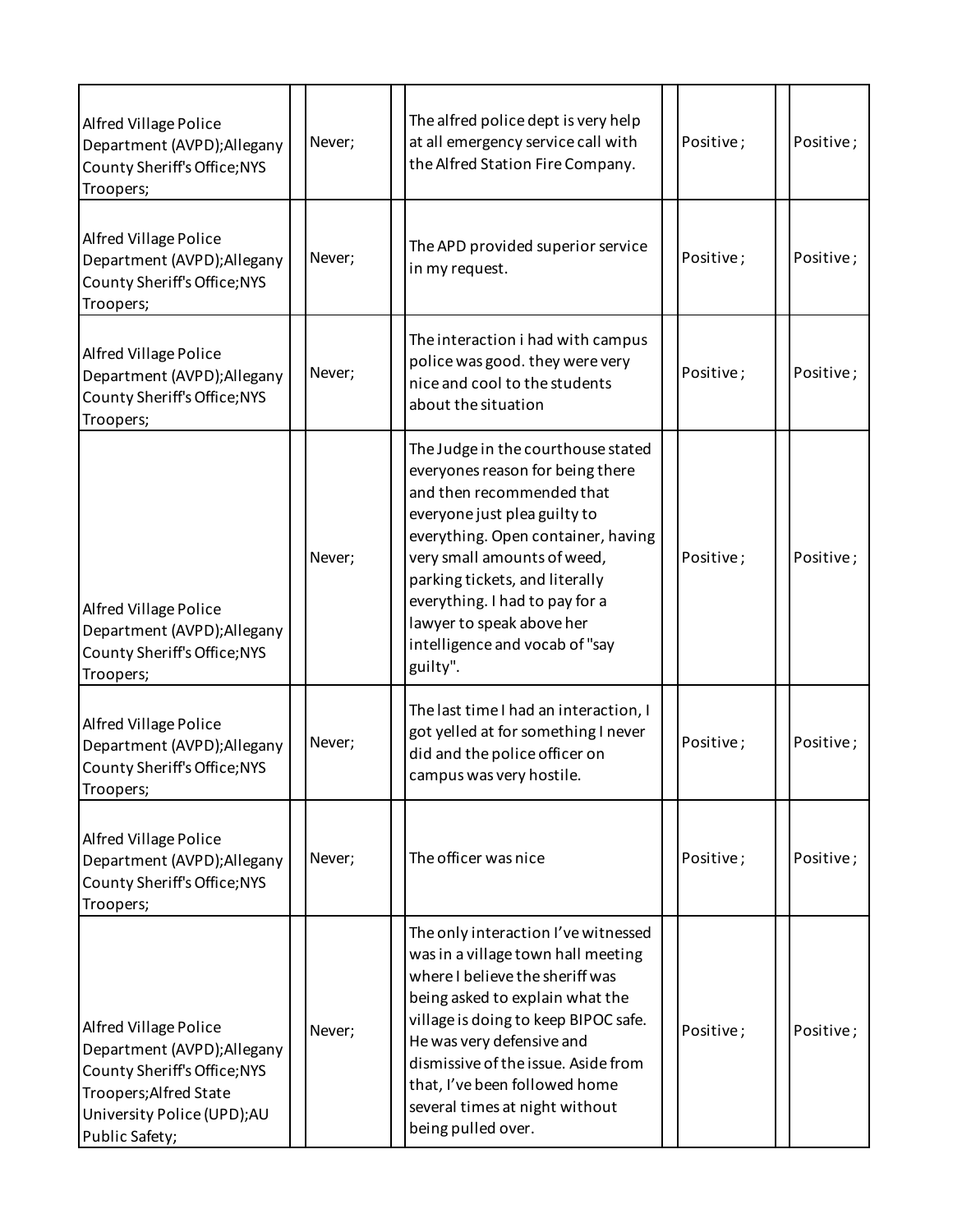| Alfred Village Police<br>Department (AVPD);AU<br>Public Safety;        | Never; | The Village of Alfred Police were<br>the first responders in a medical<br>emergency and they came<br>prepared to handle the situation<br>until EMS arrived.                                                                                                                                                                                                                                         | Positive; | Positive; |
|------------------------------------------------------------------------|--------|-----------------------------------------------------------------------------------------------------------------------------------------------------------------------------------------------------------------------------------------------------------------------------------------------------------------------------------------------------------------------------------------------------|-----------|-----------|
| Alfred Village Police<br>Department (AVPD);AU<br>Public Safety;        | Never; | There have been a few. One was a<br>traffic stop. It was late Friday night<br>and officer pulled me over because<br>I was swerving and he thought I<br>might be DWI. He observed that I<br>was not intoxicated and I told him<br>I was avoiding the manhole covers<br>because I didn't like the bumps.<br>On another occasion, I spoke with<br>the police chief informally about<br>various issues. | Positive; | Positive; |
| Alfred Village Police<br>Department (AVPD);AU<br>Public Safety;        | Never; | There is no issue with any of the<br>police departments! The issue is<br>with the students who are savages<br>in this new movement! Those<br>people are making things unsafe!<br>Stop trying to place the blame<br>somewhere else!                                                                                                                                                                  | Positive; | Positive; |
| Alfred Village Police<br>Department (AVPD);AU<br>Public Safety;        | Never; | They are an outstanding group of<br>people.                                                                                                                                                                                                                                                                                                                                                         | Positive; | Positive; |
| Alfred Village Police<br>Department (AVPD);AU<br>Public Safety;        | Never; | They assisted at an EMS event.                                                                                                                                                                                                                                                                                                                                                                      | Positive; | Positive; |
| Alfred Village Police<br>Department (AVPD);AU<br>Public Safety;        | Never; | They came to dorm I work in, to<br>talk to a student                                                                                                                                                                                                                                                                                                                                                | Positive; | Positive; |
| Alfred Village Police<br>Department (AVPD);AU<br>Public Safety;        | Never; | They got me in an ambulance after<br>attempting to commit suicide.                                                                                                                                                                                                                                                                                                                                  | Positive; | Positive; |
| <b>Alfred Village Police</b><br>Department (AVPD);AU<br>Public Safety; | Never; | They were obnoxious during the<br>BLM protests-as soon as they<br>were out of their police uniforms.<br>They made it bc dry clear how they<br>felt about it.                                                                                                                                                                                                                                        | Positive; | Positive; |
| Alfred Village Police<br>Department (AVPD);AU<br>Public Safety;        | Never; | They were very nice and kind. I<br>didn't have an issue. Just talked to<br>them while I was at the store.                                                                                                                                                                                                                                                                                           | Positive; | Positive; |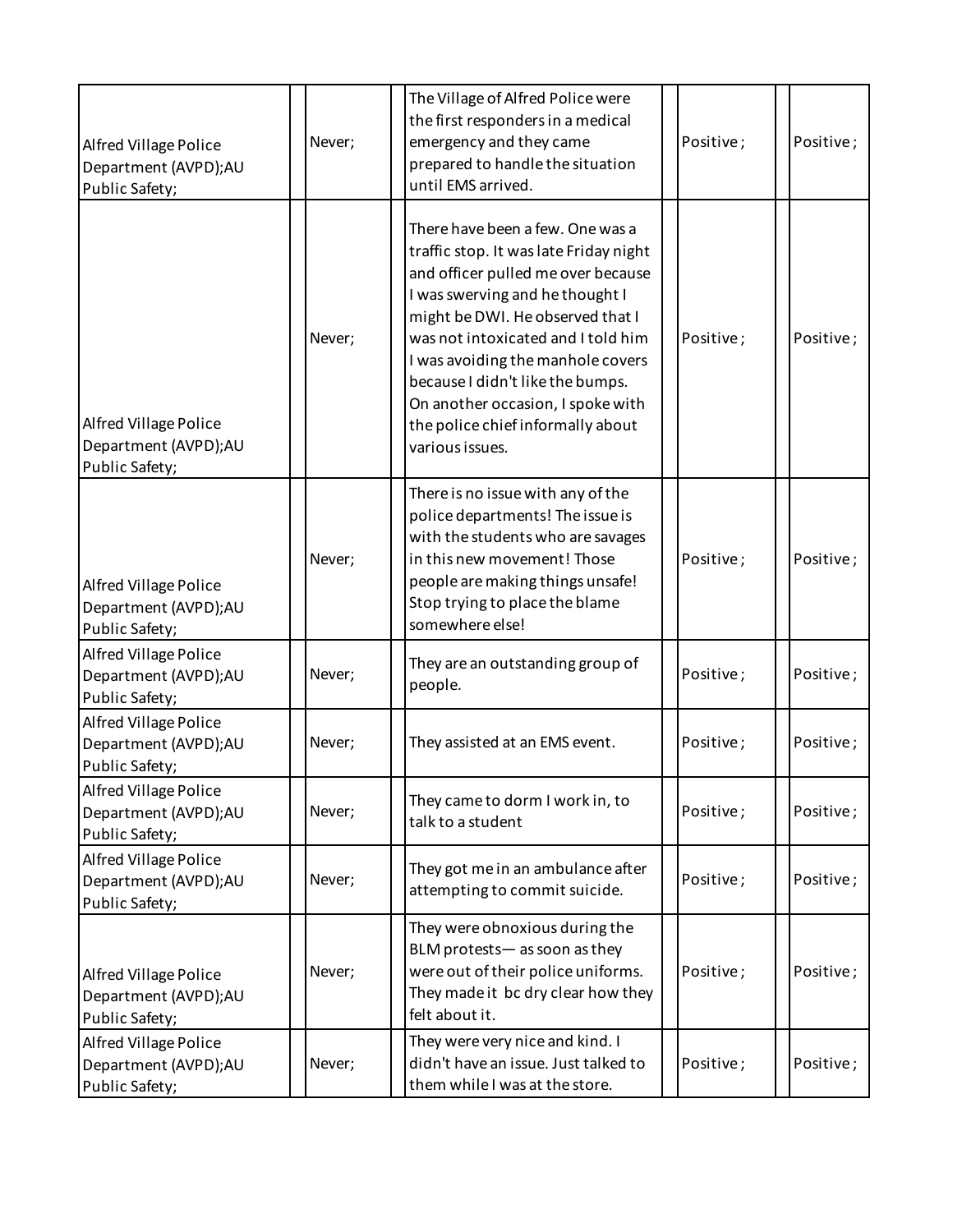| Alfred Village Police<br>Department (AVPD);AU<br>Public Safety;                                          | Never; | They're dicks and they don't wear<br>body cams so they get to be dicks,<br>I'm sure you're wishing I was more<br>specific but lets admit it doesn't<br>matter. This survey isn't going<br>anywhere | Positive; | Positive; |
|----------------------------------------------------------------------------------------------------------|--------|----------------------------------------------------------------------------------------------------------------------------------------------------------------------------------------------------|-----------|-----------|
| <b>Alfred Village Police</b><br>Department (AVPD);AU<br>Public Safety;                                   | Never; | They're nice people. They are kind<br>and helpful and sweet. I trust them.                                                                                                                         | Positive; | Positive; |
| Alfred Village Police<br>Department (AVPD);AU<br>Public Safety;                                          | Never; | To deal with a rabid racoon                                                                                                                                                                        | Positive; | Positive; |
| Alfred Village Police<br>Department (AVPD);AU<br>Public Safety;                                          | Never; | To get a parking pass.                                                                                                                                                                             | Positive; | Positive; |
| Alfred Village Police<br>Department (AVPD);AU<br>Public Safety;                                          | Never; | <b>Traffic</b>                                                                                                                                                                                     | Positive; | Positive; |
| Alfred Village Police<br>Department (AVPD);AU<br>Public Safety;                                          | Never; | Traffic                                                                                                                                                                                            | Positive; | Positive; |
| Alfred Village Police<br>Department (AVPD);AU<br>Public Safety;                                          | Never; | Traffic control regarding COVID<br>screening at semester start, and<br>obtaining a temporary parking tag                                                                                           | Positive; | Positive; |
| Alfred Village Police<br>Department (AVPD);AU<br>Public Safety;                                          | Never; | traffic stop                                                                                                                                                                                       | Positive; | Positive; |
| Alfred Village Police<br>Department (AVPD);AU<br>Public Safety;                                          | Never; | Traffic stop                                                                                                                                                                                       | Positive; | Positive; |
| Alfred Village Police<br>Department (AVPD);AU<br>Public Safety;                                          | Never; | Traffic stop                                                                                                                                                                                       | Positive; | Positive; |
| <b>Alfred Village Police</b><br>Department (AVPD);AU<br>Public Safety;                                   | Never; | <b>Traffic Stop</b>                                                                                                                                                                                | Positive; | Positive; |
| Alfred Village Police<br>Department (AVPD);AU<br>Public Safety;                                          | Never; | Traffic stop                                                                                                                                                                                       | Positive; | Positive; |
| Alfred Village Police<br>Department (AVPD);AU<br>Public Safety;                                          | Never; | Traffic stop                                                                                                                                                                                       | Positive; | Positive; |
| Alfred Village Police<br>Department (AVPD);AU<br>Public Safety; Alfred State<br>University Police (UPD); | Never; | Traffic stop                                                                                                                                                                                       | Positive; | Positive; |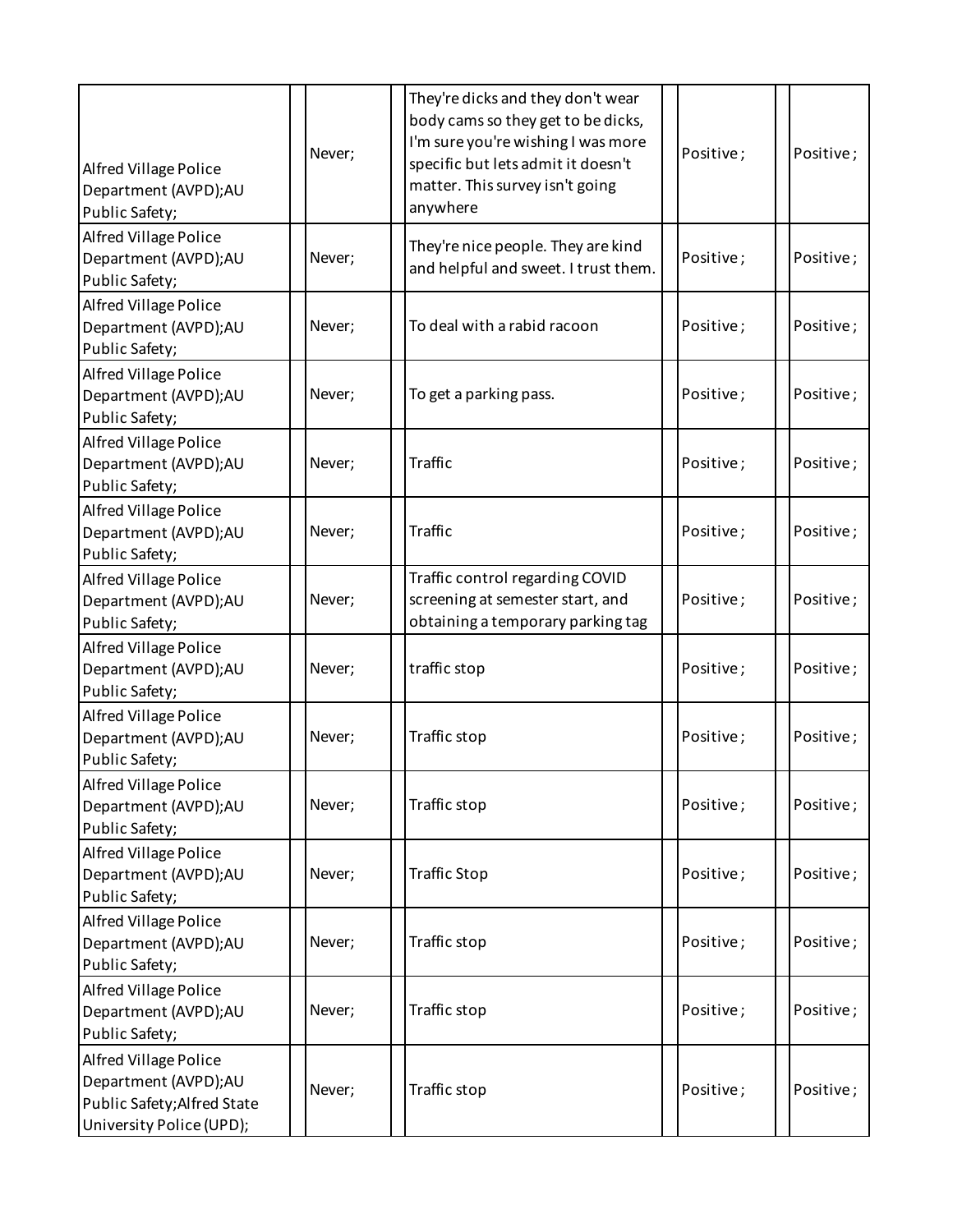| <b>Alfred Village Police</b><br>Department (AVPD);AU<br>Public Safety; Alfred State<br>University Police (UPD);NYS<br>Troopers;                          | Never; | <b>Traffic Stop</b> | Positive; | Positive; |
|----------------------------------------------------------------------------------------------------------------------------------------------------------|--------|---------------------|-----------|-----------|
| <b>Alfred Village Police</b><br>Department (AVPD);AU<br>Public Safety; Allegany<br>County Sheriff's Office;                                              | Never; | <b>Traffic Stop</b> | Positive; | Positive; |
| Alfred Village Police<br>Department (AVPD);AU<br>Public Safety; Allegany<br>County Sheriff's Office;                                                     | Never; | Traffic stop        | Positive; | Positive; |
| <b>Alfred Village Police</b><br>Department (AVPD);AU<br>Public Safety; Allegany<br>County Sheriff's Office; NYS<br>Troopers;                             | Never; | <b>Traffic Stop</b> | Positive; | Positive; |
| Alfred Village Police<br>Department (AVPD);AU<br>Public Safety; Allegany<br>County Sheriff's Office; NYS<br>Troopers;                                    | Never; | traffic stop        | Positive; | Positive; |
| Alfred Village Police<br>Department (AVPD);AU<br>Public Safety; Allegany<br>County Sheriff's Office; NYS<br>Troopers; Most of these were<br>not recent.; | Never; | traffic stop        | Positive; | Positive; |
| Alfred Village Police<br>Department (AVPD);AU<br>Public Safety; NYS Troopers;                                                                            | Never; | Traffic Stop        | Positive; | Positive; |
| <b>Alfred Village Police</b><br>Department (AVPD);AU<br>Public Safety; NYS Troopers;                                                                     | Never; | <b>Traffic Stop</b> | Positive; | Positive; |
| Alfred Village Police<br>Department (AVPD);AU<br>Public Safety; NYS Troopers;                                                                            | Never; | traffic stop        | Positive; | Positive; |
| Alfred Village Police<br>Department (AVPD);AU<br>Public Safety; NYS Troopers;                                                                            | Never; | traffic stop        | Positive; | Positive; |
| Alfred Village Police<br>Department (AVPD);AU<br>Public Safety; NYS Troopers;                                                                            | Never; | Traffic stop        | Positive; | Positive; |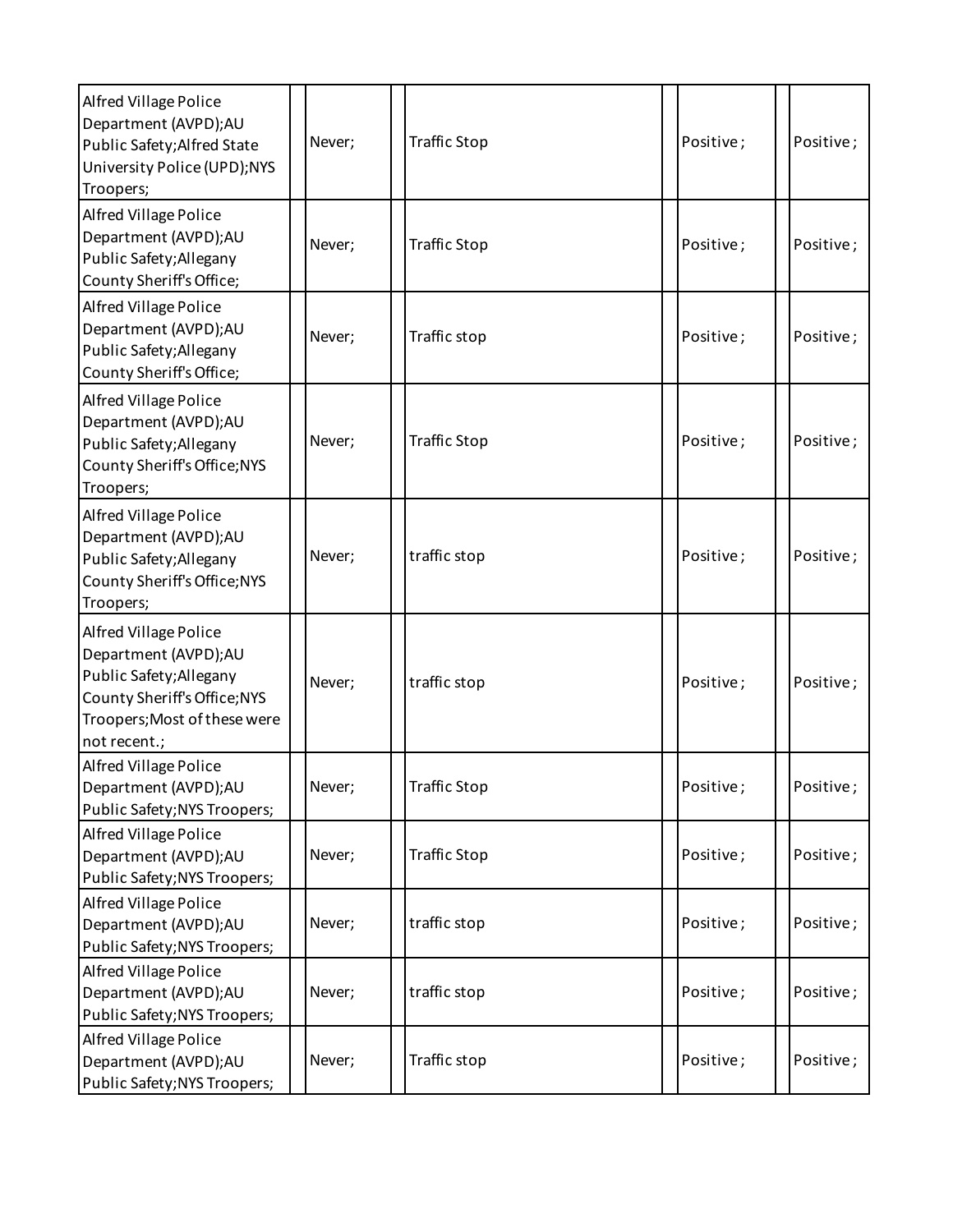| Alfred Village Police<br>Department (AVPD);AU<br>Public Safety; NYS Troopers;        | Never;                                                 | Traffic stop        | Positive; | Positive; |
|--------------------------------------------------------------------------------------|--------------------------------------------------------|---------------------|-----------|-----------|
| Alfred Village Police<br>Department (AVPD);AU<br>Public Safety; NYS Troopers;        | Never;                                                 | Traffic stop        | Positive; | Positive; |
| Alfred Village Police<br>Department (AVPD);AU<br>Public Safety; NYS Troopers;        | Never; Bet<br>ween<br>August<br>2019 and<br>July 2020; | Traffic stop        | Positive; | Positive; |
| Alfred Village Police<br>Department (AVPD);AU<br>Public Safety; NYS Troopers;        | Since<br>August<br>2020;                               | Traffic stop        | Positive; | Positive; |
| <b>Alfred Village Police</b><br>Department (AVPD);AU<br>Public Safety; NYS Troopers; | Since<br>August<br>2020;                               | Traffic stop        | Positive; | Positive; |
| Alfred Village Police<br>Department (AVPD);AU<br>Public Safety; NYS Troopers;        | Since<br>August<br>2020;                               | traffic stop        | Positive; | Positive; |
| Alfred Village Police<br>Department (AVPD);AU<br>Public Safety; NYS Troopers;        | Since<br>August<br>2020;                               | Traffic stop        | Positive; | Positive; |
| <b>Alfred Village Police</b><br>Department (AVPD);AU<br>Public Safety; NYS Troopers; | Since<br>August<br>2020;                               | Traffic stop        | Positive; | Positive; |
| Alfred Village Police<br>Department (AVPD);AU<br>Public Safety; NYS Troopers;        | Since<br>August<br>2020;                               | traffic stop        | Positive; | Positive; |
| Alfred Village Police<br>Department (AVPD);AU<br>Public Safety; NYS Troopers;        | Since<br>August<br>2020;                               | Traffic stop        | Positive; | Positive; |
| Alfred Village Police<br>Department (AVPD);AU<br>Public Safety; NYS Troopers;        | Since<br>August<br>2020;                               | Traffic stop        | Positive; | Positive; |
| Alfred Village Police<br>Department (AVPD);AU<br>Public Safety; NYS Troopers;        | Since<br>August<br>2020;                               | <b>Traffic Stop</b> | Positive; | Positive; |
| Alfred Village Police<br>Department (AVPD);AU<br>Public Safety; NYS Troopers;        | Since<br>August<br>2020;                               | Traffic stop        | Positive; | Positive; |
| Alfred Village Police<br>Department (AVPD);AU<br>Public Safety; NYS Troopers;        | Since<br>August<br>2020;                               | traffic stop        | Positive; | Positive; |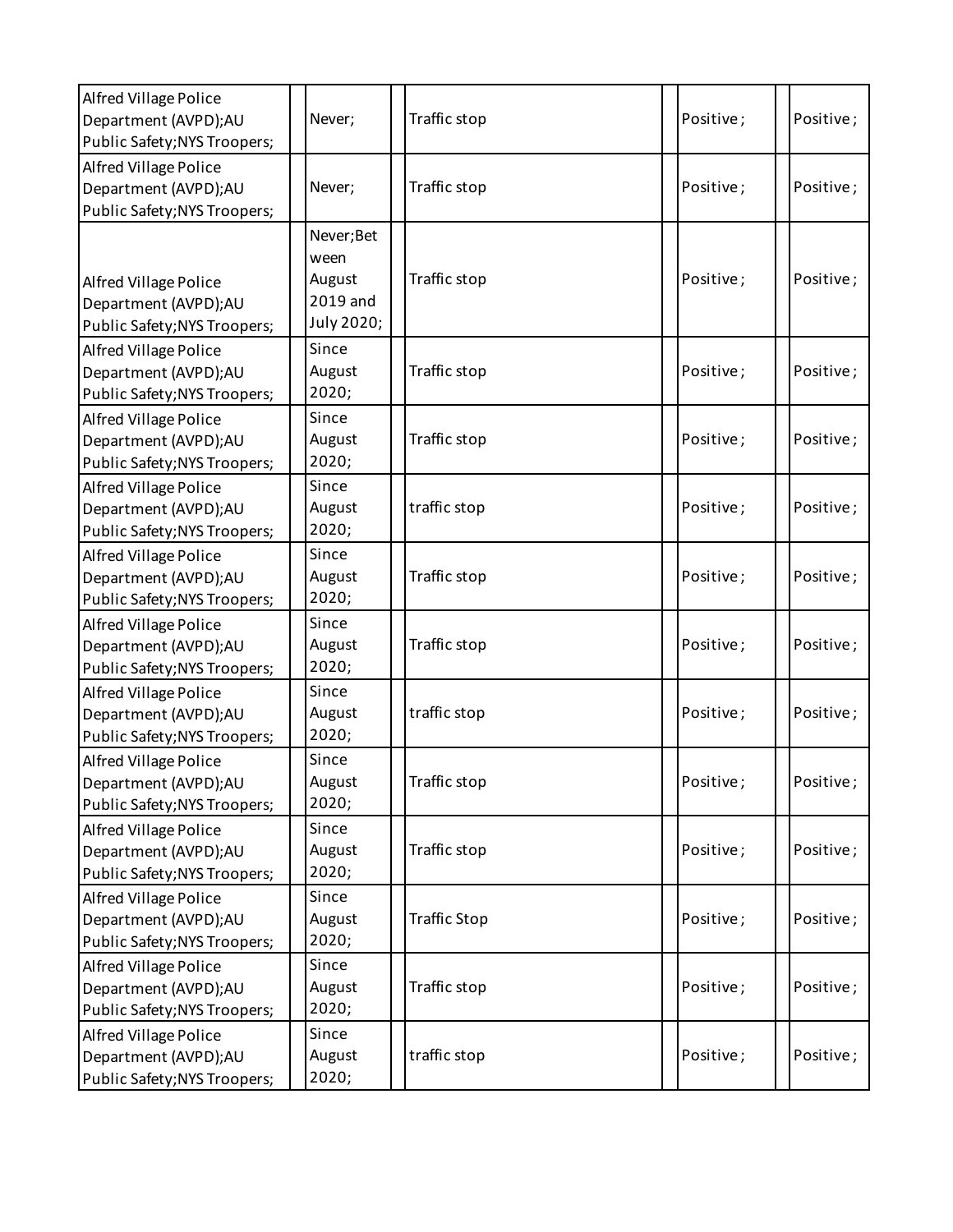| <b>Alfred Village Police</b><br>Department (AVPD);AU<br>Public Safety; NYS Troopers;                                  | Since<br>August<br>2020; | Traffic stop - thought it was odd<br>since my cruise control was on and<br>I was not above speed limit but was<br>let go.<br>Positive;<br>Patrolling past my house - the only<br>black guest of mine was carrying an<br>empty can to recycle and was<br>stopped and ticketed. | Positive; |
|-----------------------------------------------------------------------------------------------------------------------|--------------------------|-------------------------------------------------------------------------------------------------------------------------------------------------------------------------------------------------------------------------------------------------------------------------------|-----------|
| <b>Alfred Village Police</b><br>Department (AVPD);AU<br>Public Safety; NYS Troopers;                                  | Since<br>August<br>2020; | Traffic stop for bulb out in tail<br>light. As I'd just left the Rosebush, I<br>Positive;<br>assumed it was cherry picking for<br>DWI. I don't drink.                                                                                                                         | Positive; |
| Alfred Village Police<br>Department (AVPD);AU<br>Public Safety; NYS Troopers;                                         | Since<br>August<br>2020; | Traffic stop for non-functioning<br>Positive;<br>light bulb.                                                                                                                                                                                                                  | Positive; |
| Alfred Village Police<br>Department (AVPD);AU<br>Public Safety; NYS<br>Troopers; Allegany County<br>Sheriff's Office; | Since<br>August<br>2020; | Traffic stop that turned into being<br>removed from the vehicle, and<br>being searched and treated like a<br>Positive;<br>criminal. Very power hungry and<br>corrupt.                                                                                                         | Positive; |
| Alfred Village Police<br>Department (AVPD);AU<br>Public Safety; NYS<br>Troopers; Allegany County<br>Sheriff's Office; | Since<br>August<br>2020; | Traffic stop, due to hitting a curb<br>on the narrow Alfred state road in a<br>Positive;<br>particularly dark section in the<br>middle of the night.                                                                                                                          | Positive; |
| Alfred Village Police<br>Department (AVPD);NYS<br>Troopers;                                                           | Since<br>August<br>2020; | Traffic stop, gave me a ticket for 41<br>in a 30 when it was in between a 35<br>Positive;<br>and a 55 mph zone                                                                                                                                                                | Positive; |
| Alfred Village Police<br>Department (AVPD);NYS<br>Troopers;                                                           | Since<br>August<br>2020; | Traffic stop, Informational<br>Positive;<br>conversation                                                                                                                                                                                                                      | Positive; |
| <b>Alfred Village Police</b><br>Department (AVPD);NYS<br>Troopers;                                                    | Since<br>August<br>2020; | traffic stop, investigation<br>Positive;                                                                                                                                                                                                                                      | Positive; |
| Alfred Village Police<br>Department (AVPD);NYS<br>Troopers;                                                           | Since<br>August<br>2020; | Traffic stop, request for assistance<br>Positive;                                                                                                                                                                                                                             | Positive; |
| Alfred Village Police<br>Department (AVPD);NYS<br>Troopers;                                                           | Since<br>August<br>2020; | traffic stop, went fine, officer was<br>Positive;<br>very nice and no tickets were issued                                                                                                                                                                                     | Positive; |
| Alfred Village Police<br>Department (AVPD);NYS<br>Troopers;                                                           | Since<br>August<br>2020; | Traffic stop.<br>Positive;                                                                                                                                                                                                                                                    | Positive; |
| Alfred Village Police<br>Department (AVPD);NYS<br>Troopers;                                                           | Since<br>August<br>2020; | Traffic stop.<br>Positive;                                                                                                                                                                                                                                                    | Positive; |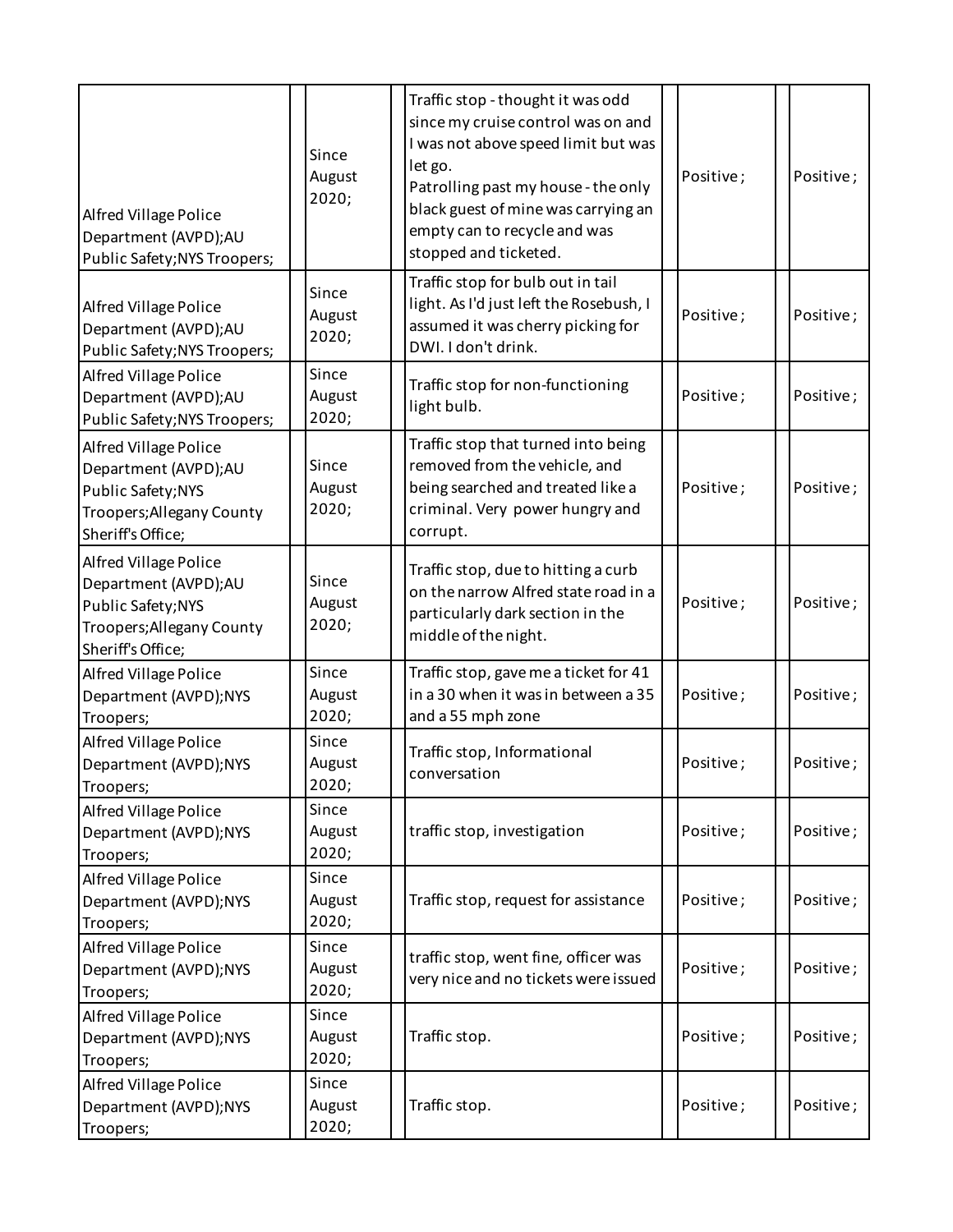| Alfred Village Police<br>Department (AVPD);NYS<br>Troopers;                                                                               | Since<br>August<br>2020; | Traffic stop. Light out I believe.                                                           | Positive; | Positive; |
|-------------------------------------------------------------------------------------------------------------------------------------------|--------------------------|----------------------------------------------------------------------------------------------|-----------|-----------|
| Alfred Village Police<br>Department (AVPD);NYS<br>Troopers;                                                                               | Since<br>August<br>2020; | Traffic stop. Released with<br>warning. Nice conversation                                    | Positive; | Positive; |
| <b>Alfred Village Police</b><br>Department (AVPD);NYS<br>Troopers;                                                                        | Since<br>August<br>2020; | Traffic stop; fingerprinting services                                                        | Positive; | Positive; |
| Alfred Village Police<br>Department (AVPD);NYS<br>Troopers;                                                                               | Since<br>August<br>2020; | traffic warning                                                                              | Positive; | Positive; |
| Alfred Village Police<br>Department (AVPD);NYS<br>Troopers;                                                                               | Since<br>August<br>2020; | Unjustified traffic stop                                                                     | Positive; | Positive; |
| <b>Alfred Village Police</b><br>Department (AVPD);NYS<br>Troopers;                                                                        | Since<br>August<br>2020; | Unknown                                                                                      | Positive; | Positive; |
| <b>Alfred Village Police</b><br>Department (AVPD);NYS<br>Troopers; Alfred State<br>University Police (UPD);                               | Since<br>August<br>2020; | Very courteous and thorough!                                                                 | Positive; | Positive; |
| Alfred Village Police<br>Department (AVPD);NYS<br>Troopers; Alfred State<br>University Police (UPD);                                      | Since<br>August<br>2020; | Very good                                                                                    | Positive; | Positive; |
| Alfred Village Police<br>Department (AVPD);NYS<br>Troopers; Allegany County<br>Sheriff's Office;                                          | Since<br>August<br>2020; | Very good Very respectful and<br>understanding                                               | Positive; | Positive; |
| Alfred Village Police<br>Department (AVPD);NYS<br>Troopers; Allegany County<br>Sheriff's Office;                                          | Since<br>August<br>2020; | Very Good.                                                                                   | Positive; | Positive; |
| Alfred Village Police<br>Department (AVPD);NYS<br>Troopers; Allegany County<br>Sheriff's Office; Alfred State<br>University Police (UPD); | Since<br>August<br>2020; | Very pleasant and helpful to our<br>concern. They also follow up with<br>us at a later date. | Positive; | Positive; |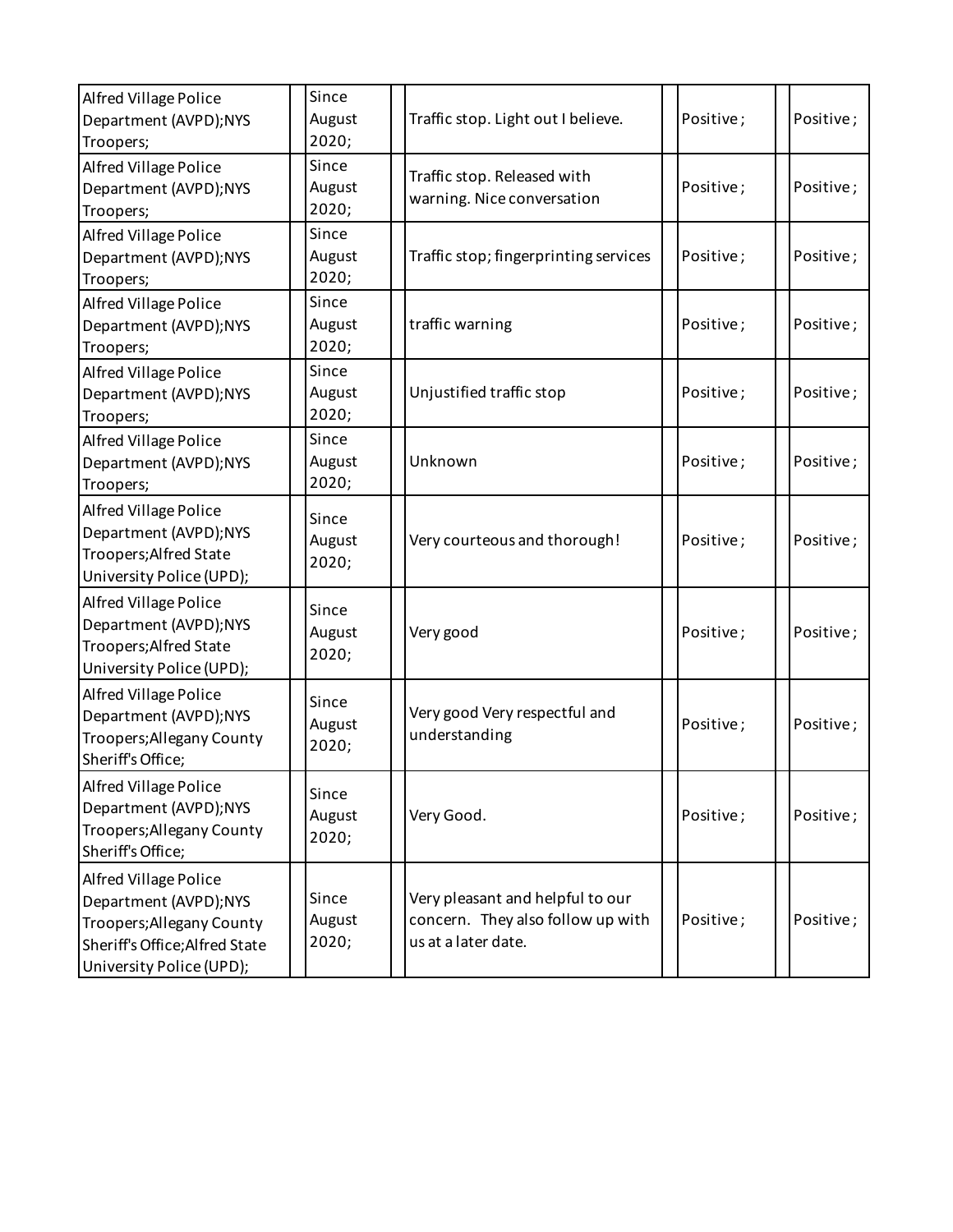|                                                                                                              |                          | very poor interactions, all of them                                                                                                                                                                                                                                                                                                                                                                                                                                                                                                                                                                                                                                                                                                                                                                                                                                                                                            |           |           |
|--------------------------------------------------------------------------------------------------------------|--------------------------|--------------------------------------------------------------------------------------------------------------------------------------------------------------------------------------------------------------------------------------------------------------------------------------------------------------------------------------------------------------------------------------------------------------------------------------------------------------------------------------------------------------------------------------------------------------------------------------------------------------------------------------------------------------------------------------------------------------------------------------------------------------------------------------------------------------------------------------------------------------------------------------------------------------------------------|-----------|-----------|
| Alfred Village Police<br>Department (AVPD);NYS                                                               | Since<br>August<br>2020; | around this college campus are<br>always bad. The cops never have<br>masks on. You can be doing<br>anything at all and they begin to<br>harass you. For example I was<br>standing in a parking lot with some<br>friends talking about our cars, and<br>this fat old cop shows up with no<br>mask and he just starts questioning<br>us looking for "the dope" and<br>shining flashlights into wheel<br>arches, then he shines his light into<br>our vehicles looking through our<br>windows for illegal possessions<br>DICK, he left defeated while still<br>threatening us. Police stops should<br>not be fear based, police should<br>not have the authority to<br>intimidate citizens who have done<br>nothing wrong. Innocent until<br>proven guilty only exists on paper,<br>here in the real world if a cop<br>decides your fucked, then your<br>fucked. I Love cops, it just seems<br>that every cop that I talk to is a | Positive; | Positive; |
| Troopers; AU Public Safety;<br>Alfred Village Police<br>Department (AVPD);NYS<br>Troopers; AU Public Safety; | Since<br>August<br>2020; | asshole and a bully and should not<br>wear the hadge<br>Very positive                                                                                                                                                                                                                                                                                                                                                                                                                                                                                                                                                                                                                                                                                                                                                                                                                                                          | Positive; | Positive; |
| All of the above;                                                                                            | Since<br>August<br>2020; | Very professional                                                                                                                                                                                                                                                                                                                                                                                                                                                                                                                                                                                                                                                                                                                                                                                                                                                                                                              | Positive; | Positive; |
| Allegany County Sheriff's<br>Office;                                                                         | Since<br>August<br>2020; | Very uncomfortable tone                                                                                                                                                                                                                                                                                                                                                                                                                                                                                                                                                                                                                                                                                                                                                                                                                                                                                                        | Positive; | Positive; |
| Allegany County Sheriff's<br>Office; Alfred State University<br>Police (UPD);                                | Since<br>August<br>2020; | Very welcoming and supportive. I<br>enjoy my relationship with the<br>police in the village and on the<br>Alfred campus.                                                                                                                                                                                                                                                                                                                                                                                                                                                                                                                                                                                                                                                                                                                                                                                                       | Positive; | Positive; |
| Allegany County Sheriff's<br>Office; NYS Troopers;                                                           | Since<br>August<br>2020; | Victim of hit & run auto accident.                                                                                                                                                                                                                                                                                                                                                                                                                                                                                                                                                                                                                                                                                                                                                                                                                                                                                             | Positive; | Positive; |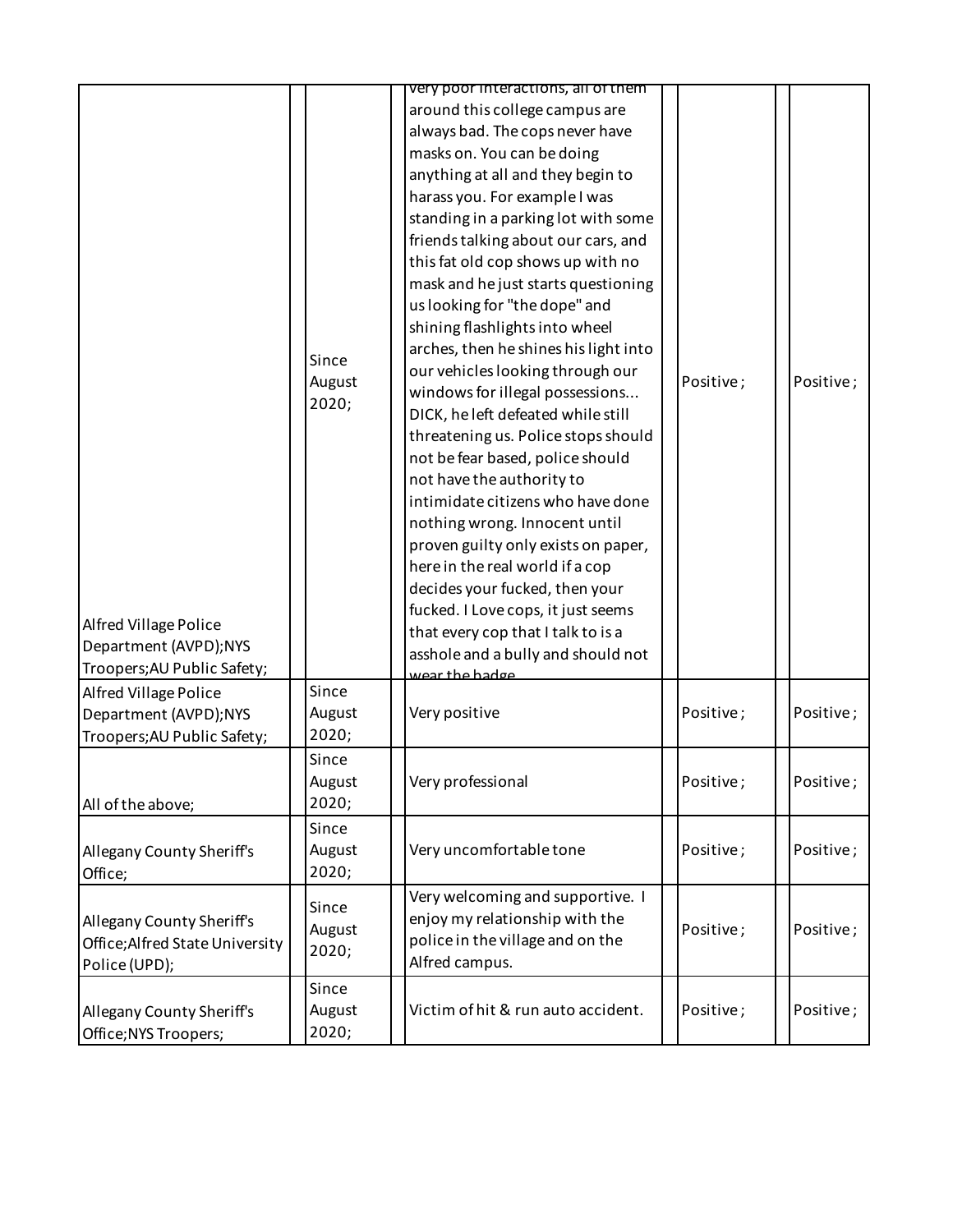| Allegany County Sheriff's<br>Office; NYS Troopers; Alfred<br>Village Police Department<br>(AVPD);AU Public<br>Safety; Alfred State<br>University Police (UPD); | Since<br>August<br>2020; | Was friendly and went fine. Had to<br>pay for a parking ticket.                                                                                                              | Positive; | Positive; |
|----------------------------------------------------------------------------------------------------------------------------------------------------------------|--------------------------|------------------------------------------------------------------------------------------------------------------------------------------------------------------------------|-----------|-----------|
| AU Public Safety;                                                                                                                                              | Since<br>August<br>2020; | Was walking along and spoke with<br>some of them. They were very<br>courteous and I enjoyed the<br>interaction.                                                              | Positive; | Positive; |
| AU Public Safety;                                                                                                                                              | Since<br>August<br>2020; | wasn't terrible for me, but i have<br>witnessed borderline harassment<br>from officers before, in particular<br>unwarranted searches                                         | Positive; | Positive; |
| AU Public Safety;                                                                                                                                              | Since<br>August<br>2020; | We found a stolen bicycle                                                                                                                                                    | Positive; | Positive; |
| AU Public Safety;                                                                                                                                              | Since<br>August<br>2020; | We talked and conducted a<br>paranormal investigation in the<br>police station.                                                                                              | Positive; | Positive; |
| AU Public Safety;                                                                                                                                              | Since<br>August<br>2020; | Well                                                                                                                                                                         | Positive; | Positive; |
| AU Public Safety;                                                                                                                                              | Since<br>August<br>2020; | When tol# about drug house just<br>about across from police station<br>nothing was done with<br>information. My thoughts is<br>because they are students                     | Positive; | Positive; |
| AU Public Safety;                                                                                                                                              | Since<br>August<br>2020; | Worked closely with them to put<br>on a large event and had a great<br>time doing so. Definitely some of<br>the most friendly group officers<br>that I have ever worked with | Positive; | Positive; |
| AU Public Safety;                                                                                                                                              | Since<br>August<br>2020; |                                                                                                                                                                              | Positive; | Positive; |
| AU Public Safety;                                                                                                                                              | Since<br>August<br>2020; |                                                                                                                                                                              | Positive; | Positive; |
| AU Public Safety;                                                                                                                                              | Since<br>August<br>2020; |                                                                                                                                                                              | Positive; | Positive; |
| AU Public Safety;                                                                                                                                              | Since<br>August<br>2020; |                                                                                                                                                                              | Positive; | Positive; |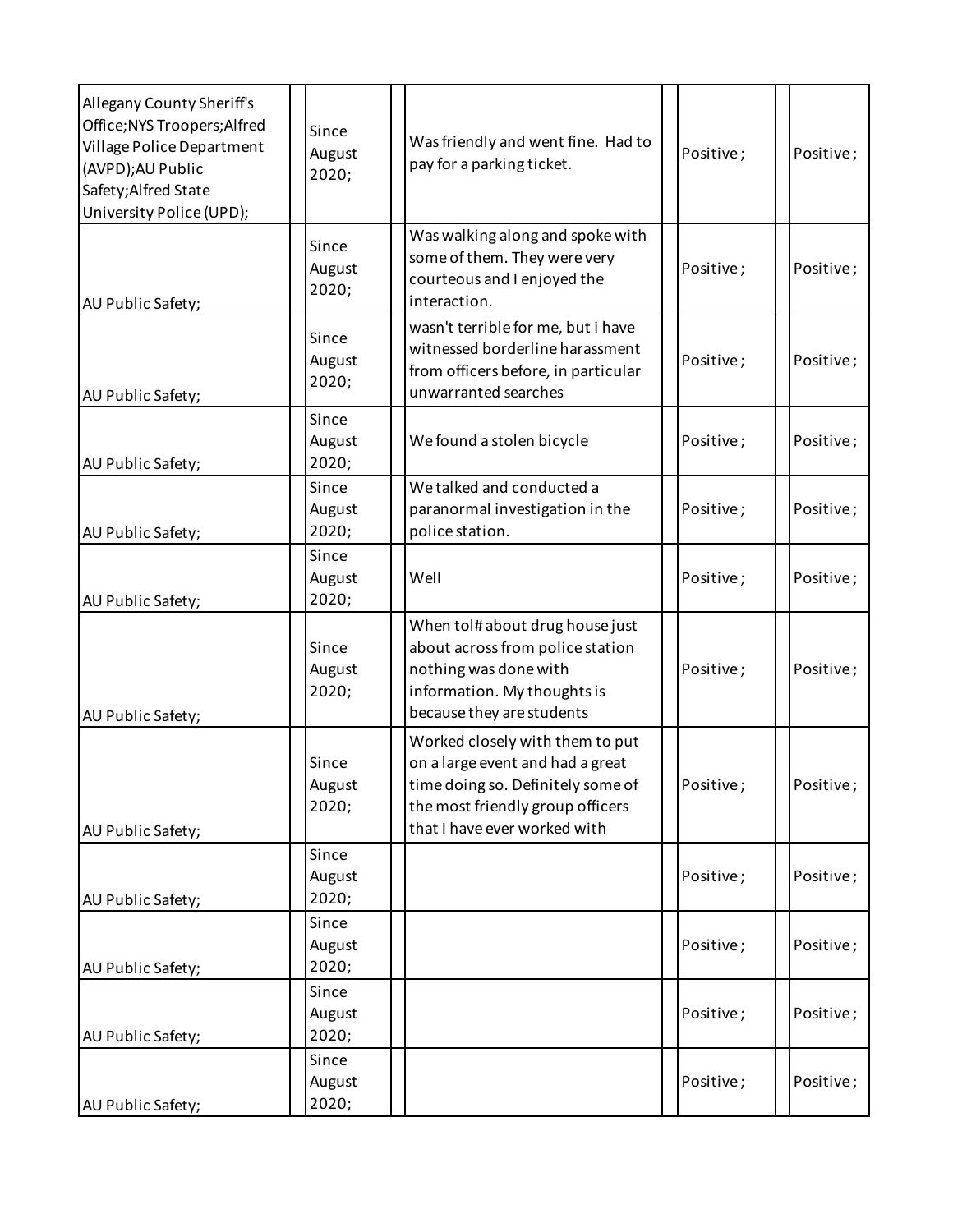| AU Public Safety; | Since<br>August<br>2020; | Positive; | Positive; |
|-------------------|--------------------------|-----------|-----------|
| AU Public Safety; | Since<br>August<br>2020; | Positive; | Positive; |
| AU Public Safety; | Since<br>August<br>2020; | Positive; | Positive; |
| AU Public Safety; | Since<br>August<br>2020; | Positive; | Positive; |
| AU Public Safety; | Since<br>August<br>2020; | Positive; | Positive; |
| AU Public Safety; | Since<br>August<br>2020; | Positive; | Positive; |
| AU Public Safety; | Since<br>August<br>2020; | Positive; | Positive; |
| AU Public Safety; | Since<br>August<br>2020; | Positive; | Positive; |
| AU Public Safety; | Since<br>August<br>2020; | Positive; | Positive; |
| AU Public Safety; | Since<br>August<br>2020; | Positive; | Positive; |
| AU Public Safety; | Since<br>August<br>2020; | Positive; | Positive; |
| AU Public Safety; | Since<br>August<br>2020; | Positive; | Positive; |
| AU Public Safety; | Since<br>August<br>2020; | Positive; | Positive; |
| AU Public Safety; | Since<br>August<br>2020; | Positive; | Positive; |
| AU Public Safety; | Since<br>August<br>2020; | Positive; | Positive; |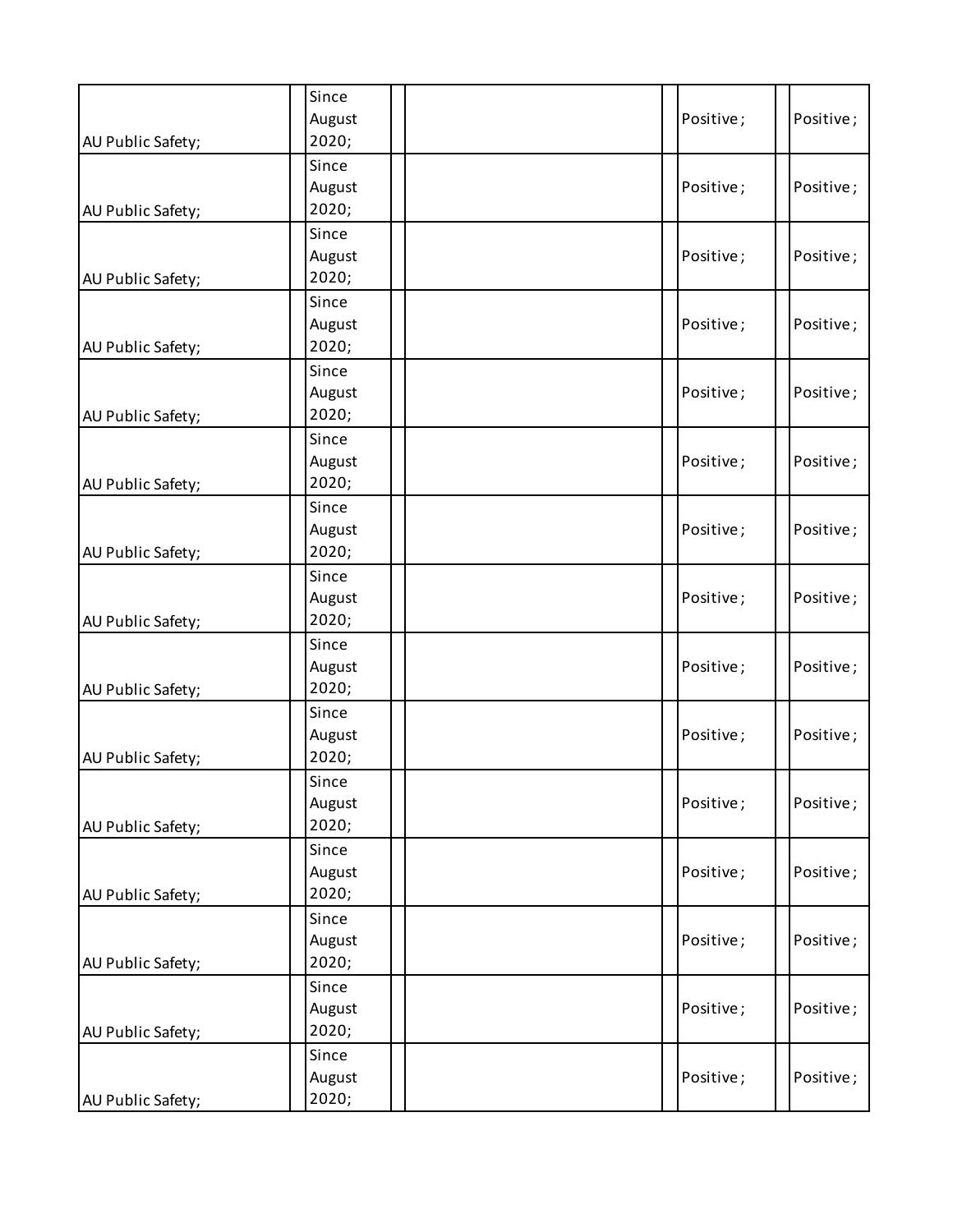| AU Public Safety;                                                                                                | Since<br>August<br>2020; | Positive; | Positive; |
|------------------------------------------------------------------------------------------------------------------|--------------------------|-----------|-----------|
| AU Public Safety;                                                                                                | Since<br>August<br>2020; | Positive; | Positive; |
| AU Public Safety;                                                                                                | Since<br>August<br>2020; | Positive; | Positive; |
| AU Public Safety;                                                                                                | Since<br>August<br>2020; | Positive; | Positive; |
| AU Public Safety;                                                                                                | Since<br>August<br>2020; | Positive; | Positive; |
| AU Public Safety;                                                                                                | Since<br>August<br>2020; | Positive; | Positive; |
| AU Public Safety;                                                                                                | Since<br>August<br>2020; | Positive; | Positive; |
| AU Public Safety;                                                                                                | Since<br>August<br>2020; | Positive; | Positive; |
| AU Public Safety;                                                                                                | Since<br>August<br>2020; | Positive; | Positive; |
| AU Public Safety;                                                                                                | Since<br>August<br>2020; | Positive; | Positive; |
| AU Public Safety;                                                                                                | Since<br>August<br>2020; | Positive; | Positive; |
| AU Public Safety;                                                                                                | Since<br>August<br>2020; | Positive; | Positive; |
| AU Public Safety; Alfred State<br>University Police (UPD);                                                       | Since<br>August<br>2020; | Positive; | Positive; |
| AU Public Safety; Alfred State<br><b>University Police</b><br>(UPD); Alfred Village Police<br>Department (AVPD); | Since<br>August<br>2020; | Positive; | Positive; |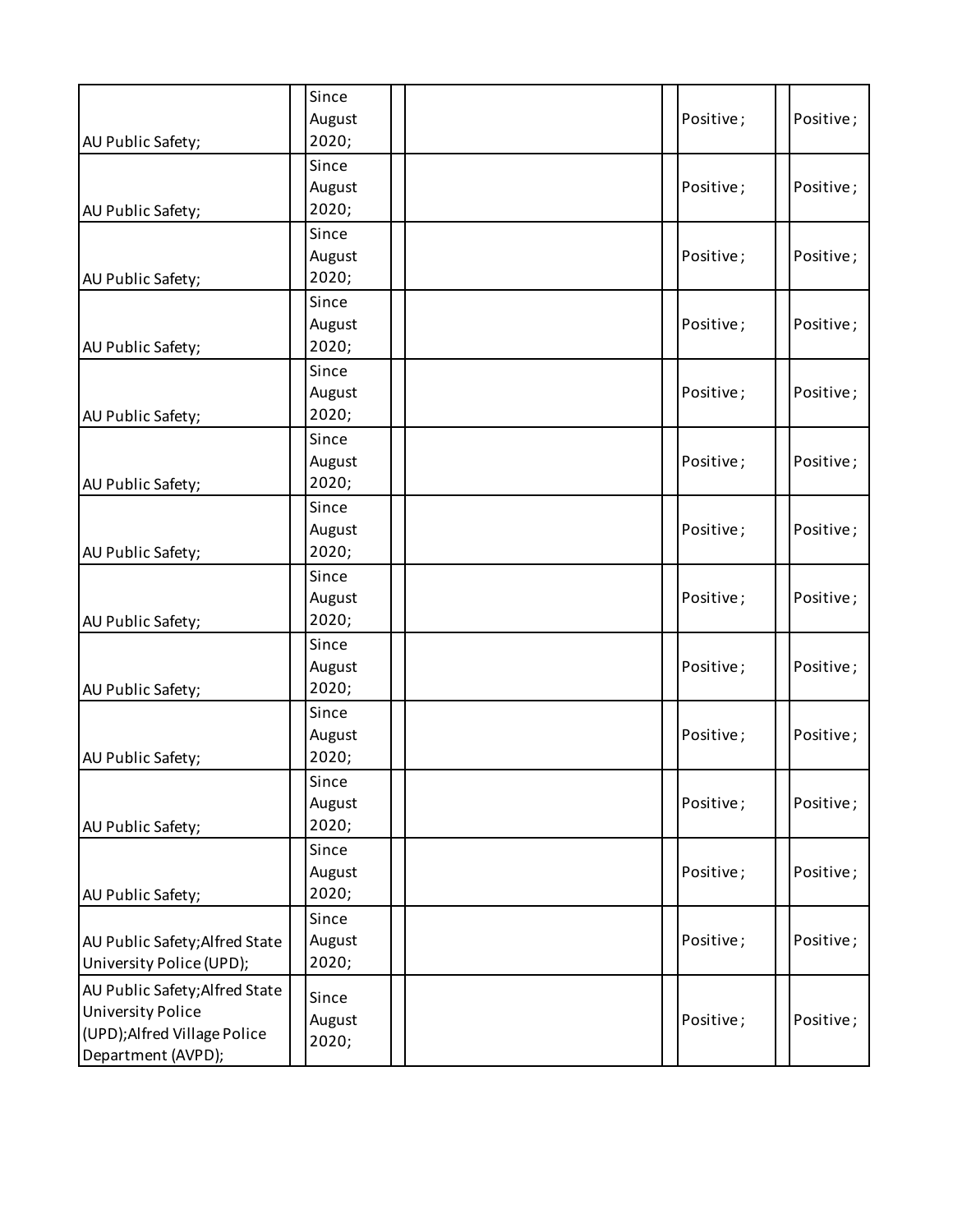| AU Public Safety; Alfred State<br><b>University Police</b><br>(UPD); Alfred Village Police<br>Department (AVPD);NYS<br>Troopers; | Since<br>August<br>2020; |  | Positive; | Positive; |
|----------------------------------------------------------------------------------------------------------------------------------|--------------------------|--|-----------|-----------|
| AU Public Safety; Alfred<br>Village Police Department<br>(AVPD);                                                                 | Since<br>August<br>2020; |  | Positive; | Positive; |
| AU Public Safety; Alfred<br>Village Police Department<br>(AVPD);                                                                 | Since<br>August<br>2020; |  | Positive; | Positive; |
| AU Public Safety; Alfred<br>Village Police Department<br>(AVPD);                                                                 | Since<br>August<br>2020; |  | Positive; | Positive; |
| AU Public Safety; Alfred<br>Village Police Department<br>(AVPD);                                                                 | Since<br>August<br>2020; |  | Positive; | Positive; |
| AU Public Safety; Alfred<br>Village Police Department<br>(AVPD);                                                                 | Since<br>August<br>2020; |  | Positive; | Positive; |
| AU Public Safety; Alfred<br>Village Police Department<br>(AVPD);                                                                 | Since<br>August<br>2020; |  | Positive; | Positive; |
| AU Public Safety; Alfred<br>Village Police Department<br>(AVPD);                                                                 | Since<br>August<br>2020; |  | Positive; | Positive; |
| AU Public Safety; Alfred<br>Village Police Department<br>(AVPD);                                                                 | Since<br>August<br>2020; |  | Positive; | Positive; |
| AU Public Safety; Alfred<br>Village Police Department<br>(AVPD);                                                                 | Since<br>August<br>2020; |  | Positive; | Positive; |
| AU Public Safety; Alfred<br>Village Police Department<br>(AVPD);Alfred State<br>University Police (UPD);                         | Since<br>August<br>2020; |  | Positive; | Positive; |
| AU Public Safety; Alfred<br>Village Police Department<br>(AVPD); NYS Troopers;                                                   | Since<br>August<br>2020; |  | Positive; | Positive; |
| AU Public Safety; Alfred<br>Village Police Department<br>(AVPD); NYS Troopers;                                                   | Since<br>August<br>2020; |  | Positive; | Positive; |
| AU Public Safety; Allegany<br>County Sheriff's Office;                                                                           | Since<br>August<br>2020; |  | Positive; | Positive; |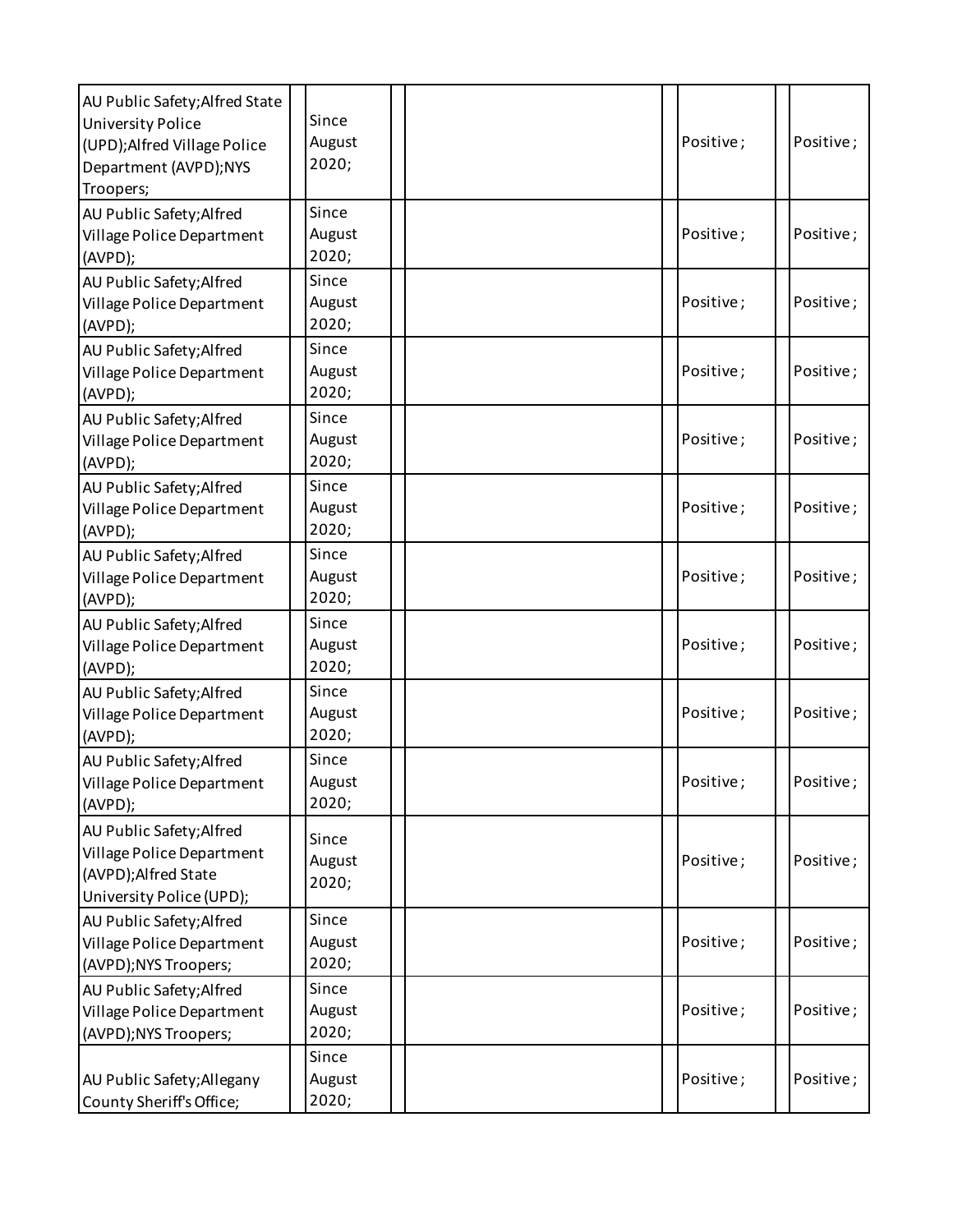| AU Public Safety; Allegany<br>County Sheriff's Office; NYS<br>Troopers;                                                           | Since<br>August<br>2020; | Positive;                                                                    | Positive;                                                               |
|-----------------------------------------------------------------------------------------------------------------------------------|--------------------------|------------------------------------------------------------------------------|-------------------------------------------------------------------------|
| AU Public Safety; Allegany<br>County Sheriff's Office; NYS<br>Troopers;                                                           | Since<br>August<br>2020; | Positive;                                                                    | Positive;                                                               |
| AU Public Safety; NYS<br>Troopers;                                                                                                | Since<br>August<br>2020; | Positive;                                                                    | Positive;                                                               |
| AU Public Safety; NYS<br>Troopers;                                                                                                | Since<br>August<br>2020; | Positive;                                                                    | Positive;                                                               |
| AU Public Safety; NYS<br>Troopers;                                                                                                | Since<br>August<br>2020; | Positive;                                                                    | Positive;                                                               |
| AU Public Safety; NYS<br>Troopers;                                                                                                | Since<br>August<br>2020; | Positive<br>;Always nice                                                     | Positive;                                                               |
| AU Public Safety; NYS<br>Troopers; Alfred State<br><b>University Police</b><br>(UPD); Alfred Village Police<br>Department (AVPD); | Since<br>August<br>2020; | Positive<br>;Great!!!;                                                       | Positive;                                                               |
| AU Public Safety; NYS<br>Troopers; Alfred Village<br>Police Department (AVPD);                                                    | Since<br>August<br>2020; | Positive<br>;Polite,<br>respectful,<br>accurate,<br>timely,<br>professional. | Positive<br>;Except<br>for<br>paying<br>\$20 for<br>parking<br>tickets; |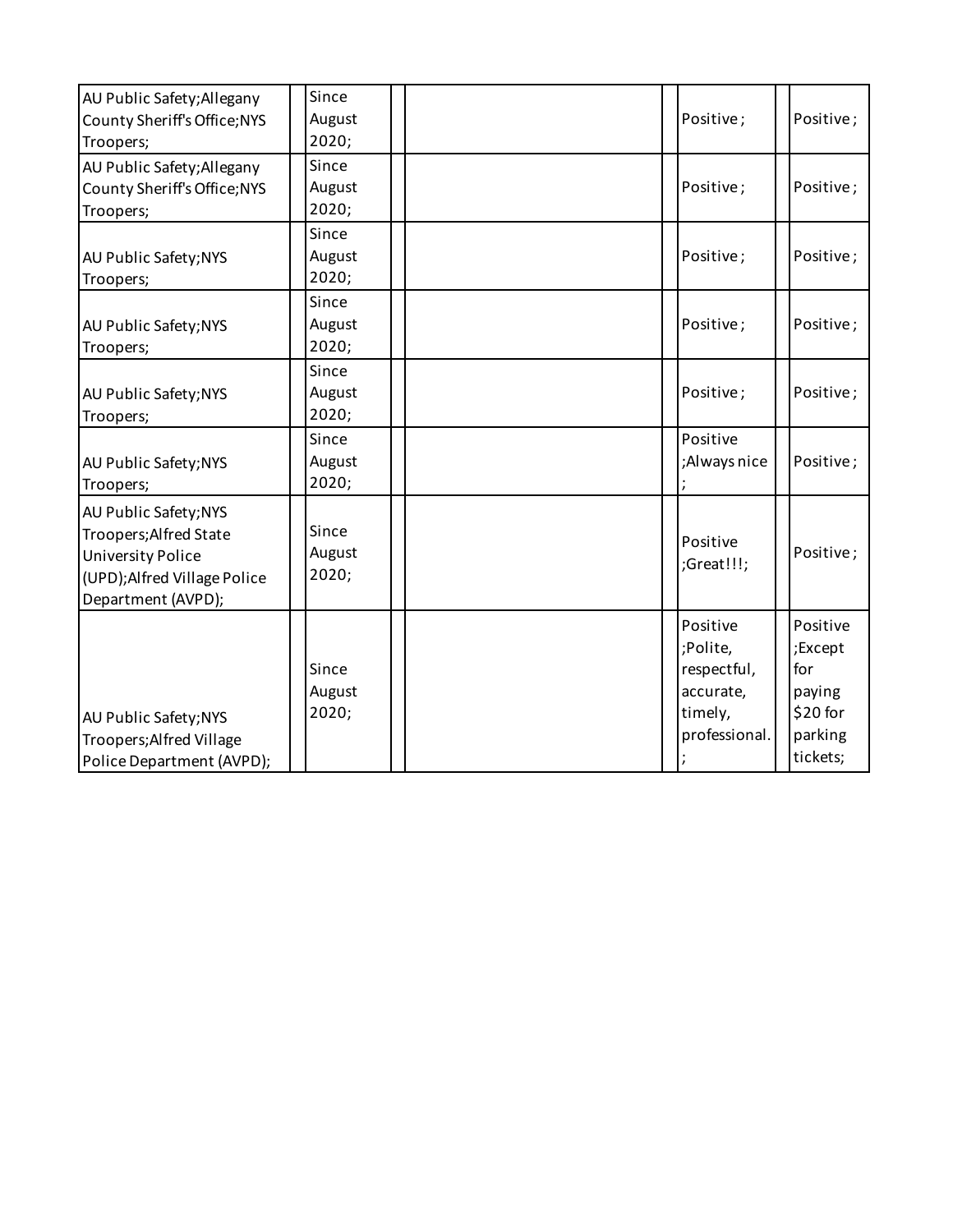|       |                          | $\overline{1}$ nis                                                                                                                                                                                                                                                                                     |                                                                  |
|-------|--------------------------|--------------------------------------------------------------------------------------------------------------------------------------------------------------------------------------------------------------------------------------------------------------------------------------------------------|------------------------------------------------------------------|
|       | Since<br>August<br>2020; | question<br>allows my<br>last<br>interaction<br>as a white,<br>male,<br>homeowner<br>in the<br>village to<br>use only my<br>last<br>interaction<br>with the<br>policeto<br>categorize<br>my<br>"interaction<br>s" with the<br>police. As<br>someone<br>with a<br>network of<br>friends and<br>students | Positive<br>;Great!;                                             |
| Idek; | Since                    | deprived of<br>privileges of<br>the sort L<br><b>VERY</b>                                                                                                                                                                                                                                              | Positive                                                         |
| None; | August<br>2020;          | positive!;                                                                                                                                                                                                                                                                                             | ;Negative;<br>Neutral;                                           |
| None; | Since<br>August<br>2020; | well I was<br>trying to kill<br>myself and<br>black out<br>drunk so I<br>don't<br>remember;                                                                                                                                                                                                            | Positive<br>;Nicest<br>officers<br>I've ever<br>encounte<br>red; |
| None; | Since<br>August<br>2020; |                                                                                                                                                                                                                                                                                                        | Problema<br>tic and<br>gendered.                                 |
| none; | Since<br>August<br>2020; |                                                                                                                                                                                                                                                                                                        |                                                                  |
| none; | Since<br>August<br>2020; |                                                                                                                                                                                                                                                                                                        |                                                                  |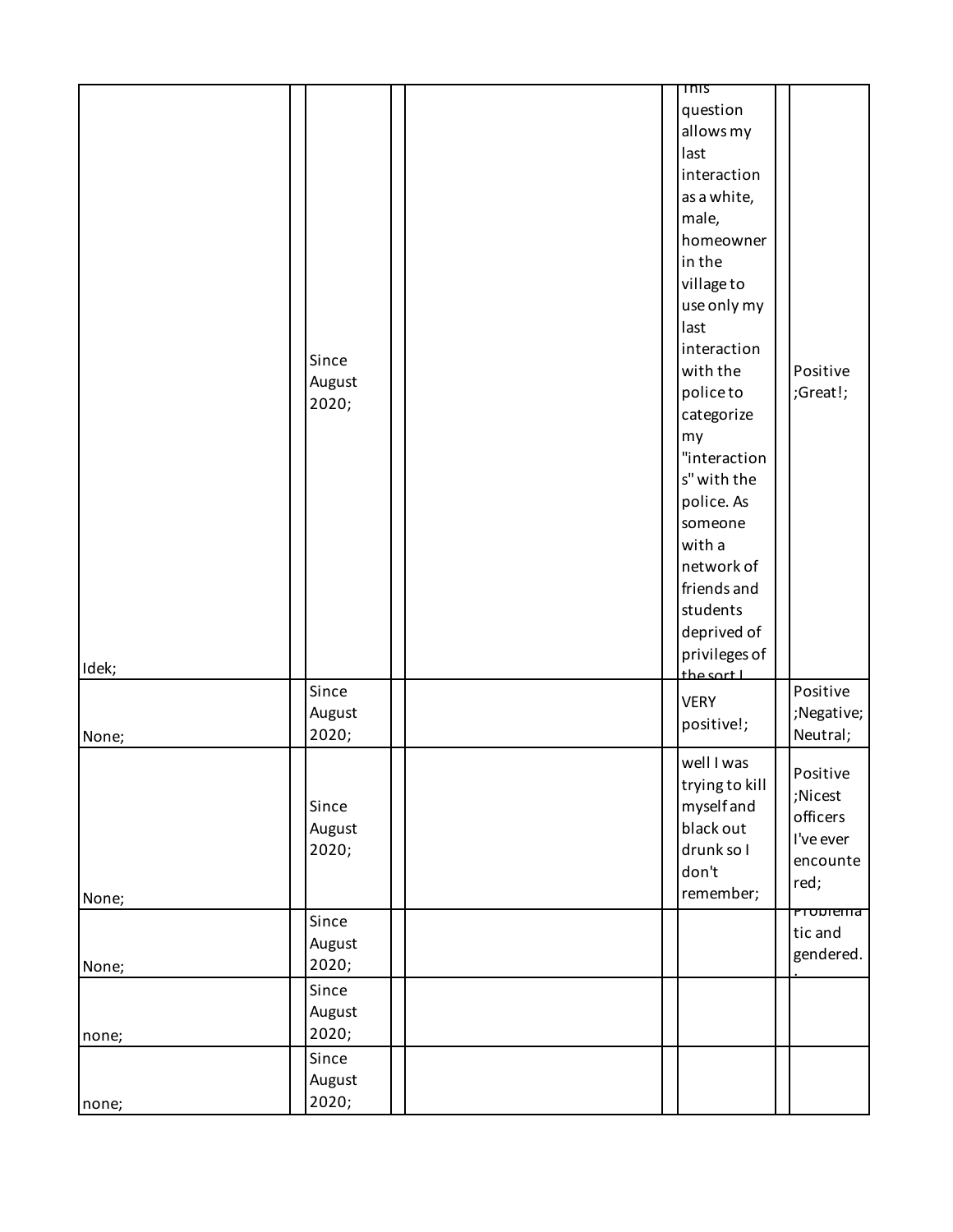|                           | Since           |  |
|---------------------------|-----------------|--|
|                           | August          |  |
| None;                     | 2020;           |  |
|                           | Since           |  |
|                           | August          |  |
| None;                     | 2020;           |  |
|                           | Since           |  |
|                           | August          |  |
| None;                     | 2020;           |  |
|                           | Since           |  |
|                           | August<br>2020; |  |
| None;                     | Since           |  |
|                           | August          |  |
| None;                     | 2020;           |  |
|                           | Since           |  |
|                           | August          |  |
| None;                     | 2020;           |  |
|                           | Since           |  |
|                           | August          |  |
| none;                     | 2020;           |  |
|                           | Since           |  |
|                           | August          |  |
| none;                     | 2020;           |  |
|                           | Since           |  |
| Not sure but I got pulled | August          |  |
| over;                     | 2020;           |  |
|                           | Since           |  |
|                           | August          |  |
| NYS Troopers;             | 2020;           |  |
|                           | Since           |  |
|                           | August          |  |
| NYS Troopers;             | 2020;           |  |
|                           | Since           |  |
|                           | August<br>2020; |  |
| NYS Troopers;             | Since           |  |
|                           | August          |  |
| NYS Troopers;             | 2020;           |  |
|                           | Since           |  |
|                           | August          |  |
| NYS Troopers;             | 2020;           |  |
|                           | Since           |  |
|                           | August          |  |
| NYS Troopers;             | 2020;           |  |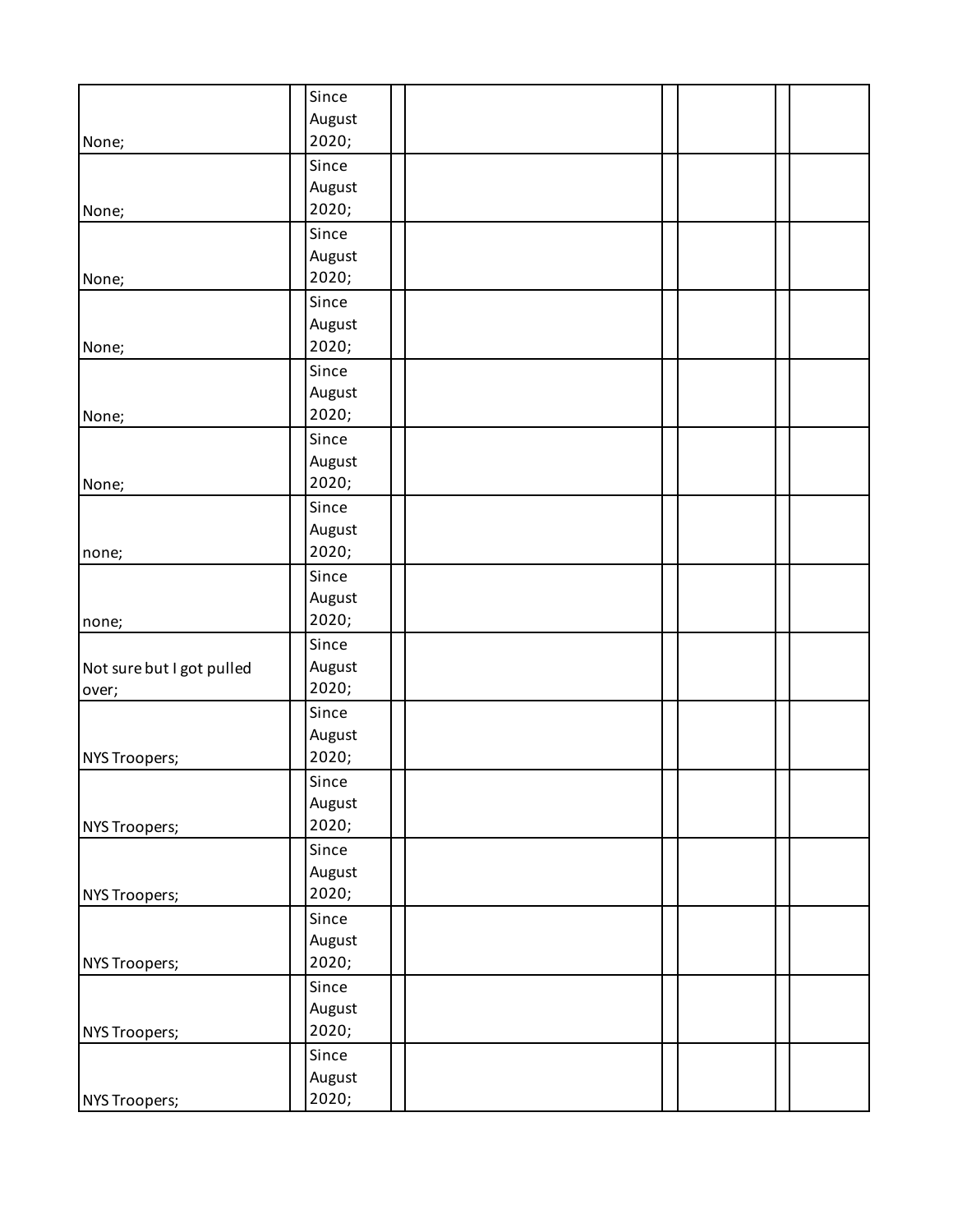| NYS Troopers;                                                                                        | Since<br>August<br>2020; |  |
|------------------------------------------------------------------------------------------------------|--------------------------|--|
| NYS Troopers;                                                                                        | Since<br>August<br>2020; |  |
| NYS Troopers;                                                                                        | Since<br>August<br>2020; |  |
| NYS Troopers;                                                                                        | Since<br>August<br>2020; |  |
| <b>NYS Troopers;</b>                                                                                 | Since<br>August<br>2020; |  |
| NYS Troopers;                                                                                        | Since<br>August<br>2020; |  |
| NYS Troopers;                                                                                        | Since<br>August<br>2020; |  |
| NYS Troopers; Alfred State<br>University Police (UPD);                                               | Since<br>August<br>2020; |  |
| NYS Troopers; Alfred State<br>University Police (UPD);                                               | Since<br>August<br>2020; |  |
| NYS Troopers; Alfred State<br>University Police (UPD);                                               | Since<br>August<br>2020; |  |
| NYS Troopers; Alfred State<br>University Police (UPD);                                               | Since<br>August<br>2020; |  |
| NYS Troopers; Alfred State<br>University Police (UPD);                                               | Since<br>August<br>2020; |  |
| NYS Troopers; Alfred Village<br>Police Department (AVPD);                                            | Since<br>August<br>2020; |  |
| NYS Troopers; Alfred Village<br>Police Department (AVPD);                                            | Since<br>August<br>2020; |  |
| NYS Troopers; Alfred Village<br>Police Department<br>(AVPD);Alfred State<br>University Police (UPD); | Since<br>August<br>2020; |  |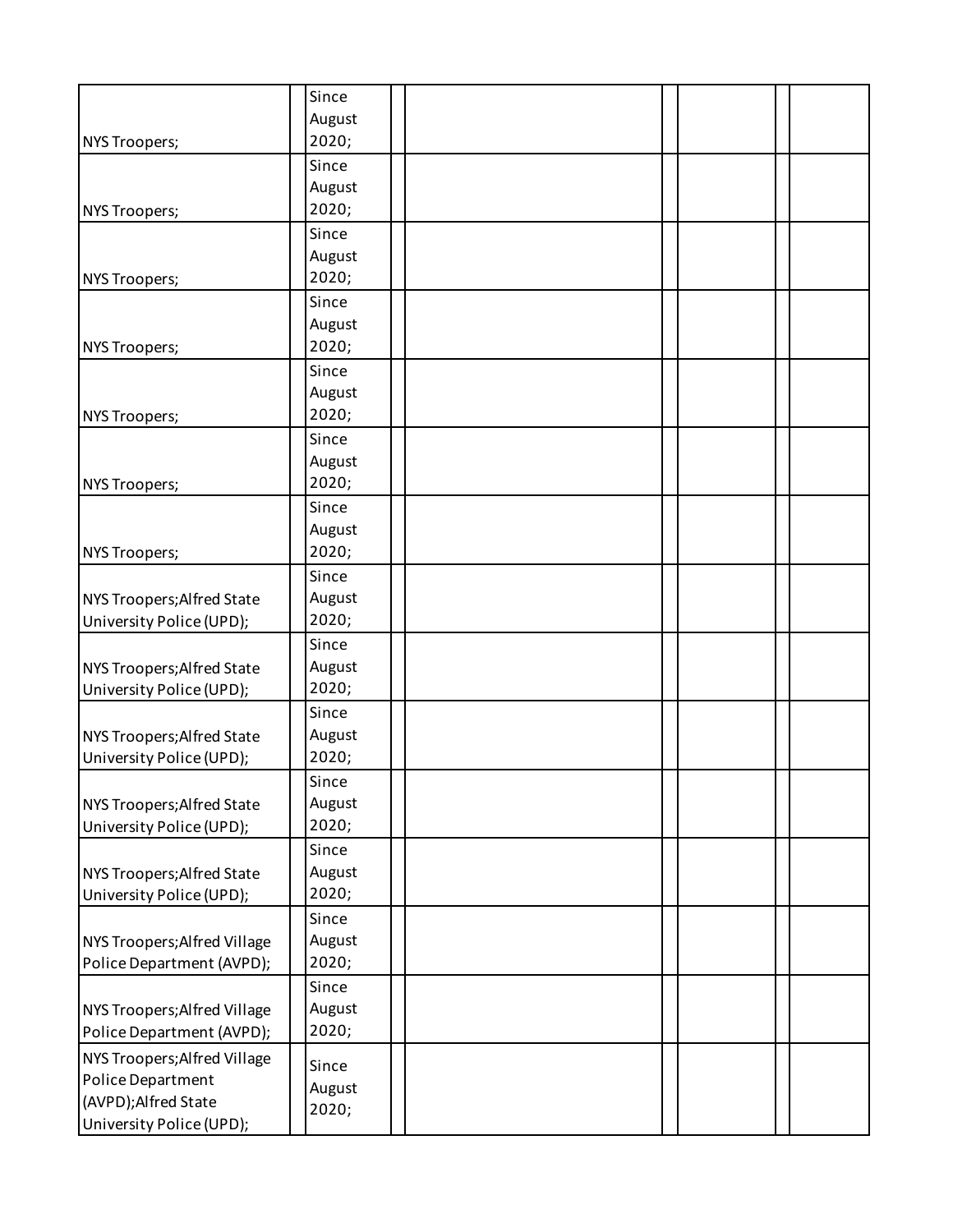| NYS Troopers; Alfred Village<br>Police Department<br>(AVPD);Alfred State<br>University Police (UPD);                                                                   | Since<br>August<br>2020; |  |  |  |
|------------------------------------------------------------------------------------------------------------------------------------------------------------------------|--------------------------|--|--|--|
| NYS Troopers; Alfred Village<br>Police Department<br>(AVPD);Alfred State<br>University Police (UPD);                                                                   | Since<br>August<br>2020; |  |  |  |
| NYS Troopers; Alfred Village<br>Police Department<br>(AVPD);Alfred State<br>University Police (UPD);AU<br>Public Safety; Allegany<br>County Sheriff's Office;          | Since<br>August<br>2020; |  |  |  |
| NYS Troopers; Allegany<br>County Sheriff's Office; Alfred<br><b>State University Police</b><br>(UPD);                                                                  | Since<br>August<br>2020; |  |  |  |
| NYS Troopers; Allegany<br>County Sheriff's Office; Alfred<br><b>State University Police</b><br>(UPD); Alfred Village Police<br>Department (AVPD);                      | Since<br>August<br>2020; |  |  |  |
| NYS Troopers; Allegany<br>County Sheriff's Office; Alfred<br>Village Police Department<br>(AVPD);                                                                      | Since<br>August<br>2020; |  |  |  |
| NYS Troopers; Allegany<br>County Sheriff's Office; AU<br>Public Safety; Alfred State<br><b>University Police</b><br>(UPD); Alfred Village Police<br>Department (AVPD); | Since<br>August<br>2020; |  |  |  |
| NYS Troopers; Allegany<br>County Sheriff's Office; AU<br>Public Safety; Alfred State<br><b>University Police</b><br>(UPD); Alfred Village Police<br>Department (AVPD); | Since<br>August<br>2020; |  |  |  |
|                                                                                                                                                                        | Since<br>August<br>2020; |  |  |  |
|                                                                                                                                                                        | Since<br>August<br>2020; |  |  |  |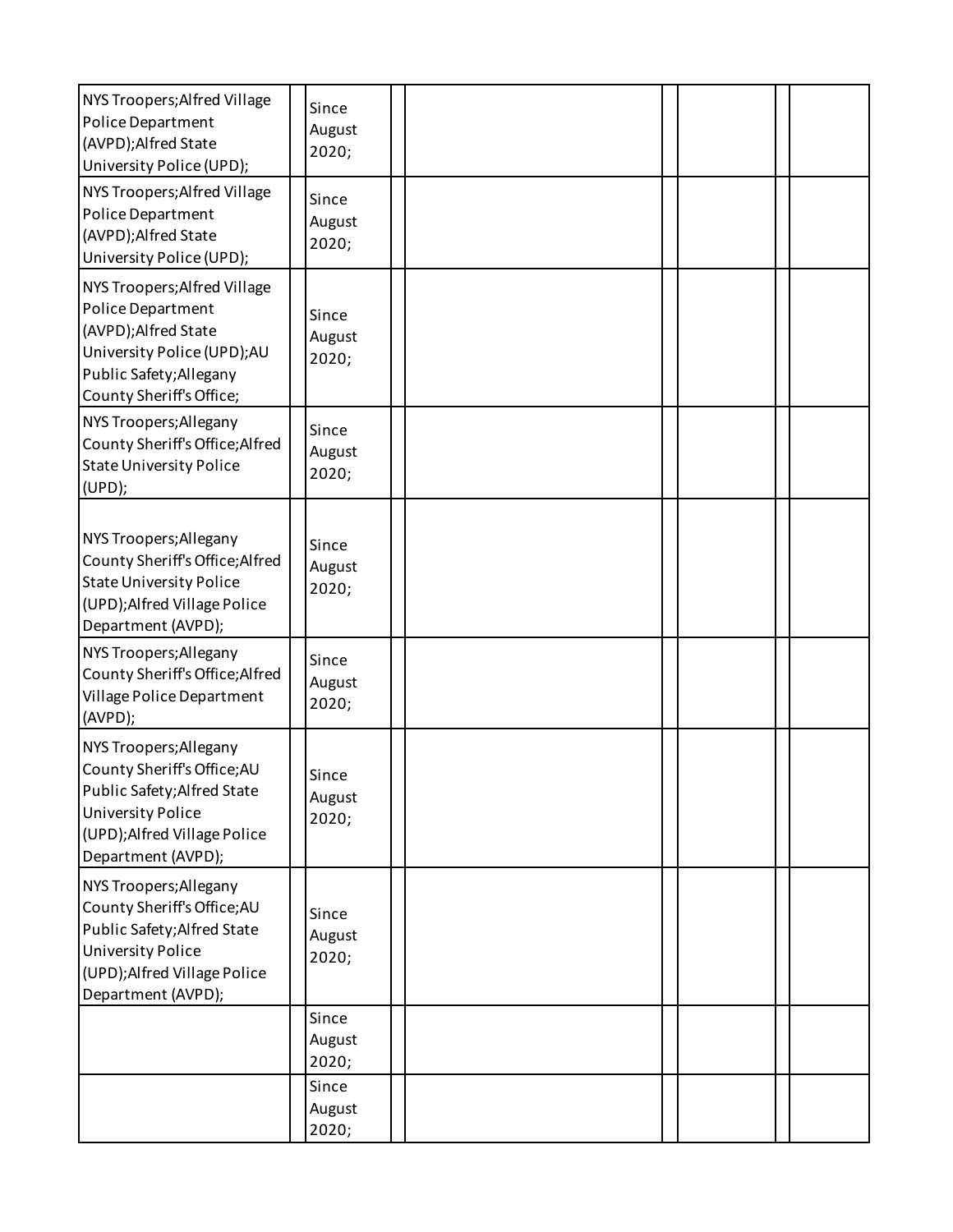| Since<br>August<br>2020;            |  |  |  |
|-------------------------------------|--|--|--|
| Since<br>August<br>2020;            |  |  |  |
| Since<br>August<br>2020;            |  |  |  |
| Since<br>August<br>2020;            |  |  |  |
| Since<br>August<br>2020;            |  |  |  |
| Since<br>August<br>2020;            |  |  |  |
| Since<br>August<br>2020;            |  |  |  |
| Since<br>August<br>2020;            |  |  |  |
| Since<br>August<br>2020;            |  |  |  |
| Since<br>August<br>2020;            |  |  |  |
| Since<br>August<br>2020;            |  |  |  |
| Since<br>August<br>2020;            |  |  |  |
| Since<br>August<br>2020;            |  |  |  |
| Since<br>August<br>2020;Betw<br>een |  |  |  |
| August<br>2015 and<br>July 2019;    |  |  |  |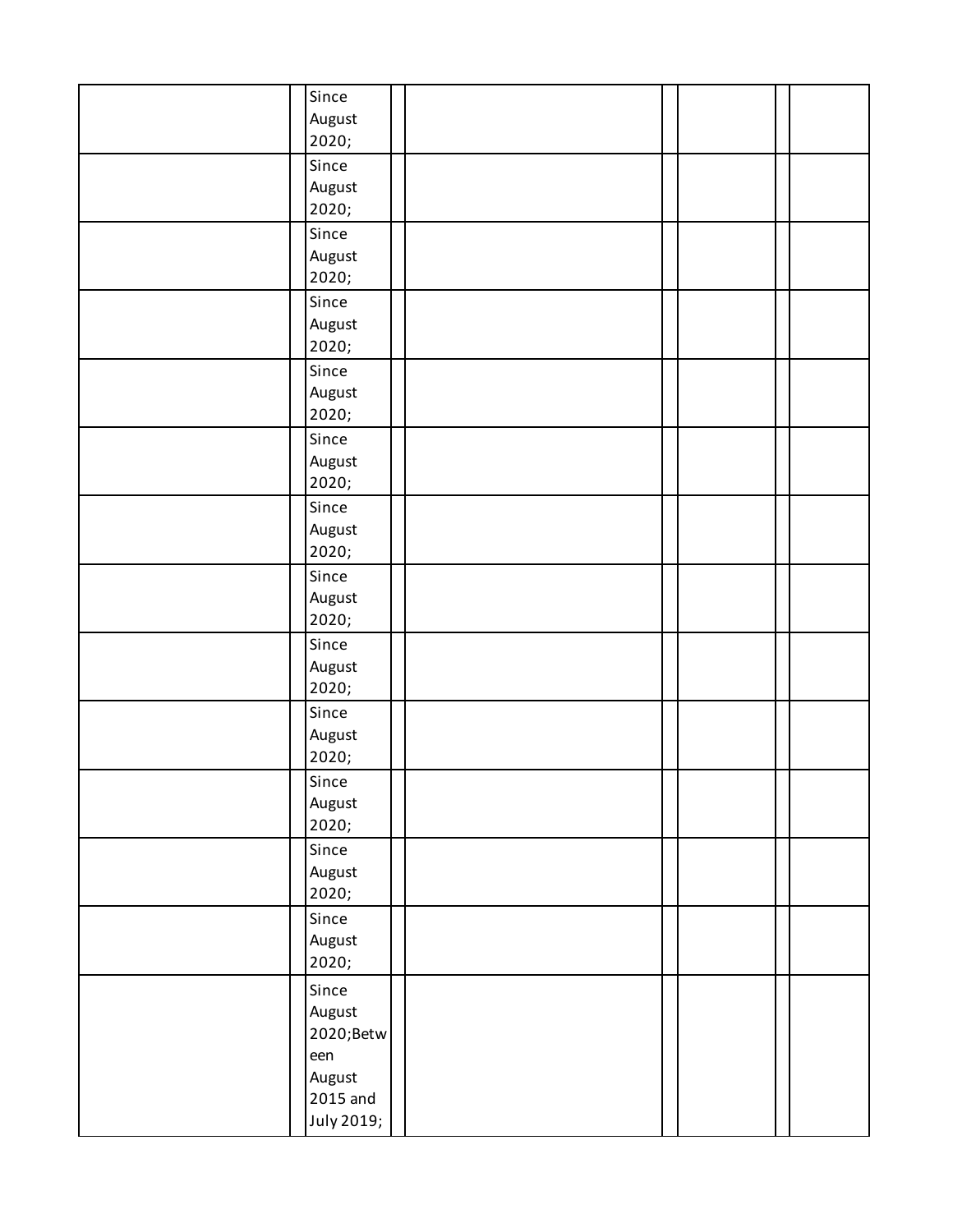| Since<br>August<br>2020;Betw<br>een<br>August<br>2019 and<br>July 2020;                                                                                |  |  |
|--------------------------------------------------------------------------------------------------------------------------------------------------------|--|--|
| Since<br>August<br>2020;Betw<br>een<br>August<br>2019 and<br>July 2020;                                                                                |  |  |
| Since<br>August<br>2020;Betw<br>een<br>August<br>2019 and<br>July 2020;                                                                                |  |  |
| Since<br>August<br>2020;Betw<br>een<br>August<br>2019 and<br>July 2020;                                                                                |  |  |
| Since<br>August<br>2020;Betw<br>een<br>August<br>2019 and<br>July<br>2020;Betw<br>een<br>August<br>2015 and<br>July<br>2019;July<br>2015 or<br>Before; |  |  |